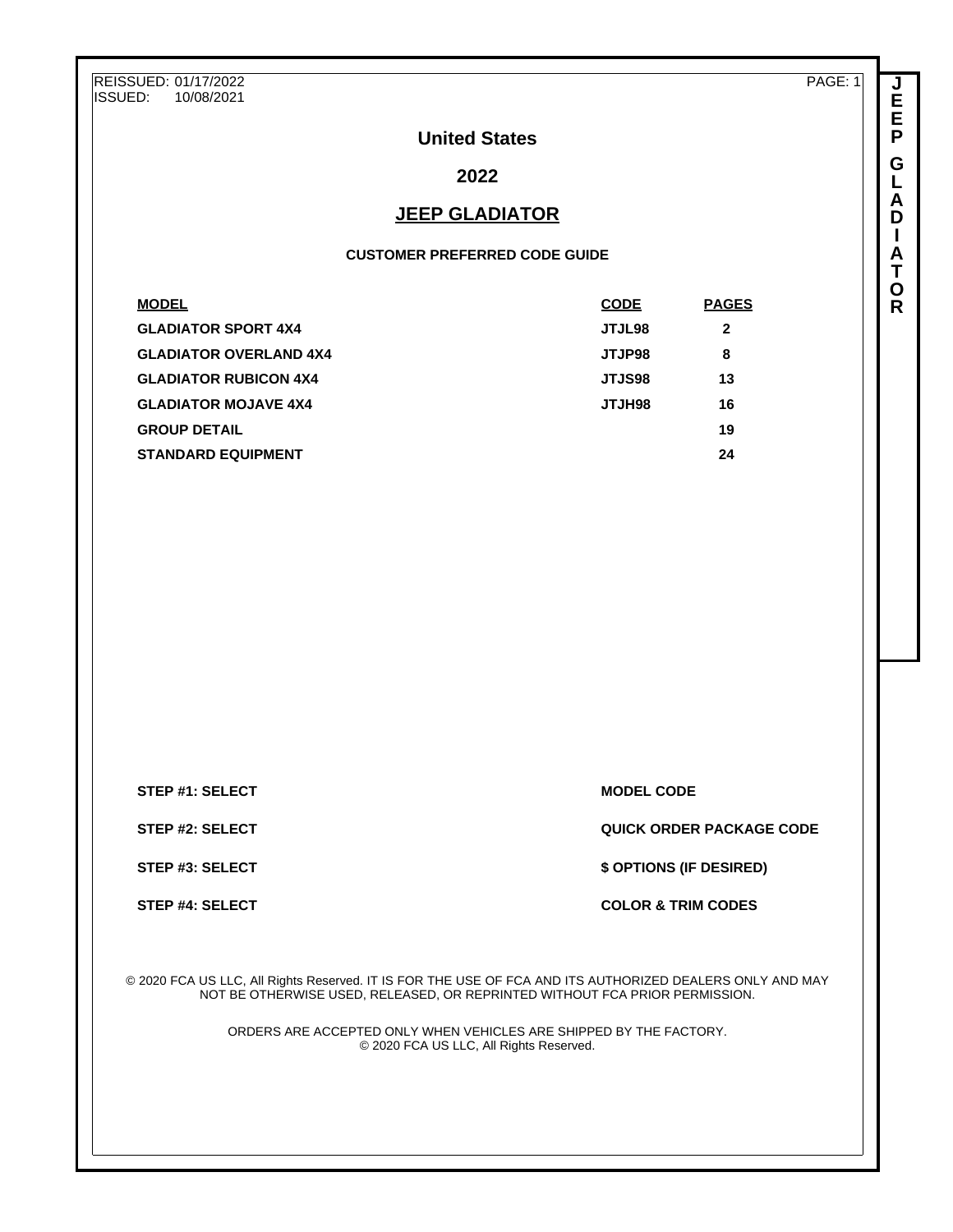**STEP #1 SELECT - MODEL CODE**

|                            |                            | <b>SFWP</b> | <b>SMSRP</b> |        |
|----------------------------|----------------------------|-------------|--------------|--------|
| <b>GLADIATOR SPORT 4X4</b> |                            | 35,407      | 36,085       | JTJL98 |
|                            | <b>DESTINATION CHARGEL</b> | ,595        |              |        |
|                            |                            | 1.645 IN HI |              |        |

#### **STEP #2 SELECT - QUICK ORDER PACKAGE CODE**

| <b>POWERTRAIN AVAILABILITY</b> |  |
|--------------------------------|--|
|                                |  |

| <b>ENGINE</b>                                        | <b>SFWP</b> | <b>SMSRP</b> | <b>TRANSMISSION</b>                              | <b>SFWP</b> | <b>SMSRP</b> |     | <b>WILLYS</b><br><b>SPORT</b> | <b>SPORTS WILLYS</b> |            | <b>TEXAS</b><br>TRAIL | <b>ALTITUDE</b> |
|------------------------------------------------------|-------------|--------------|--------------------------------------------------|-------------|--------------|-----|-------------------------------|----------------------|------------|-----------------------|-----------------|
| 3.6L V6 24V VVT ENGINE UPG<br>I W/ESS (ERC)          | N/C         | N/C          | <b>6-SPEED MANUAL</b><br>TRANSMISSION (DEM)      | N/C         | N/C          | 23B | 23K                           | <b>23S</b>           | <b>23W</b> | 23J                   | 23T             |
|                                                      |             |              | 8-SPD AUTO 850RE<br>TRANS (MAKE) (DFT)           | .800        | 2.000        | 24B | 24K                           | <b>24S</b>           | <b>24W</b> | 24J                   | 24T             |
| <b>3.0L V6 TURBO DIESEL</b><br>ENGINE W/ESS G3 (EXJ) | 3.609       | 4.010        | 8-SPD AUTO 8HP75<br>TRANS (BUY-GERMANY)<br>(DFV) | .800        | 2.000        | 26B | 26K                           | <b>26S</b>           | <b>26W</b> | <b>26J</b>            | 26T             |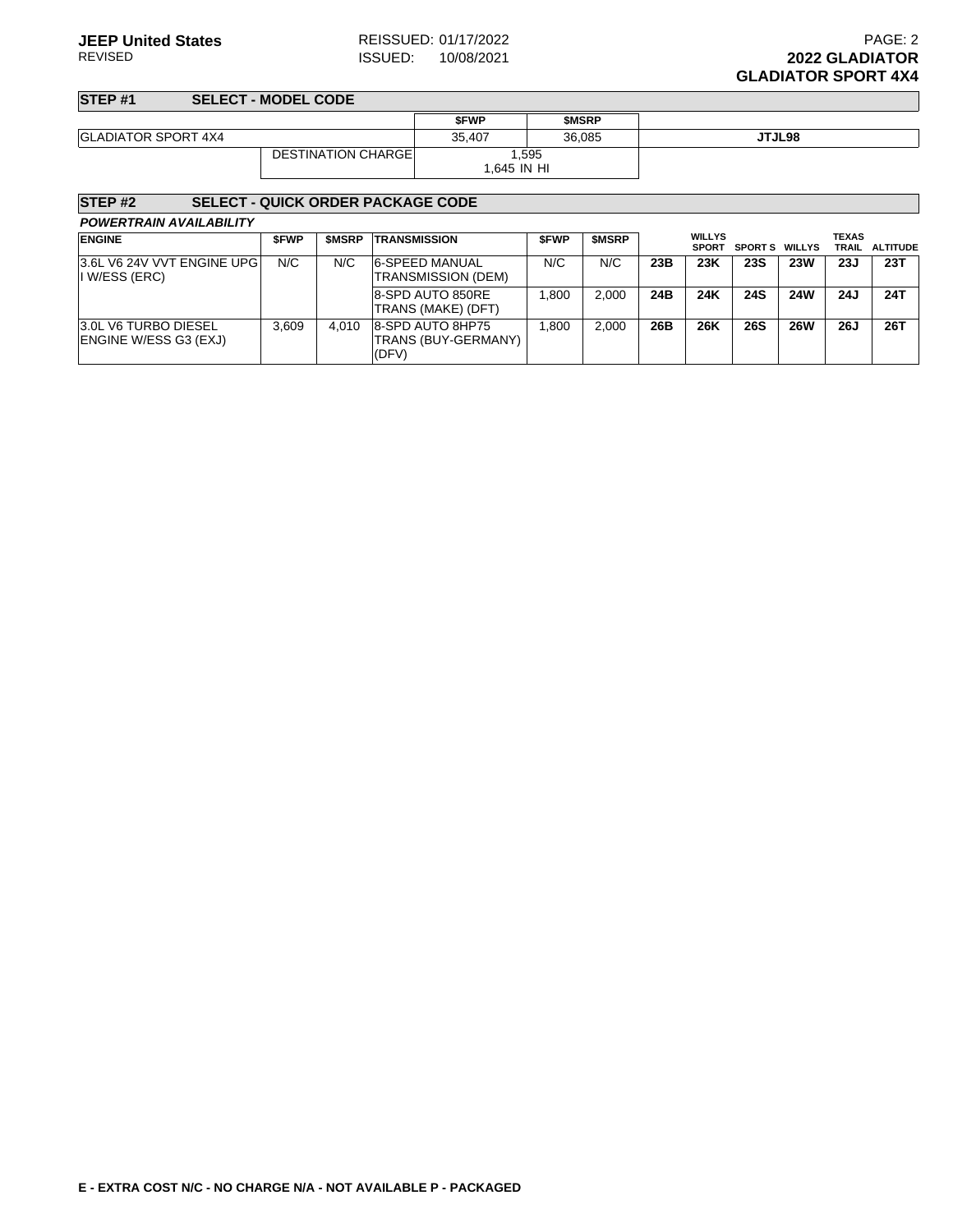| <b>PACKAGE CONTENT</b>                             | <b>WILLYS</b> | SPORT SPORTS WILLYS     |                         | <b>TEXAS</b>                 | TRAIL ALTITUDE                            |
|----------------------------------------------------|---------------|-------------------------|-------------------------|------------------------------|-------------------------------------------|
| 17X7.5 BLACK ALUM WHEELS W/GRAY PAD (WFW)          | X             |                         | X                       | X                            |                                           |
| 17X7.5 GLOSS BLACK ALUMINUM WHEELS (WFP)           |               |                         |                         |                              | X.                                        |
| 17X7.5 TECH SILVER ALUMINUM WHEELS (WFS)           |               | X                       |                         |                              |                                           |
| 240 AMP ALTERNATOR (BAL)                           |               |                         |                         | $\times$                     | X                                         |
| 4-WHEEL DRIVE DECAL (MS3)                          | X             |                         | X                       |                              |                                           |
| 97 MPH VEHICLE MAX SPEED CALIBRATION (JJ2)         | X             |                         | $\overline{\mathsf{x}}$ | X                            |                                           |
| AIR CONDITIONING W/AUTO TEMP CONTROL (HAB)         |               |                         |                         | $\overline{\mathsf{x}}$      | X                                         |
| <b>ALTITUDE PACKAGE (AHP)</b>                      |               |                         |                         |                              | X                                         |
| ANTI-SPIN DIFFERENTIAL REAR AXLE (DSA)             | $\times$      |                         | $\sf X$                 |                              |                                           |
| <b>AUTOMATIC HEADLAMPS (LMG)</b>                   |               | X                       | $\overline{X}$          | $\boldsymbol{\mathsf{X}}$    | X                                         |
| <b>BLACK GRILLE (MW7)</b>                          | X             |                         | $\overline{X}$          |                              | X                                         |
| BODY COLOR FENDER FLARES (2-PC) (MM3)              |               |                         |                         |                              |                                           |
|                                                    | Χ             | X                       | Χ                       | Χ<br>$\overline{\mathsf{x}}$ | $\overline{X}$<br>$\overline{\mathsf{x}}$ |
| <b>CLASS IV RECEIVER HITCH (XFH)</b>               |               |                         |                         |                              |                                           |
| CLUSTER 7.0" TFT COLOR DISPLAY (JAL)               |               |                         |                         | $\overline{X}$               | X                                         |
| <b>CONVENIENCE GROUP (ADC)</b>                     |               |                         | X                       | $\overline{\mathsf{x}}$      | $\overline{X}$                            |
| DAYTIME RUNNING LAMP SYSTEM (LMX)                  | X             | X                       | $\overline{\mathsf{x}}$ | $\overline{\mathsf{x}}$      | X                                         |
| DEEP TINT SUNSCREEN WINDOWS (GCD)                  | X             | $\overline{\mathsf{x}}$ | X                       | $\overline{\mathsf{x}}$      | X                                         |
| FOR MORE INFO, CALL 800-643-2112 (X9H)             |               |                         |                         |                              | X                                         |
| FREEDOM PANEL STORAGE BAG (CS2)                    |               |                         |                         | $\boldsymbol{\mathsf{X}}$    | $\overline{X}$                            |
| FRONT HD RED ACCENT SHOCK ABSORBERS (SFE)          | X             |                         | X                       |                              |                                           |
| GLOSS BLACK INSTRUMENT PANEL BEZELS (JES)          |               |                         |                         |                              | X                                         |
| <b>GPS ANTENNA INPUT (JLP)</b>                     |               |                         |                         | $\times$                     | $\overline{X}$                            |
| <b>GVW RATING - 6250# (Z1B)</b>                    |               | X                       |                         |                              |                                           |
| HEAVY DUTY ENGINE COOLING (NMC)                    |               |                         |                         | $\boldsymbol{\mathsf{X}}$    | X                                         |
| LEATHER TRIMMED BUCKET SEATS (*JL)                 |               |                         |                         | $\overline{\mathsf{x}}$      |                                           |
| LEATHER WRAPPED STEERING WHEEL (SCV)               |               | X                       | X                       | $\boldsymbol{\mathsf{X}}$    | X                                         |
| LT255/75R17C OWL ON/OFF ROAD TIRES (TTP)           | X             |                         | $\overline{\mathsf{x}}$ | $\overline{\mathsf{x}}$      |                                           |
| MOLD IN COLOR BUMPER W/ACCENT COLOR (MBA)          |               |                         |                         | $\overline{\mathsf{x}}$      |                                           |
| MOLD IN COLOR BUMPER W/ACCENT COLOR (MBA)<br>W/DFT |               | X                       |                         |                              |                                           |
| MOLD IN COLOR BUMPER W/ACCENT COLOR (MBA)<br>W/DFV |               | $\overline{\mathsf{x}}$ |                         |                              |                                           |
| MOLD IN COLOR BUMPER W/GLOSS BLACK (MBU)           | X             |                         | X                       |                              | X                                         |
| MOPAR ALL-WEATHER SLUSH MATS (CWA)                 | X             |                         | $\overline{\mathsf{x}}$ |                              |                                           |
| NORMAL DUTY PLUS SUSPENSION (SDW)                  |               | X                       |                         | X                            | X                                         |
| NO SOFT TOP (ST8)                                  |               |                         |                         | $\overline{\mathsf{x}}$      | $\overline{X}$                            |
| POWER HEATED MIRRORS (GTB)                         |               | X                       | X                       | $\overline{\mathsf{x}}$      | X                                         |
| POWER TAILGATE LOCK (JEX)                          |               | $\overline{\mathsf{x}}$ | X                       | $\overline{\mathsf{x}}$      | X                                         |
| <b>PROTECTION SILL RAILS (XGS)</b>                 | $\times$      |                         | $\overline{X}$          |                              |                                           |
| PWR WINDOWS, FRONT 1-TOUCH DOWN (JPY)              |               | X                       | X                       | X                            | X                                         |
| REAR HD RED ACCENT SHOCK ABSORBERS (SGE)           | х             |                         | Χ                       |                              |                                           |
| <b>REAR SLIDING WINDOW (GFD)</b>                   |               |                         |                         | X                            | X                                         |
| REAR WINDOW DEFROSTER (GFA)                        |               |                         |                         | $\times$                     | X                                         |
| REMOTE KEYLESS ENTRY (GXM)                         |               | X                       | X                       | $\overline{\mathsf{x}}$      | X                                         |
| REMOTE PROXIMITY KEYLESS ENTRY (GXD)               |               |                         |                         |                              | X                                         |
| RR ARMREST W/CUPHOLDER SEAT (CSN)                  |               |                         |                         | X                            |                                           |
| <b>SECURITY ALARM (LSA)</b>                        |               | X                       | X                       | X                            | X                                         |
| SIDE STEPS (MRK)                                   |               |                         |                         | $\times$                     |                                           |
| SIRIUSXM RADIO SERVICE (X9B)                       |               |                         |                         | X                            | X                                         |
| SIRIUSXM SATELLITE RADIO (RSD)                     |               |                         |                         | X                            | X                                         |
| SPEED SENSITIVE POWER LOCKS (JPH)                  |               | X                       | X                       | $\times$                     | X.                                        |
| SPORT S (AAS)                                      |               | X                       |                         |                              |                                           |
| SUN VISORS W/ILLUM VANITY MIRRORS (GNC)            |               | X                       | $\sf X$                 | X                            | X                                         |
|                                                    |               |                         |                         | X                            | X                                         |
| TECHNOLOGY GROUP (AAN)                             |               |                         |                         | $\overline{\mathsf{x}}$      |                                           |
| <b>TEXAS TRAIL (AL1)</b>                           |               |                         |                         |                              |                                           |
| TEXAS TRAIL TAILGATE AND HOOD DECALS (MXJ)         |               |                         |                         | X                            |                                           |
| TRAILER HITCH ZOOM (XNQ)                           |               |                         |                         | $\sf X$                      | X                                         |
| <b>TRAILER TOW PACKAGE (ABR)</b>                   |               |                         |                         | $\sf X$                      | X                                         |
| UNIVERSAL GARAGE DOOR OPENER (XGD)                 |               |                         | X                       | X                            | X                                         |
| <b>WILLYS (ACB)</b>                                | X             |                         | X                       |                              |                                           |
| <b>WILLYS HOOD DECAL (MT6)</b>                     | X             |                         | X                       |                              |                                           |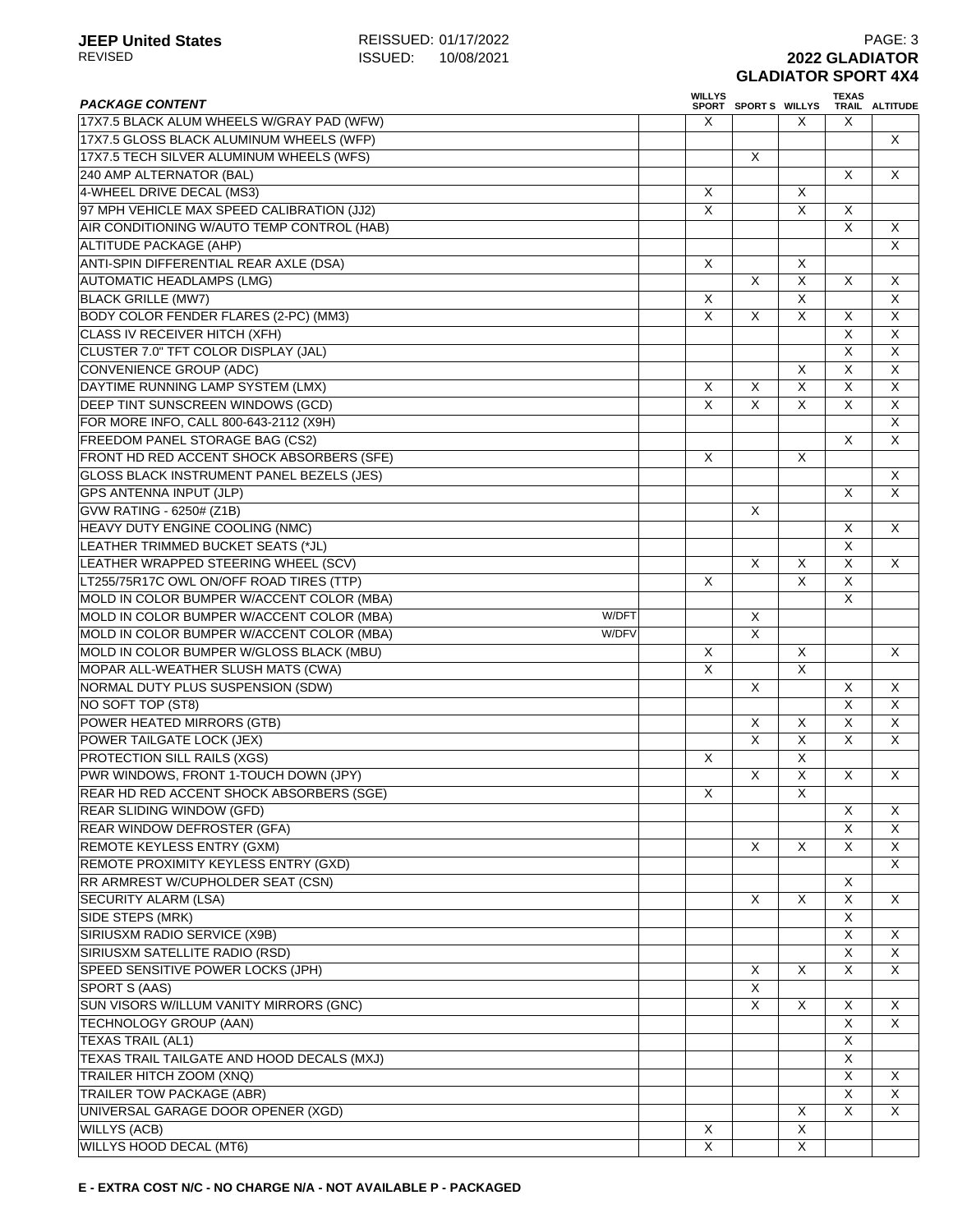#### **JEEP United States** REISSUED: 01/17/2022<br>REVISED **REVISED PAGE: 4** AEVISED **PAGE: 4** ISSUED: 10/08/2021 **REVIED: 10/08/2021 12022 GLADIATOR GLADIATOR SPORT 4X4**

| <b>IPACKAGE VALUE PRICE</b> | \$FWP        | 1.890 | 3.060 | 5.666 | 5.890 | 4.676 |
|-----------------------------|--------------|-------|-------|-------|-------|-------|
| <b>IPACKAGE DISCOUNT</b>    | <b>SFWP</b>  |       |       | 0     |       | 0     |
| INET PACKAGE VALUE PRICE    | \$FWP        | 1.890 | 3.060 | 5.666 | 5.890 | 4.676 |
| <b>IPACKAGE VALUE PRICE</b> | <b>SMSRP</b> | 2.100 | 3.400 | 6.295 | 6.545 | 5.195 |
| <b>PACKAGE DISCOUNT</b>     | <b>SMSRP</b> |       |       | 0     |       | 0     |
| INET PACKAGE VALUE PRICE    | <b>SMSRP</b> | 2.100 | 3.400 | 6.295 | 6.545 | 5.195 |

#### **PRICE INCLUDES - BASE PRICE, ENGINE/TRANSMISSION AND QUICK ORDER PACKAGE (ALSO INCLUDES PACKAGE DISCOUNT WHERE APPLICABLE - ADD DESTINATION CHARGE)**

| <b>FACTORY WHOLESALE PRICE \$</b>              |  |  |                                               | 23- 35,407 37,297 38,467 41,073 41,297 40,083 |
|------------------------------------------------|--|--|-----------------------------------------------|-----------------------------------------------|
|                                                |  |  | 24- 37,207 39,097 40,267 42,873 43,097 41,883 |                                               |
|                                                |  |  |                                               | 26- 40.816 42.706 43.876 46.482 46.706 45.492 |
|                                                |  |  |                                               |                                               |
| <b>IMANUFACTURER SUGGESTED RETAIL PRICE \$</b> |  |  | 23-36.085 38.185 39.485 42.380 42.630 41.280  |                                               |
|                                                |  |  | 24- 38,085 40,185 41,485 44,380 44,630 43,280 |                                               |
|                                                |  |  | 26- 42,095 44,195 45,495 48,390 48,640 47,290 |                                               |
|                                                |  |  |                                               |                                               |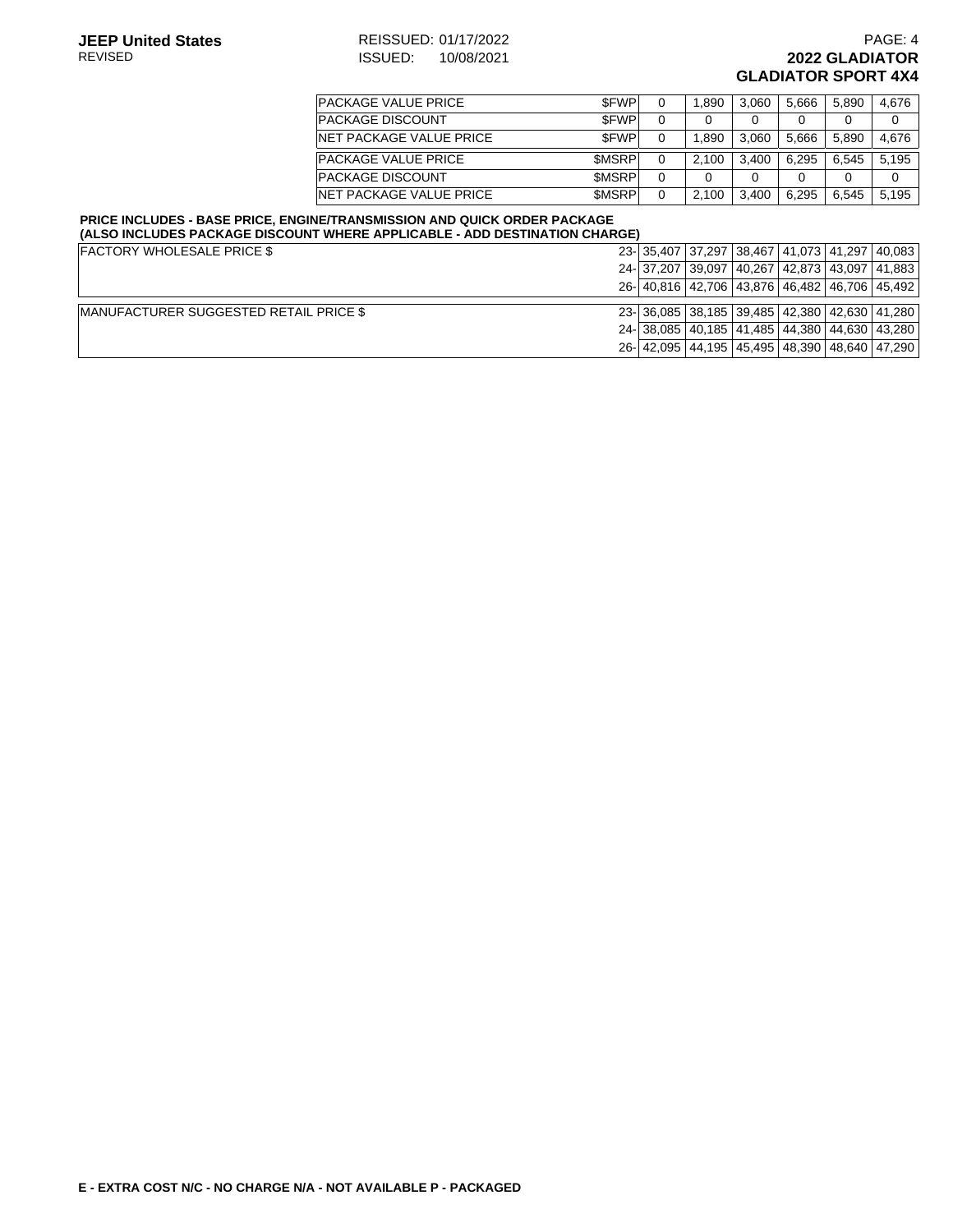|                                                                                                                                                                  |                  |             |                          |                 | <b>WILLYS</b>   | SPORT SPORTS WILLYS |                 | <b>TEXAS</b>    | TRAIL ALTITUDE  |
|------------------------------------------------------------------------------------------------------------------------------------------------------------------|------------------|-------------|--------------------------|-----------------|-----------------|---------------------|-----------------|-----------------|-----------------|
| <b>DESCRIPTION</b>                                                                                                                                               |                  |             | <b><i>SFWP SMSRP</i></b> | 2B              | 2 K             | 2S                  | $2$ W           | 2J              | $2-$ T          |
| 17X7.5 GLOSS BLACK ALUMINUM WHEELS                                                                                                                               |                  | 356         | 395                      |                 |                 | <b>WFP</b>          |                 |                 | P               |
| N/A W/23T; W/ADE M/H ERC                                                                                                                                         |                  |             |                          |                 |                 |                     |                 |                 |                 |
| 245/75R17 BSW A/T DUELER TIRES                                                                                                                                   |                  | 266         | 295                      | <b>TTH</b>      |                 | <b>TTH</b>          |                 |                 | <b>TTH</b>      |
| <b>ONLY 1: TTH OR TTK</b>                                                                                                                                        |                  |             |                          |                 |                 |                     |                 |                 |                 |
| Included w/AJQ or EXJ                                                                                                                                            |                  |             |                          |                 |                 |                     |                 |                 |                 |
| 8.4" RADIO AND PREMIUM AUDIO GROUP                                                                                                                               |                  | 1,886       | 2,095                    |                 |                 | <b>AEK</b>          | <b>AEK</b>      |                 |                 |
|                                                                                                                                                                  |                  | 1,886       | 2,095                    |                 |                 |                     |                 | <b>AEK</b>      | AEK             |
| <b>ADVANCED SAFETY GROUP</b>                                                                                                                                     |                  | 806         | 895                      |                 |                 | <b>ALP</b>          | <b>ALP</b>      | <b>ALP</b>      | <b>ALP</b>      |
| M/H AJ1                                                                                                                                                          |                  |             |                          |                 |                 |                     |                 |                 |                 |
| ALPINE PREMIUM AUDIO SYSTEM                                                                                                                                      |                  | 1,166       | 1,295                    |                 |                 | RC4                 | RC4             |                 |                 |
| INCLUDED W/AEK; M/H GXM; M/H JPY                                                                                                                                 |                  | 1.166       | 1,295                    |                 |                 |                     |                 | RC4             | RC4             |
| ANTI-SPIN DIFFERENTIAL REAR AXLE                                                                                                                                 |                  | 536         | 595                      | <b>DSA</b>      | P               | <b>DSA</b>          | P               | <b>DSA</b>      | <b>DSA</b>      |
| <b>INCLUDED W/AJQ OR EXJ</b>                                                                                                                                     |                  |             |                          |                 |                 |                     |                 |                 |                 |
| <b>AUXILARY SWITCH GROUP</b>                                                                                                                                     |                  | 356         | 395                      | AM <sub>2</sub> | AM <sub>2</sub> | AM <sub>2</sub>     | AM <sub>2</sub> |                 |                 |
|                                                                                                                                                                  |                  | 356         | 395                      |                 |                 |                     |                 | AM <sub>2</sub> | AM <sub>2</sub> |
| BLACK 3-PIECE HARD TOP                                                                                                                                           |                  | 1,526       | 1,695                    | HT <sub>1</sub> | HT <sub>1</sub> | HT <sub>1</sub>     | HT <sub>1</sub> |                 |                 |
| <b>INCLUDED W/AEH OR AEN</b>                                                                                                                                     | W/AEH OR         | N/C         | N/C                      | HT <sub>1</sub> | HT <sub>1</sub> | HT <sub>1</sub>     | HT <sub>1</sub> |                 |                 |
|                                                                                                                                                                  | AEN              |             |                          |                 |                 |                     |                 |                 |                 |
| <b>BLACK MIC FENDER FLARES (1PC)</b>                                                                                                                             |                  | N/C         | N/C                      |                 |                 | <b>MMJ</b>          |                 |                 |                 |
| N/A W/ADA; N/A W/AJQ; ONLY 1: MMJ OR MM2                                                                                                                         |                  |             |                          |                 |                 |                     |                 |                 |                 |
| <b>BLACK MIC FENDER FLARES (2-PC)</b>                                                                                                                            |                  | N/C         | N/C                      |                 |                 | MM <sub>2</sub>     |                 |                 |                 |
| N/A W/ADA; ONLY 1: MMJ OR MM2; W/2TB M/H AJQ                                                                                                                     |                  |             |                          |                 |                 |                     |                 |                 |                 |
| <b>COLD WEATHER GROUP</b>                                                                                                                                        |                  | 1,030       | 1,145                    |                 |                 | <b>ADE</b>          |                 |                 |                 |
| <b>W/WFP M/H ERC</b>                                                                                                                                             |                  | 760         | 845                      |                 |                 |                     | <b>ADE</b>      | <b>ADE</b>      | <b>ADE</b>      |
| Includes XMB w/o DEM                                                                                                                                             | W/DEM            | 760         | 845                      |                 |                 | <b>ADE</b>          |                 |                 |                 |
|                                                                                                                                                                  | W/EXJ            | 1,030       | 1,145                    |                 |                 | <b>ADE</b>          |                 |                 |                 |
| <b>CONVENIENCE GROUP</b>                                                                                                                                         |                  | 626         | 695                      |                 |                 | <b>ADC</b>          | P               | P               | P               |
| INCLUDED W/AEH; N/A W/23T                                                                                                                                        | W/ADE            | 446         | 495                      |                 |                 | <b>ADC</b>          | P               | P               | P               |
|                                                                                                                                                                  | W/ADE AND<br>DEM | 446         | 495                      |                 |                 | <b>ADC</b>          | P               | P               | P               |
|                                                                                                                                                                  | W/DEM            | 446         | 495                      |                 |                 | <b>ADC</b>          | P               | P               | P               |
| CORNING GORILLA(R) GLASS                                                                                                                                         |                  | 446         | 495                      |                 |                 | <b>GMA</b>          | <b>GMA</b>      | <b>GMA</b>      | <b>GMA</b>      |
| DEEP TINT SUNSCREEN WINDOWS                                                                                                                                      |                  | 446         | 495                      | GCD             | P               | P                   | P               | P               | P               |
| <b>N/A W/23T</b>                                                                                                                                                 |                  |             |                          |                 |                 |                     |                 |                 |                 |
| DUAL DOOR GROUP (LOWERS ONLY)                                                                                                                                    |                  | 3,056       | 3,395                    | <b>AJG</b>      | AJG             |                     |                 |                 |                 |
| M/H CSD OR CSU OR CT6; M/H PAU OR PBJ OR PDN OR PGG OR PRC OR                                                                                                    |                  | 3,056       | 3.395                    |                 |                 | AJG                 | <b>AJG</b>      | AJG             | AJG             |
| PRV OR PSE OR PW7 OR PX8; N/A W/AEN                                                                                                                              |                  |             |                          |                 |                 |                     |                 |                 |                 |
| DUAL DOOR GROUP W/ BASE UPPERS                                                                                                                                   |                  | 4,131       | 4,590                    | AJB             | AJB             |                     |                 |                 |                 |
| M/H CSD OR CT6; M/H PAU OR PBJ OR PDN OR PGG OR PRC OR PRV OR<br>PSE OR PW7 OR PX8; M/H STA; N/A W/AEH; N/A W/AEN; N/A W/AJG; N/A<br>W/AJS; N/A W/HT1; N/A W/STB |                  |             | 4,131 4,590              |                 |                 | <b>AJB</b>          | AJB             | AJB             | AJB             |
| includes package AJS content                                                                                                                                     |                  |             |                          |                 |                 |                     |                 |                 |                 |
| DUAL DOOR GROUP W/ PREMIUM UPPERS                                                                                                                                |                  | 4,491       | 4,990                    | <b>AJS</b>      | <b>AJS</b>      |                     |                 |                 |                 |
| M/H CSD OR CT6; M/H HT1 OR STB; M/H PAU OR PBJ OR PDN OR PGG OR<br>PRC OR PRV OR PSE OR PW7 OR PX8; N/A W/AEH; N/A W/AEN; N/A W/AJG;<br><b>N/A W/STA</b>         |                  | 4,491       | 4.990                    |                 |                 | AJS.                | AJS             | <b>AJS</b>      | <b>AJS</b>      |
| includes package AJB content                                                                                                                                     |                  |             |                          |                 |                 |                     |                 |                 |                 |
| <b>DUAL TOP GROUP</b>                                                                                                                                            |                  | 2,290       | 2,545                    |                 |                 | <b>AEN</b>          | <b>AEN</b>      |                 |                 |
| M/H CSD OR CSU OR CT6                                                                                                                                            |                  | 2,290       | 2,545                    |                 |                 |                     |                 | <b>AEN</b>      | <b>AEN</b>      |
|                                                                                                                                                                  |                  | W/AEH 1,126 | 1,250                    |                 |                 | <b>AEN</b>          |                 |                 |                 |
| JEEP TRAIL RATED KIT                                                                                                                                             |                  | 180         | 200                      | <b>XWX</b>      | <b>XWX</b>      | XWX                 | XWX             | <b>XWX</b>      | <b>XWX</b>      |
| LED HEADLAMP AND FOG LAMP GROUP                                                                                                                                  |                  | 1,166       | 1,295                    |                 |                 | <b>ADA</b>          | <b>ADA</b>      | <b>ADA</b>      | <b>ADA</b>      |
| LOCKING LUG NUTS                                                                                                                                                 |                  | 59          | 65                       | <b>XJC</b>      | <b>XJC</b>      | <b>XJC</b>          | <b>XJC</b>      | <b>XJC</b>      | XJC             |
| LT255/75R17C TIRES                                                                                                                                               |                  | N/C         | N/C                      |                 | <b>TTK</b>      |                     | <b>TTK</b>      | TTK             |                 |
| <b>ONLY 1: TTH OR TTK</b>                                                                                                                                        |                  |             |                          |                 |                 |                     |                 |                 |                 |
| MANUF STATEMENT OF ORIGIN                                                                                                                                        |                  | N/C         | N/C                      |                 |                 |                     |                 |                 | <b>YEP</b>      |
| MAX TOW PACKAGE W/4.10 AXLE RATIO                                                                                                                                |                  | 1,526       | 1,695                    | AJQ             |                 |                     |                 |                 |                 |
| M/H DFT; N/A W/DEM; N/A W/DFV; N/A W/WPT                                                                                                                         |                  | 1,526       | 1,695                    |                 |                 | AJQ                 |                 |                 |                 |
| includes package ABR content                                                                                                                                     |                  | 1,526       | 1,695                    |                 |                 |                     |                 |                 | QLA             |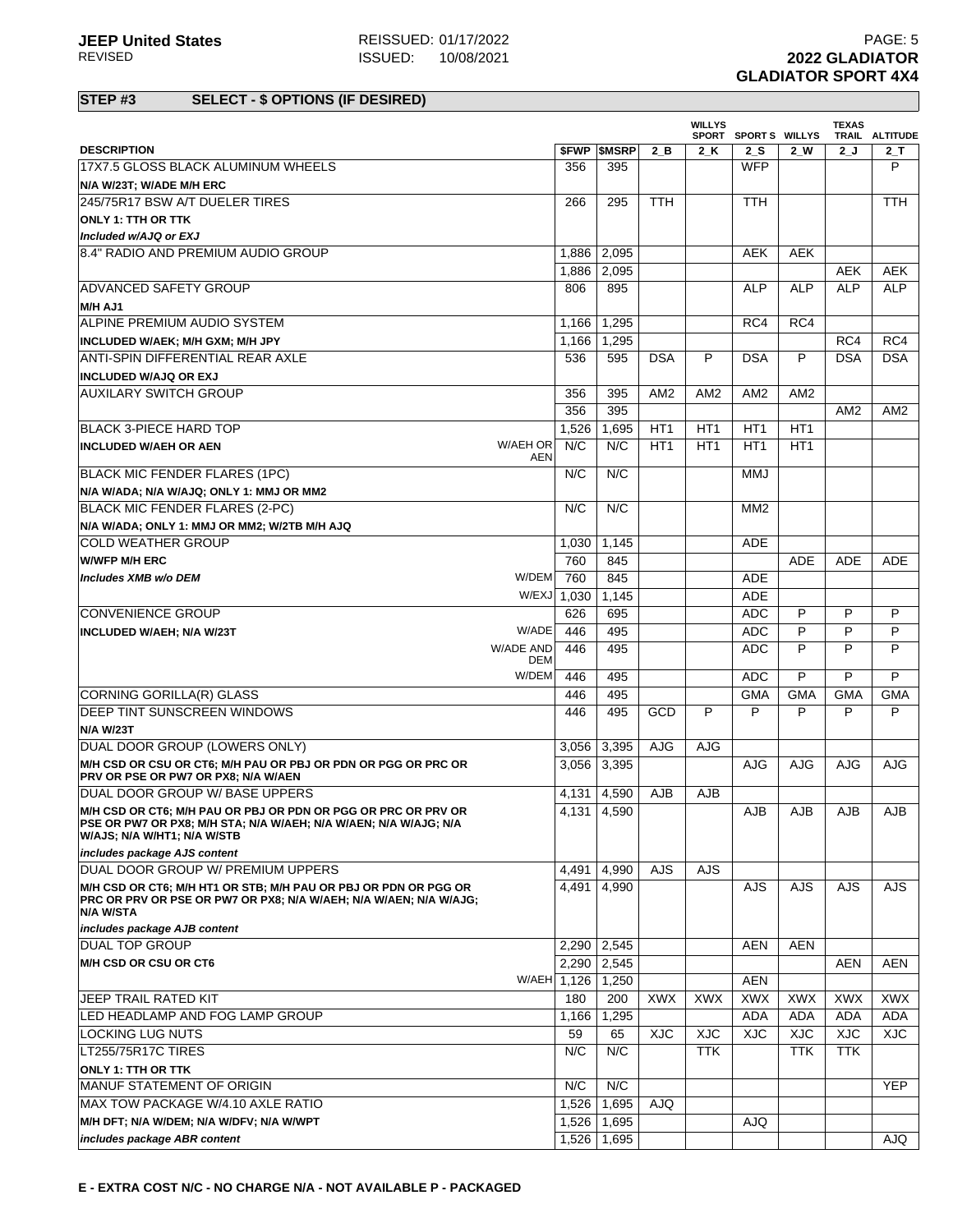## **JEEP United States** REISSUED: 01/17/2022<br>REVISED **REVISED PAGE: 6**<br>REVISED **2022 GLADIATOR** REVISED ISSUED: 10/08/2021 **2022 GLADIATOR GLADIATOR SPORT 4X4**

|                                                                    |       |                     |                  | <b>WILLYS</b> | SPORT SPORTS WILLYS |            | <b>TEXAS</b> | TRAIL ALTITUDE |
|--------------------------------------------------------------------|-------|---------------------|------------------|---------------|---------------------|------------|--------------|----------------|
| <b>DESCRIPTION</b>                                                 |       | <b>\$FWP \$MSRP</b> | 2 B              | 2 K           | 2S                  | $2$ W      | 2 J          | $2$ _T         |
| POPULAR EQUIPMENT PACKAGE                                          | 1,256 | 1,395               |                  |               | <b>AEH</b>          |            |              |                |
| includes package ADC AND ABR content                               |       |                     |                  |               |                     |            |              |                |
| <b>PREMIUM BLACK SUNRIDER SOFT TOP</b>                             | 536   | 595                 |                  |               | <b>STB</b>          | <b>STB</b> |              |                |
| N/A W/AEH; N/A W/AEN; N/A W/HT1; W/2TQ N/A W/AEN; W/2TS N/A W/AEN; |       |                     |                  |               |                     |            |              |                |
| W/2TW N/A W/AEN                                                    |       |                     |                  |               |                     |            |              |                |
| <b>REMOTE PROXIMITY KEYLESS ENTRY</b>                              | 626   | 695                 | GXD              | GXD           | GXD                 | GXD        |              | P              |
| INCLUDED W/AAN; M/H AJB OR AJG OR AJS                              |       |                     |                  |               |                     |            |              |                |
| <b>ROLL-UP TONNEAU COVER</b>                                       | 563   | 625                 | <b>CSD</b>       | <b>CSD</b>    | <b>CSD</b>          | CSD        | <b>CSD</b>   | CSD            |
| N/A W/CT6                                                          |       |                     |                  |               |                     |            |              |                |
| <b>SAFETY GROUP</b>                                                | 986   | 1,095               |                  |               | AJ1                 | AJ1        | AJ1          | AJ1            |
| SELEC-TRAC FULL TIME 4WD SYSTEM                                    | 626   | 695                 |                  |               | <b>DHP</b>          | <b>DHP</b> | <b>DHP</b>   | <b>DHP</b>     |
| M/H DFT; N/A W/DEM; N/A W/DFV                                      |       |                     |                  |               |                     |            |              |                |
| <b>SIDE STEPS</b>                                                  | 626   | 695                 |                  |               | <b>MRK</b>          |            | P            | <b>MRK</b>     |
| N/A W/MKN; ONLY 1: MRT OR MRU OR MRK                               |       |                     |                  |               |                     |            |              |                |
| <b>SIRIUSXM SATELLITE RADIO</b>                                    | 266   | 295                 | <b>RSD</b>       | <b>RSD</b>    | <b>RSD</b>          | <b>RSD</b> | P            | P              |
| INCLUDED W/AAN OR AEK; N/A W/23T                                   |       |                     |                  |               |                     |            |              |                |
| <b>SMOKER'S GROUP</b>                                              | 27    | 30                  | <b>AWS</b>       | <b>AWS</b>    | <b>AWS</b>          | AWS        | AWS          | <b>AWS</b>     |
| <b>N/A W/XHC</b>                                                   |       |                     |                  |               |                     |            |              |                |
| SOFT TOP WINDOW STORAGE BAG                                        | 68    | 75                  | CWJ              | <b>CWJ</b>    | <b>CWJ</b>          | <b>CWJ</b> | <b>CWJ</b>   | <b>CWJ</b>     |
| M/H STA OR AEN OR STB; N/A W/AEH; N/A W/HT1; N/A W/ST8             |       |                     |                  |               |                     |            |              |                |
| <b>TECHNOLOGY GROUP</b>                                            | 986   | 1,095               |                  |               | AAN                 | AAN        | P            | P              |
| M/H ADC OR AEH: N/A W/23T                                          |       |                     |                  |               |                     |            |              |                |
| <b>TRAILER TOW PACKAGE</b>                                         | 580   | 645                 | <b>ABR</b>       | <b>ABR</b>    | <b>ABR</b>          | <b>ABR</b> | P            | P              |
| INCLUDED W/AEH; N/A W/23T; N/A W/AJQ                               |       |                     |                  |               |                     |            |              |                |
| TRAIL RAIL MANAGEMENT SYSTEM                                       | 806   | 895                 |                  |               | <b>CMD</b>          | <b>CMD</b> |              |                |
|                                                                    | 806   | 895                 |                  |               |                     |            | <b>CMD</b>   | <b>CMD</b>     |
| <b>WIRELESS SPEAKER - BLUETOOTH</b>                                | 310   | 345                 |                  |               | <b>RSJ</b>          | <b>RSJ</b> | <b>RSJ</b>   | <b>RSJ</b>     |
| <b>M/H RC4 OR AEK</b>                                              |       |                     |                  |               |                     |            |              |                |
|                                                                    |       |                     |                  |               |                     |            |              |                |
| <b>MOPAR OPTIONS</b>                                               |       |                     |                  |               |                     |            |              |                |
| MOPAR ALL-WEATHER SLUSH MATS                                       | 153   | 170                 | <b>CWA</b>       | P             | <b>CWA</b>          | P          | <b>CWA</b>   | <b>CWA</b>     |
| <b>MOPAR BLACK TUBULAR SIDE STEPS</b>                              | 563   | 625                 | <b>MRU</b>       | <b>MRU</b>    | <b>MRU</b>          | <b>MRU</b> |              | <b>MRU</b>     |
| N/A W/MEF; N/A W/XGS; ONLY 1: MRT OR MRU OR MRK                    |       |                     |                  |               |                     |            |              |                |
| <b>MOPAR BODY SIDE GRAPHIC - HEX</b>                               | 360   | 400                 | M9A              |               | M9A                 |            |              |                |
| N/A W/M9B; N/A W/M9C                                               |       |                     |                  |               |                     |            |              |                |
| MOPAR BODY SIDE GRAPHIC - RETRO                                    | 360   | 400                 | M <sub>9</sub> C |               | M <sub>9</sub> C    |            |              |                |
| MOPAR BODY SIDE GRAPHIC - STAR                                     | 360   | 400                 | M9B              |               | M9B                 |            |              |                |
| N/A W/M9C                                                          |       |                     |                  |               |                     |            |              |                |
| <b>MOPAR BRIGHT DOOR SILLS</b>                                     | 176   | 195                 | <b>CLN</b>       |               | CLN                 |            | <b>CLN</b>   | CLN            |
| <b>MOPAR CHROME TUBULAR SIDE STEPS</b>                             | 670   | 745                 | <b>MRT</b>       |               | <b>MRT</b>          |            |              | MRT            |
| N/A W/MEF; N/A W/XGS; ONLY 1: MRT OR MRU OR MRK                    |       |                     |                  |               |                     |            |              |                |
| MOPAR COLD AIR INTAKE SYSTEM                                       | 473   | 525                 | JFF              | JFF           | <b>JFF</b>          | <b>JFF</b> | <b>JFF</b>   |                |
| N/A W/EXJ                                                          |       |                     |                  |               |                     |            |              |                |
| <b>MOPAR DOORS OFF MIRROR KIT</b>                                  | 176   | 195                 | <b>LFR</b>       | <b>LFR</b>    | <b>LFR</b>          | LFR        | <b>LFR</b>   | <b>LFR</b>     |
| MOPAR GRAB HANDLE KIT                                              | 86    | 95                  | CSV              | CSV           | CSV                 | CSV        | CSV          | CSV            |
| <b>MOPAR HARDTOP HEADLINER</b>                                     | 500   | 555                 |                  |               | <b>CHD</b>          | <b>CHD</b> | <b>CHD</b>   | <b>CHD</b>     |
| <b>M/H AEN OR HT1 OR AEH</b>                                       |       |                     |                  |               |                     |            |              |                |
| MOPAR HARD TRI-FOLD TONNEAU COVER                                  | 896   | 995                 | CSU              | CSU           | CSU                 | CSU        | CSU          | CSU            |
| N/A W/AJB; N/A W/AJS; N/A W/CSD; N/A W/CT6                         |       |                     |                  |               |                     |            |              |                |
| MOPAR HD ROCK SLIDER W/STEP ASSIST                                 | 946   | 1,050               | <b>MMU</b>       | MMU           | MMU                 | MMU        | MMU          | MMU            |
| N/A W/MRK; N/A W/MRT; N/A W/MRU; N/A W/XGS                         |       |                     |                  |               |                     |            |              |                |
| MOPAR HOOD DECAL: 1941                                             | 220   | 245                 | M9E              |               | M9E                 |            |              |                |
| MOPAR HOOD DECAL W/ AMERICAN FLAG                                  | 220   | 245                 | M9D              |               | M9D                 |            |              |                |
| N/A W/M9E                                                          |       |                     |                  |               |                     |            |              |                |
| MOPAR MESH SUNBONNET TOP                                           | 136   | 150                 | CS7              | CS7           | CS7                 | CS7        | CS7          | CS7            |
| MOPAR PERFORATED LEATHER UPGRADE-BLK                               | 1,576 | 1,750               | <b>CBQ</b>       |               | <b>CBQ</b>          |            |              |                |
| N/A W/*LL; N/A W/CBS                                               |       |                     |                  |               |                     |            |              |                |
| <b>MOPAR PLASTIC DOOR SILL GUARDS</b>                              | 113   | 125                 | <b>CLP</b>       | <b>CLP</b>    | <b>CLP</b>          | <b>CLP</b> | <b>CLP</b>   | <b>CLP</b>     |
| <b>N/A W/CLN</b>                                                   |       |                     |                  |               |                     |            |              |                |
| <b>MOPAR REAR SPLASH GUARDS</b>                                    | 136   | 150                 | MEG              | MEG           | MEG                 | MEG        | <b>MEG</b>   | <b>MEG</b>     |
| M/H AJQ; N/A W/DRE; N/A W/EXJ                                      |       |                     |                  |               |                     |            |              |                |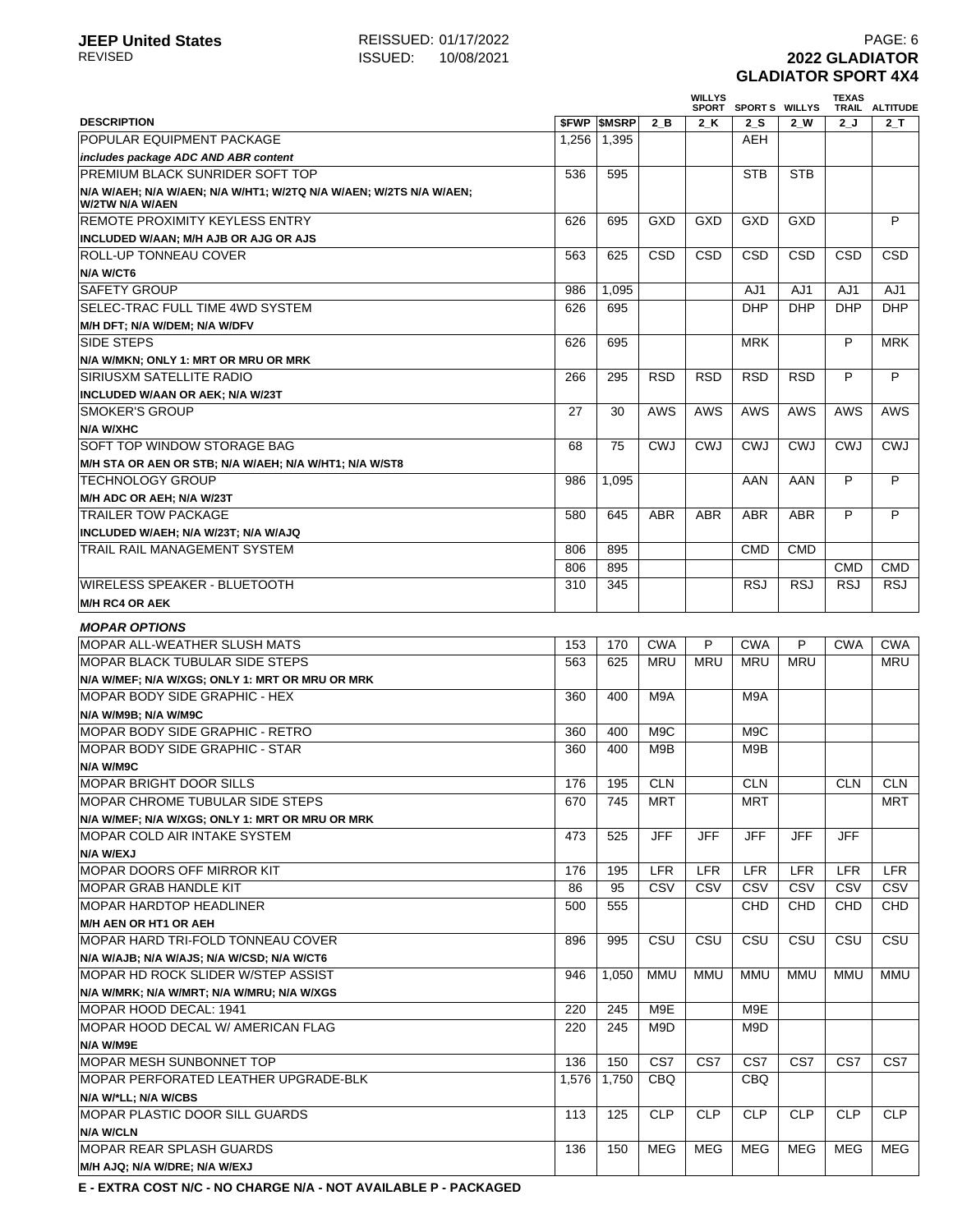|                                                                               |                 |                   |                 | <b>WILLYS</b>   | SPORT SPORTS WILLYS |                 | <b>TEXAS</b>    | TRAIL ALTITUDE            |
|-------------------------------------------------------------------------------|-----------------|-------------------|-----------------|-----------------|---------------------|-----------------|-----------------|---------------------------|
| <b>DESCRIPTION</b>                                                            |                 | <b>SFWP SMSRP</b> | 2B              | 2 K             | 2S                  | 2 W             | 2J              | 2T                        |
| <b>MOPAR OPTIONS</b>                                                          |                 |                   |                 |                 |                     |                 |                 |                           |
| <b>MOPAR SATIN BLACK GRILLE</b>                                               | 176             | 195               | <b>MHJ</b>      |                 | <b>MHJ</b>          |                 | <b>MHJ</b>      |                           |
| MOPAR SOFT TRI-FOLD TONNEAU COVER                                             | 563             | 625               | CT <sub>6</sub> | CT <sub>6</sub> | CT <sub>6</sub>     | CT <sub>6</sub> | CT <sub>6</sub> | CT <sub>6</sub>           |
| MOPAR SOLID SUNBONNET TOP                                                     | 226             | 250               | CS <sub>3</sub> | CS <sub>3</sub> | CS <sub>3</sub>     | CS <sub>3</sub> | CS <sub>3</sub> | CS <sub>3</sub>           |
| <b>MOPAR SPLASH GUARDS - VEHICLE SET</b>                                      | 203             | 225               | <b>MKN</b>      | <b>MKN</b>      | <b>MKN</b>          | <b>MKN</b>      |                 | <b>MKN</b>                |
| N/A W/AJQ; N/A W/EXJ; N/A W/MEF; N/A W/MMU; N/A W/XGS                         | 203             | 225               |                 |                 |                     |                 | <b>MKN</b>      |                           |
| <b>MOPAR SPRAY IN BEDLINER</b>                                                | 446             | 495               | <b>XMF</b>      | <b>XMF</b>      | <b>XMF</b>          | <b>XMF</b>      | <b>XMF</b>      | <b>XMF</b>                |
| MOPAR STITCHED LEATHER UPGRADE-BLACK                                          | 1.576           | 1.750             | <b>CBS</b>      |                 | <b>CBS</b>          |                 |                 |                           |
| N/A W/*LL                                                                     |                 |                   |                 |                 |                     |                 |                 |                           |
| MOPAR SUNRIDER FLIPTOP FOR HARDTOP                                            | 806             | 895               | <b>MHW</b>      | <b>MHW</b>      | <b>MHW</b>          | <b>MHW</b>      | <b>MHW</b>      | <b>MHW</b>                |
| M/H CSD OR CSU OR CT6; M/H HT1; N/A W/AEN; N/A W/AJB; N/A W/AJG; N/A<br>W/AJS |                 |                   |                 |                 |                     |                 |                 |                           |
| MOPAR WINDSHIELD TIE DOWN STRAP                                               | 35              | 40                | CT <sub>9</sub> | C <sub>T9</sub> | CT <sub>9</sub>     | CT <sub>9</sub> | CT <sub>9</sub> | CT <sub>9</sub>           |
|                                                                               |                 |                   |                 |                 |                     |                 |                 |                           |
| <b>STEP#4</b><br><b>SELECT - COLOR &amp; TRIM CODES</b>                       |                 |                   |                 |                 |                     |                 |                 |                           |
|                                                                               |                 |                   |                 |                 |                     |                 |                 |                           |
| <b>COLOR/TRIM</b>                                                             |                 | <b>SFWP SMSRP</b> |                 | <b>BLACK</b>    |                     |                 |                 | <b>BLACK/HERITAGE TAN</b> |
| <b>CLOTH LOW-BACK BUCKET SEATS</b>                                            | (S)<br>N/C      | N/C               |                 |                 |                     |                 | A7T5            |                           |
|                                                                               | (S)<br>N/C      | N/C               |                 | A7X9            |                     |                 |                 |                           |
| LEATHER TRIMMED BUCKET SEATS                                                  | $W/2$ _J<br>N/C | N/C               |                 | JLX9            |                     |                 |                 |                           |
| <b>MONOTONE PAINT - APA</b>                                                   |                 |                   |                 |                 |                     |                 |                 |                           |
| <b>PRIMARY COLOR</b>                                                          |                 |                   |                 |                 |                     |                 |                 |                           |
| <b>BLACK CLEAR COAT</b>                                                       | 356             | 395               |                 | PX8             |                     |                 | PX8             |                           |
| <b>BRIGHT WHITE CLEAR COAT</b>                                                | N/C             | N/C               |                 | PW7             |                     |                 | PW7             |                           |
| <b>FIRECRACKER RED C/C</b>                                                    | 356             | 395               |                 | <b>PRC</b>      |                     |                 | <b>PRC</b>      |                           |
| <b>GRANITE CRYSTAL MET. CLEAR COAT</b>                                        | 356             | 395               |                 | PAU             |                     |                 | PAU             |                           |
| <b>HYDRO BLUE PEARL COAT</b>                                                  | 356             | 395               |                 | <b>PBJ</b>      |                     |                 | <b>PBJ</b>      |                           |
| <b>SARGE GREEN CLEAR COAT</b>                                                 | 356             | 395               |                 | <b>PGG</b>      |                     |                 | <b>PGG</b>      |                           |
| SILVER ZYNITH CLEAR COAT                                                      | 356             | 395               |                 | <b>PSE</b>      |                     |                 | <b>PSE</b>      |                           |
| <b>SNAZZBERRY PEARL COAT</b>                                                  | 356             | 395               |                 | PRV             |                     |                 | PRV             |                           |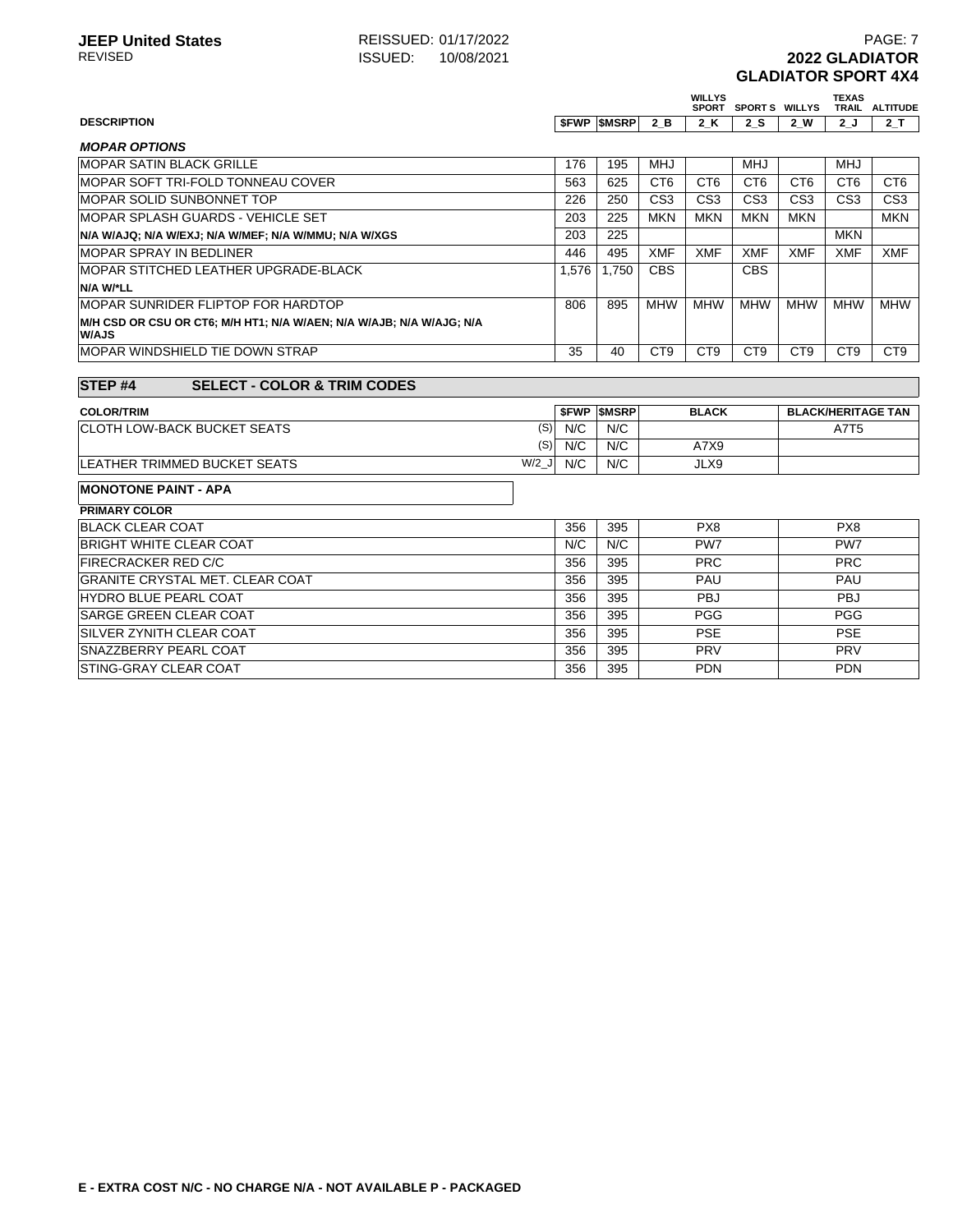| STEP <sub>#1</sub>                                             | <b>SELECT - MODEL CODE</b> |                           |       |                                         |       |              |     |                      |  |  |
|----------------------------------------------------------------|----------------------------|---------------------------|-------|-----------------------------------------|-------|--------------|-----|----------------------|--|--|
|                                                                |                            |                           |       | \$FWP                                   |       | <b>SMSRP</b> |     |                      |  |  |
| <b>GLADIATOR OVERLAND 4X4</b>                                  |                            |                           |       | 42.119                                  |       | 44.080       |     | JTJP98               |  |  |
|                                                                |                            | <b>DESTINATION CHARGE</b> |       | 1,595                                   |       |              |     |                      |  |  |
|                                                                |                            |                           |       | 1,645 IN HI                             |       |              |     |                      |  |  |
|                                                                |                            |                           |       |                                         |       |              |     |                      |  |  |
| STEP <sub>#2</sub><br><b>SELECT - QUICK ORDER PACKAGE CODE</b> |                            |                           |       |                                         |       |              |     |                      |  |  |
| <b>POWERTRAIN AVAILABILITY</b>                                 |                            |                           |       |                                         |       |              |     |                      |  |  |
| <b>ENGINE</b>                                                  | \$FWP                      | \$MSRP                    |       | <b>TRANSMISSION</b>                     | \$FWP | \$MSRP       |     | <b>HIGH ALTITUDE</b> |  |  |
| 3.6L V6 24V VVT ENGINE UPG<br>I W/ESS (ERC)                    | N/C                        | N/C                       |       | 6-SPEED MANUAL<br>TRANSMISSION (DEM)    | N/C   | N/C          | 23G |                      |  |  |
|                                                                |                            |                           |       | 8-SPD AUTO 850RE<br>TRANS (MAKE) (DFT)  | 1,800 | 2,000        | 24G | 24N                  |  |  |
| 3.0L V6 TURBO DIESEL<br>ENGINE W/ESS G3 (EXJ)                  | 3,609                      | 4,010                     | (DFV) | 8-SPD AUTO 8HP75<br>TRANS (BUY-GERMANY) | 1,800 | 2,000        | 26G | <b>26N</b>           |  |  |
| <b>PACKAGE CONTENT</b>                                         |                            |                           |       |                                         |       |              |     | <b>HIGH ALTITUDE</b> |  |  |
| 20X8.0 GLOSS BLACK ALUMINUM WHEELS (WRN)                       |                            |                           |       |                                         |       |              |     | Χ                    |  |  |
| 275/55R20 BSW ALL SEASON TIRES (TTG)                           |                            |                           |       |                                         |       |              |     | X                    |  |  |
| BLIND SPOT AND CROSS PATH DETECTION (XAN)                      |                            |                           |       |                                         |       |              |     | X                    |  |  |
| BODY COLOR 3-PIECE HARD TOP (HT3)                              |                            |                           |       |                                         |       |              |     | X                    |  |  |
| <b>BODY COLOR DOOR &amp; TAILGATE HANDLES (MNK)</b>            |                            |                           |       |                                         |       |              |     | X                    |  |  |
| <b>BODY COLOR FRONT BUMPER (MBP)</b>                           |                            |                           |       |                                         |       |              |     | X                    |  |  |
| BODY COLOR GRILLE W/GLOSS BLK RINGS (MFK)                      |                            |                           |       |                                         |       |              |     | X                    |  |  |
| <b>BODY COLOR REAR BUMPER W/STEP PADS (MBQ)</b>                |                            |                           |       |                                         |       |              |     | X                    |  |  |
| CARAMEL INTERIOR ACCENTS (XSN)                                 | $\overline{X}$             |                           |       |                                         |       |              |     |                      |  |  |
| DANA M210 WIDE FRONT AXLE (DJF)                                | X                          |                           |       |                                         |       |              |     |                      |  |  |
| DANA M220 WIDE REAR AXLE (DRF)                                 | X                          |                           |       |                                         |       |              |     |                      |  |  |
| DAYTIME RUNNING LAMP LED ACCENTS (LPY)                         | X                          |                           |       |                                         |       |              |     |                      |  |  |
| <b>EXT. MIRRORS W/SUPPLEMENTAL SIGNALS (LEB)</b>               |                            |                           |       |                                         |       |              |     | X                    |  |  |
| <b>FREEDOM PANEL STORAGE BAG (CS2)</b>                         |                            |                           |       |                                         |       |              |     | X                    |  |  |
| FRONT LED FOG LAMPS (LNV)                                      |                            |                           |       |                                         |       |              |     | X                    |  |  |
| FULL BODY COLOR FENDER FLARES (MMT)                            |                            |                           |       |                                         |       |              |     | X                    |  |  |
| FULL LENGTH FLR CONSOLE PREM A/REST (CVM)                      |                            |                           |       |                                         |       |              |     | X                    |  |  |
| GRAY/BLACK TRAIL RATED BADGE (MVA)                             |                            |                           |       |                                         |       |              |     | $\overline{X}$       |  |  |
| <b>GRAY ECODIESEL BADGE (MZR)</b>                              |                            |                           |       |                                         |       | W/EXJ        |     | X                    |  |  |
| HIGH ALTITUDE PACKAGE (AHN)                                    |                            |                           |       |                                         |       |              |     | X                    |  |  |
| JEEP BADGE (MVC)                                               |                            |                           |       |                                         |       |              |     | X                    |  |  |
| LEATHER TRIMMED BUCKET SEATS (*KL)                             |                            |                           |       |                                         |       |              |     | X                    |  |  |
| LEATHER WRAPPED PARK BRAKE HANDLE (CVP)                        |                            |                           |       |                                         |       |              |     | X                    |  |  |
| LEATHER WRAPPED SHIFT KNOB (CVW)                               |                            |                           |       |                                         |       |              |     | X                    |  |  |
| LED LIGHTING GROUP (AD6)                                       |                            |                           |       |                                         |       |              |     | X                    |  |  |
| LED PARK TURN LAMPS (LCT)                                      |                            |                           |       |                                         |       |              |     | X                    |  |  |
| LED PREMIUM REFLECTOR HEADLAMPS (LPX)                          |                            |                           |       |                                         |       |              |     | X                    |  |  |
| <b>LED TAILLAMPS (LAY)</b>                                     |                            |                           |       |                                         |       |              |     | X                    |  |  |
| NO SOFT TOP (ST8)                                              |                            |                           |       |                                         |       |              |     | X                    |  |  |
| PARKSENSE REAR PARK ASSIST SYSTEM (XAA)                        |                            |                           |       |                                         |       |              |     | X                    |  |  |
| PREMIUM DARK EXTERIOR ACCENTS (XGJ)                            |                            |                           |       |                                         |       |              |     | X                    |  |  |
| <b>REAR SLIDING WINDOW (GFD)</b>                               |                            |                           |       |                                         |       |              |     | X                    |  |  |
| REAR WINDOW DEFROSTER (GFA)                                    |                            |                           |       |                                         |       |              |     | X                    |  |  |
| RR ARMREST W/CUPHOLDER SEAT (CSN)                              |                            |                           |       |                                         |       |              |     | X                    |  |  |
| SAFETY GROUP (AJ1)                                             |                            |                           |       |                                         |       |              |     | X                    |  |  |
| SPORT FRONT SHOCK ABSORBERS (SFA)                              |                            |                           |       |                                         |       |              |     | X                    |  |  |
| SPORT REAR SHOCK ABSORBERS (SGA)                               |                            |                           |       |                                         |       |              |     | X                    |  |  |
| SPORT SUSPENSION (SDE)                                         |                            |                           |       |                                         |       |              |     | X                    |  |  |
| WRAPPED I/P BEZEL W/CARAMEL STITCH (JEN)                       |                            |                           |       |                                         |       |              |     | X                    |  |  |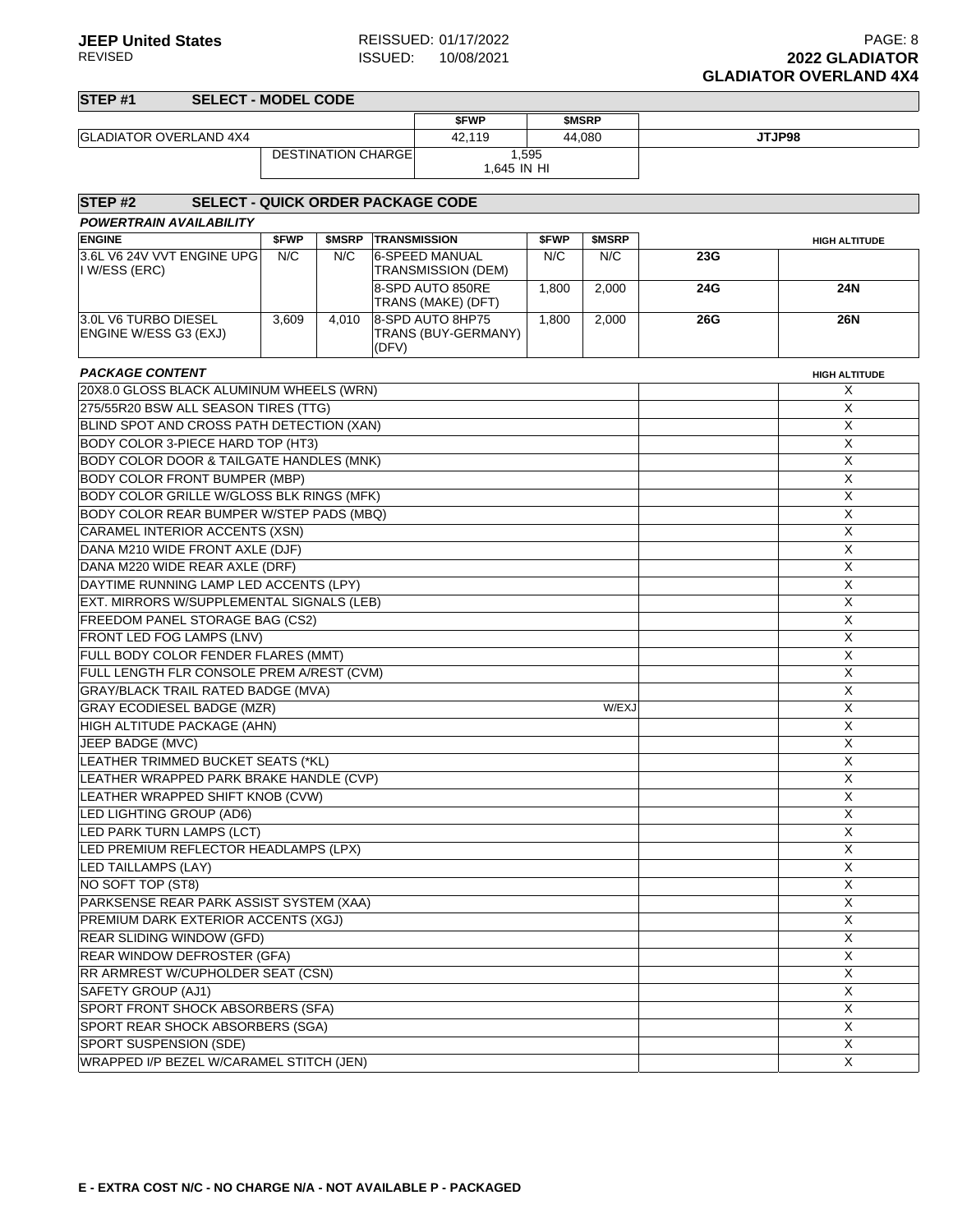| <b>PACKAGE VALUE PRICE</b>      | <b>SFWP</b>  | 6.381 |
|---------------------------------|--------------|-------|
| <b>PACKAGE DISCOUNT</b>         | <b>SFWP</b>  |       |
| <b>INET PACKAGE VALUE PRICE</b> | <b>SFWP</b>  | 6.381 |
| <b>PACKAGE VALUE PRICE</b>      | <b>SMSRP</b> | 7.090 |
| <b>PACKAGE DISCOUNT</b>         | <b>SMSRP</b> |       |
| <b>INET PACKAGE VALUE PRICE</b> | <b>SMSRP</b> | 7.090 |

#### **PRICE INCLUDES - BASE PRICE, ENGINE/TRANSMISSION AND QUICK ORDER PACKAGE (ALSO INCLUDES PACKAGE DISCOUNT WHERE APPLICABLE - ADD DESTINATION CHARGE)**

| <b>FACTORY WHOLESALE PRICE \$</b>      | $23 -$ | 42.119 |        |
|----------------------------------------|--------|--------|--------|
|                                        | $24 -$ | 43.919 | 50,300 |
|                                        | $26 -$ | 47.528 | 53.909 |
| MANUFACTURER SUGGESTED RETAIL PRICE \$ | $23 -$ | 44.080 |        |
|                                        | $24 -$ | 46,080 | 53,170 |
|                                        | $26 -$ | 50.090 | 57,180 |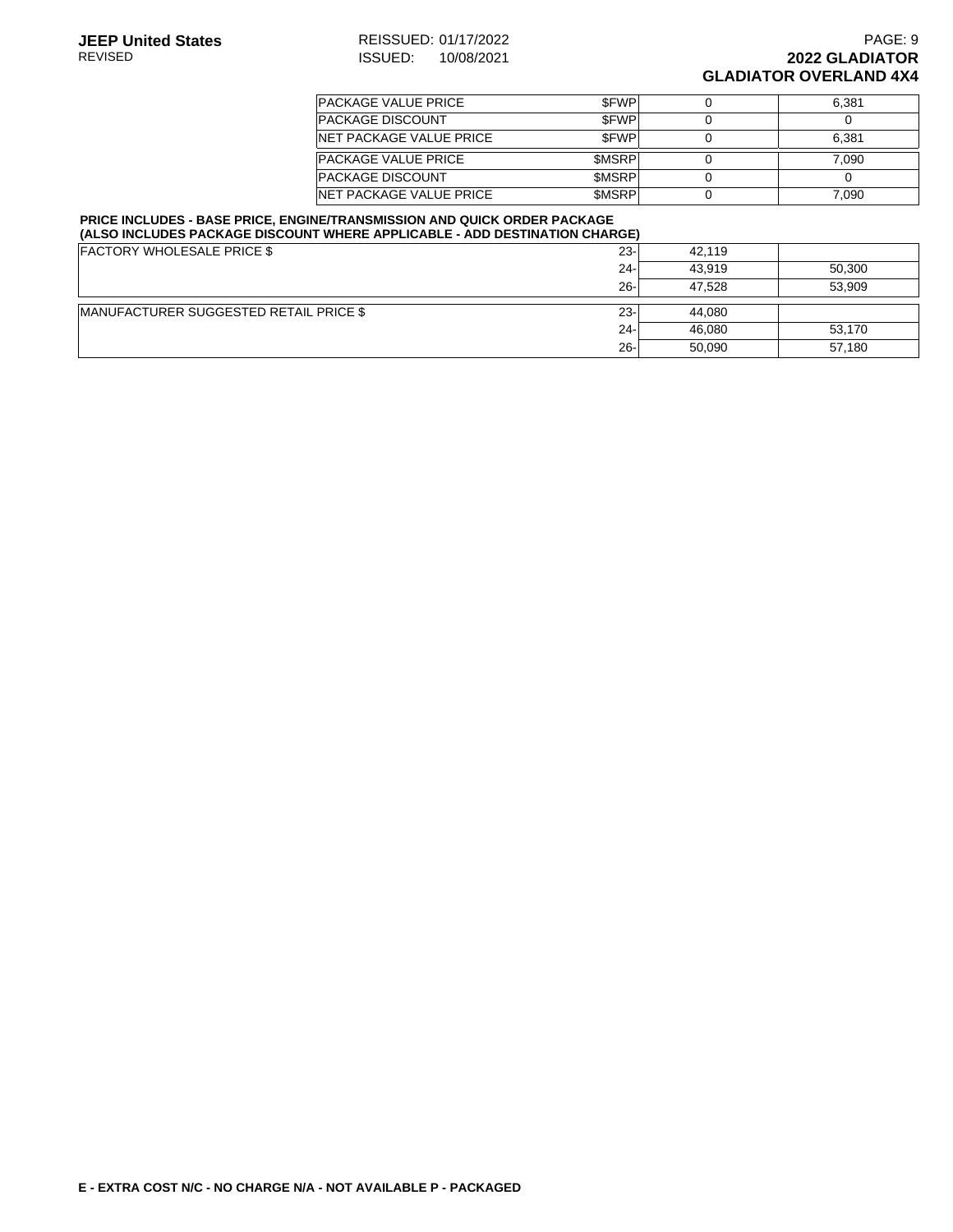|                                                                                                                                                                             |              |                          |                 | <b>HIGH ALTITUDE</b> |
|-----------------------------------------------------------------------------------------------------------------------------------------------------------------------------|--------------|--------------------------|-----------------|----------------------|
| <b>DESCRIPTION</b>                                                                                                                                                          |              | <b><i>SFWP SMSRP</i></b> | 2 G             | 2 N                  |
| 255/70R18 BSW ALL TERRAIN TIRES                                                                                                                                             | 266          | 295                      | <b>TDB</b>      |                      |
| <b>N/A W/26G</b>                                                                                                                                                            |              |                          |                 |                      |
| <b>ADVANCED SAFETY GROUP</b>                                                                                                                                                | 806          | 895                      | <b>ALP</b>      | <b>ALP</b>           |
| M/H AJ1                                                                                                                                                                     |              |                          |                 |                      |
| ANTI-SPIN DIFFERENTIAL REAR AXLE                                                                                                                                            | 536          | 595                      | <b>DSA</b>      | <b>DSA</b>           |
| <b>INCLUDED W/EXJ</b>                                                                                                                                                       |              |                          |                 |                      |
| AUXILARY SWITCH GROUP                                                                                                                                                       | 356          | 395                      | AM <sub>2</sub> | AM <sub>2</sub>      |
| BLACK 3-PIECE HARD TOP                                                                                                                                                      | 1,526        | 1,695                    | HT <sub>1</sub> |                      |
| INCLUDED W/AEH OR AEN; ; ONLY 1: HT1 OR HT3                                                                                                                                 | 1,436        | 1,595                    |                 | HT <sub>1</sub>      |
| W/AEH OR                                                                                                                                                                    | N/C          | N/C                      | HT <sub>1</sub> | HT <sub>1</sub>      |
|                                                                                                                                                                             | <b>AEN</b>   |                          |                 |                      |
| <b>BODY COLOR 3-PIECE HARD TOP</b>                                                                                                                                          | 2,426        | 2,695                    | HT <sub>3</sub> | P                    |
| <b>ONLY 1: HT1 OR HT3</b>                                                                                                                                                   | W/AEH 1.526  | 1,695                    | HT <sub>3</sub> | P                    |
| <b>COLD WEATHER GROUP</b>                                                                                                                                                   | 1,030        | 1,145                    | <b>ADE</b>      | ADE                  |
| CORNING GORILLA(R) GLASS                                                                                                                                                    | 446          | 495                      | <b>GMA</b>      | <b>GMA</b>           |
| DUAL DOOR GROUP (LOWERS ONLY)                                                                                                                                               | 3,056        | 3,395                    | AJG             |                      |
| M/H CSD OR CSU OR CT6; M/H PAU OR PBJ OR PDN OR PGG OR PRC OR                                                                                                               |              |                          |                 |                      |
| PRV OR PSE OR PW7 OR PX8; N/A W/AEN                                                                                                                                         |              |                          |                 |                      |
| DUAL DOOR GROUP W/ BASE UPPERS                                                                                                                                              | 4,131        | 4,590                    | <b>AJB</b>      |                      |
| M/H CSD OR CT6: M/H PAU OR PBJ OR PDN OR PGG OR PRC OR PRV OR<br>PSE OR PW7 OR PX8: M/H STA: N/A W/AEH: N/A W/AEN: N/A W/AJG: N/A<br>W/AJS; N/A W/HT1; N/A W/HT3; N/A W/STB |              |                          |                 |                      |
| includes package AJS content                                                                                                                                                |              |                          |                 |                      |
| DUAL DOOR GROUP W/ PREMIUM UPPERS                                                                                                                                           | 4.491        | 4,990                    | AJS             |                      |
| M/H CSD OR CT6; M/H HT1 OR HT3 OR STB; M/H PAU OR PBJ OR PDN OR<br>PGG OR PRC OR PRV OR PSE OR PW7 OR PX8; N/A W/AEH; N/A W/AEN; N/A<br>W/AJG; N/A W/STA                    |              |                          |                 |                      |
| includes package AJB content                                                                                                                                                |              |                          |                 |                      |
| <b>DUAL TOP GROUP</b>                                                                                                                                                       | 2,290        | 2,545                    | <b>AEN</b>      |                      |
| M/H CSD OR CSU OR CT6                                                                                                                                                       | 1,126        | 1,250                    |                 | <b>AEN</b>           |
|                                                                                                                                                                             | W/AEH 1,126  | 1,250                    | <b>AEN</b>      |                      |
| IFRONT LICENSE PLATE BRACKET                                                                                                                                                | N/C          | N/C                      | <b>MDA</b>      | MDA                  |
| IINTEGRATED OFF-ROAD CAMERA                                                                                                                                                 | 626          | 695                      | <b>XNY</b>      | <b>XNY</b>           |
| <b>M/H AEK</b>                                                                                                                                                              |              |                          |                 |                      |
| JEEP TRAIL RATED KIT                                                                                                                                                        | 180          | 200                      | <b>XWX</b>      | <b>XWX</b>           |
| ILED LIGHTING GROUP                                                                                                                                                         | 1,436        | 1,595                    | AD6             | P                    |
| ILOCKING LUG NUTS                                                                                                                                                           | 59           | 65                       | <b>XJC</b>      | <b>XJC</b>           |
| POPULAR EQUIPMENT PACKAGE                                                                                                                                                   | 3.280        | 3,645                    | AEH             |                      |
|                                                                                                                                                                             |              |                          |                 |                      |
| includes package ABR content<br><b>PREMIUM BLACK SUNRIDER SOFT TOP</b>                                                                                                      |              |                          | <b>STB</b>      |                      |
|                                                                                                                                                                             | 536          | 595                      |                 | <b>STB</b>           |
| IN/A W/AEH; N/A W/AEN; N/A W/HT1; N/A W/HT3                                                                                                                                 | 536          | 595                      |                 |                      |
| <b>REMOTE START SYSTEM</b>                                                                                                                                                  | 446          | 495                      | <b>XBM</b>      | XBM                  |
| INCLUDED W/ADE; M/H DFT OR DFV; M/H JPH; N/A W/DEM<br><b>ROLL-UP TONNEAU COVER</b>                                                                                          |              |                          |                 |                      |
|                                                                                                                                                                             | 563          | 625                      | CSD             | <b>CSD</b>           |
| N/A W/CT6                                                                                                                                                                   |              |                          |                 |                      |
| <b>SAFETY GROUP</b>                                                                                                                                                         | 986          | 1,095                    | AJ1             | P                    |
| SELEC-TRAC FULL TIME 4WD SYSTEM                                                                                                                                             | 626          | 695                      | <b>DHP</b>      | <b>DHP</b>           |
| M/H DFT; N/A W/DEM; N/A W/DFV                                                                                                                                               |              |                          |                 |                      |
| <b>SMOKER'S GROUP</b>                                                                                                                                                       | 27           | 30                       | AWS             | <b>AWS</b>           |
| N/A W/XHC                                                                                                                                                                   |              |                          |                 |                      |
| SOFT TOP WINDOW STORAGE BAG                                                                                                                                                 | 68           | 75                       | <b>CWJ</b>      | <b>CWJ</b>           |
| M/H AEN OR STA OR STB; N/A W/AEH; N/A W/HT1; N/A W/HT3; N/A W/ST8                                                                                                           |              |                          |                 |                      |
| <b>TRAILER TOW PACKAGE</b>                                                                                                                                                  | 580          | 645                      | ABR             | ABR                  |
| <b>INCLUDED W/AEH</b>                                                                                                                                                       | W/AEH<br>N/C | N/C                      | <b>ABR</b>      | <b>ABR</b>           |
| TRAIL RAIL MANAGEMENT SYSTEM                                                                                                                                                | 806          | 895                      | <b>CMD</b>      | CMD                  |
| WIRELESS SPEAKER - BLUETOOTH                                                                                                                                                | 310          | 345                      | <b>RSJ</b>      | <b>RSJ</b>           |
| M/H RC4                                                                                                                                                                     |              |                          |                 |                      |
| <b>MOPAR OPTIONS</b>                                                                                                                                                        |              |                          |                 |                      |
| MOPAR ALL-WEATHER SLUSH MATS                                                                                                                                                | 153          | 170                      | <b>CWA</b>      | <b>CWA</b>           |
|                                                                                                                                                                             |              |                          |                 |                      |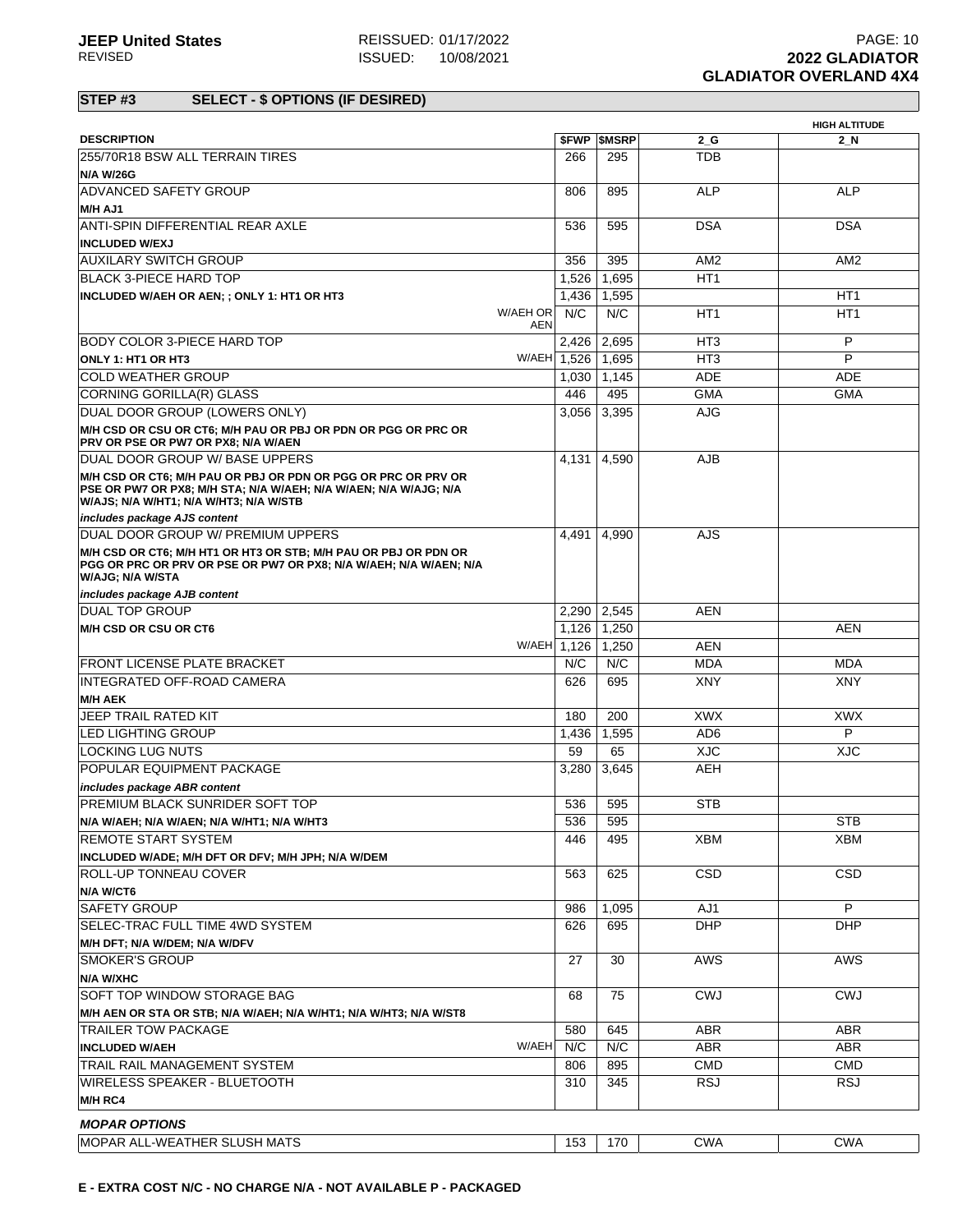# **ISSUED: 10/08/2021**

|                                                                                      |       |                     |                  | <b>HIGH ALTITUDE</b> |
|--------------------------------------------------------------------------------------|-------|---------------------|------------------|----------------------|
| <b>DESCRIPTION</b>                                                                   |       | <b>\$FWP \$MSRP</b> | 2 G              | 2 N                  |
| <b>MOPAR OPTIONS</b>                                                                 |       |                     |                  |                      |
| <b>MOPAR BLACK TUBULAR SIDE STEPS</b>                                                | 563   | 625                 | <b>MRU</b>       |                      |
| <b>ONLY 1: MRT OR MRU</b>                                                            |       |                     |                  |                      |
| <b>MOPAR BODY SIDE GRAPHIC - HEX</b>                                                 | 360   | 400                 | M9A              |                      |
| N/A W/M9B; N/A W/M9C                                                                 |       |                     |                  |                      |
| MOPAR BODY SIDE GRAPHIC - RETRO                                                      | 360   | 400                 | M <sub>9</sub> C |                      |
| MOPAR BODY SIDE GRAPHIC - STAR                                                       | 360   | 400                 | M9B              |                      |
| N/A W/M9C                                                                            |       |                     |                  |                      |
| MOPAR BRIGHT DOOR SILLS                                                              | 176   | 195                 | <b>CLN</b>       |                      |
| <b>MOPAR CHROME TUBULAR SIDE STEPS</b>                                               | 670   | 745                 | <b>MRT</b>       |                      |
| <b>ONLY 1: MRT OR MRU</b>                                                            |       |                     |                  |                      |
| <b>MOPAR COLD AIR INTAKE SYSTEM</b>                                                  | 473   | 525                 | <b>JFF</b>       | <b>JFF</b>           |
| <b>N/A W/EXJ</b>                                                                     |       |                     |                  |                      |
| <b>MOPAR DOORS OFF MIRROR KIT</b>                                                    | 176   | 195                 | <b>LFR</b>       | <b>LFR</b>           |
| <b>MOPAR GRAB HANDLE KIT</b>                                                         | 86    | 95                  | CSV              | CSV                  |
| <b>MOPAR HARDTOP HEADLINER</b>                                                       | 500   | 555                 | <b>CHD</b>       | <b>CHD</b>           |
| M/H AEN OR HT1 OR AEH OR HT3; M/H AEN OR HT1 OR HT3 OR AEH                           |       |                     |                  |                      |
| IMOPAR HARD TRI-FOLD TONNEAU COVER                                                   | 896   | 995                 | CSU              | CSU                  |
| N/A W/AJB; N/A W/AJS; N/A W/CSD; N/A W/CT6                                           |       |                     |                  |                      |
| MOPAR HD ROCK SLIDER W/STEP ASSIST                                                   | 946   | 1.050               | MMU              |                      |
| N/A W/MRT; N/A W/MRU                                                                 |       |                     |                  |                      |
| MOPAR HOOD DECAL: 1941                                                               | 220   | 245                 | M9E              |                      |
| MOPAR HOOD DECAL W/ AMERICAN FLAG                                                    | 220   | 245                 | M9D              |                      |
| N/A W/M9E                                                                            |       |                     |                  |                      |
| <b>MOPAR MESH SUNBONNET TOP</b>                                                      | 136   | 150                 | CS7              | CS7                  |
| MOPAR PERFORATED LEATHER UPGRADE-BLK                                                 | 1,576 | 1,750               | <b>CBQ</b>       |                      |
| N/A W/*KL; N/A W/*ML; N/A W/AEH; N/A W/CBS                                           |       |                     |                  |                      |
| <b>MOPAR PLASTIC DOOR SILL GUARDS</b>                                                | 113   | 125                 | <b>CLP</b>       | <b>CLP</b>           |
| <b>N/A W/CLN</b>                                                                     |       |                     |                  |                      |
| <b>MOPAR SATIN BLACK GRILLE</b>                                                      | 176   | 195                 | <b>MHJ</b>       |                      |
| N/A W/XNY                                                                            |       |                     |                  |                      |
| MOPAR SOFT TRI-FOLD TONNEAU COVER                                                    | 563   | 625                 | CT <sub>6</sub>  | CT <sub>6</sub>      |
| <b>MOPAR SOLID SUNBONNET TOP</b>                                                     | 226   | 250                 | CS <sub>3</sub>  | CS <sub>3</sub>      |
| <b>MOPAR SPRAY IN BEDLINER</b>                                                       | 446   | 495                 | <b>XMF</b>       | <b>XMF</b>           |
| MOPAR STITCHED LEATHER UPGRADE-BLACK                                                 | 1,576 | 1,750               | <b>CBS</b>       |                      |
| N/A W/*KL; N/A W/*ML; N/A W/AEH                                                      |       |                     |                  |                      |
| IMOPAR SUNRIDER FLIPTOP FOR HARDTOP                                                  | 806   | 895                 | <b>MHW</b>       | <b>MHW</b>           |
| M/H CSD OR CSU OR CT6; M/H HT1 OR HT3; N/A W/AEN; N/A W/AJB; N/A<br>W/AJG; N/A W/AJS |       |                     |                  |                      |
| IMOPAR WINDSHIELD TIE DOWN STRAP                                                     | 35    | 40                  | CT <sub>9</sub>  | CT <sub>9</sub>      |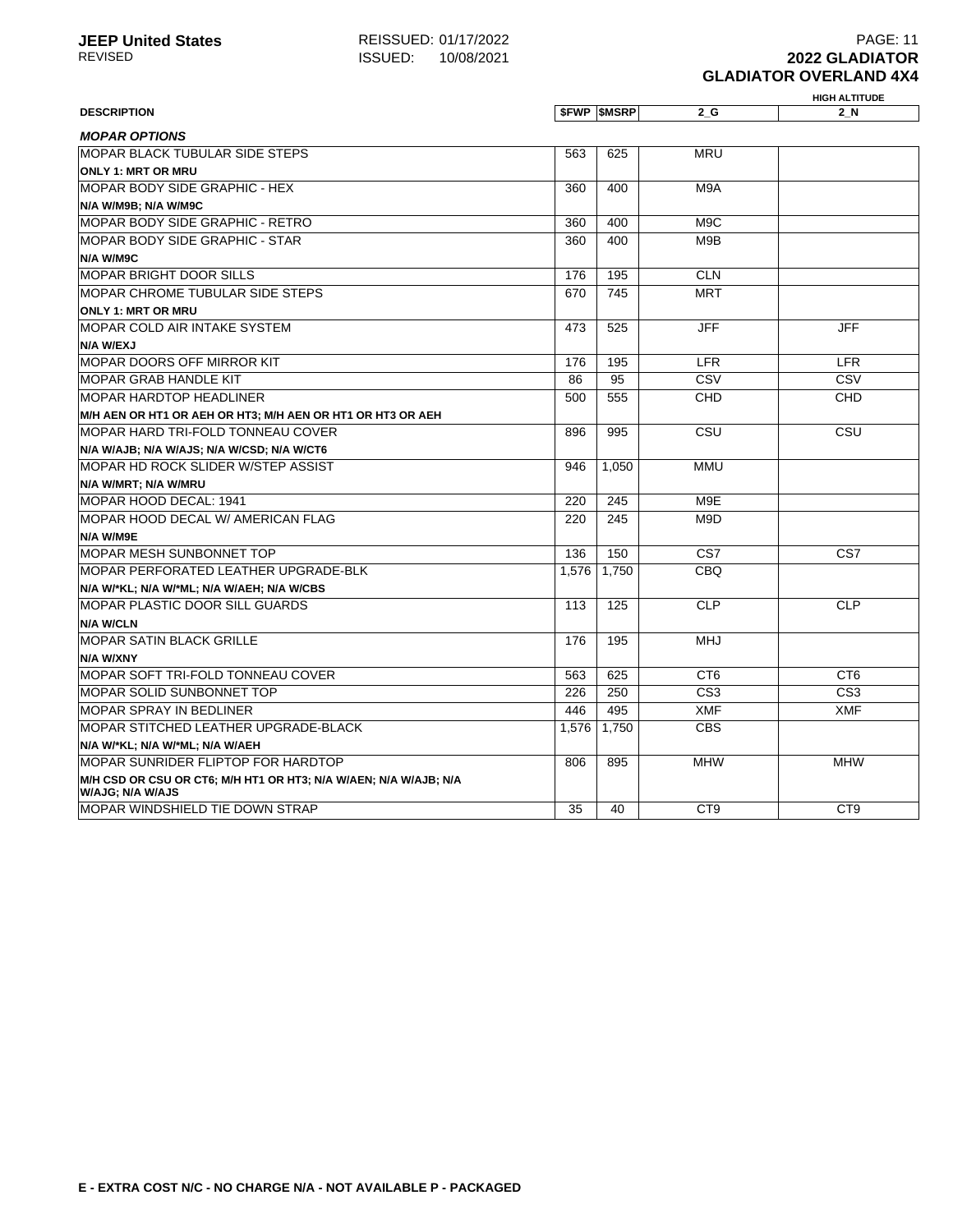**STEP #4 SELECT - COLOR & TRIM CODES**

| <b>COLOR/TRIM</b>                       |       |                      |            | <b><i>SFWP SMSRP</i></b> | <b>BLACK</b>    | <b>BLACK/</b><br><b>DARK</b><br><b>SADDLE</b> | <b>BLACK/</b><br><b>HERITAGE</b><br><b>TAN</b> | <b>GLOBAL</b><br><b>BLACK/</b><br><b>STEEL</b><br><b>GREY</b> |
|-----------------------------------------|-------|----------------------|------------|--------------------------|-----------------|-----------------------------------------------|------------------------------------------------|---------------------------------------------------------------|
| <b>OVERLAND CLOTH BUCKET SEATS</b>      |       |                      | (S)<br>N/C | N/C                      |                 |                                               | C7T <sub>5</sub>                               |                                                               |
|                                         |       |                      | N/C<br>(S) | N/C                      | C7X9            |                                               |                                                |                                                               |
| LEATHER TRIMMED BUCKET SEATS            |       | W/2 N                | N/C        | N/C                      |                 |                                               |                                                | <b>KLTA</b>                                                   |
|                                         |       | $W/2$ N              | N/C        | N/C                      | KLX9            |                                               |                                                |                                                               |
| LEATHER TRIMMED BUCKET SEATS            |       | W/2_G OR 2_N   1.706 |            | 1,895                    |                 | <b>MLTV</b>                                   |                                                |                                                               |
| <b>INCLUDED W/AEH</b>                   |       | W/2_G OR 2_N 1.706   |            | 1.895                    |                 | <b>MLTV</b>                                   |                                                |                                                               |
|                                         |       | W/2_G OR 2_N 1,706   |            | 1.895                    | MLX9            |                                               |                                                |                                                               |
|                                         |       | W/2_G OR 2_N 1.706   |            | 1,895                    | MLX9            |                                               |                                                |                                                               |
|                                         |       |                      | W/AEH N/C  | N/C                      |                 | <b>MLTV</b>                                   |                                                |                                                               |
|                                         |       | W/AEH                | N/C        | N/C                      | MLX9            |                                               |                                                |                                                               |
|                                         | W/AEH | $W/2_G$              | N/C        | N/C                      |                 | <b>MLTV</b>                                   |                                                |                                                               |
|                                         | W/AEH | $W/2_G$              | N/C        | N/C                      | MLX9            |                                               |                                                |                                                               |
| <b>MONOTONE PAINT - APA</b>             |       |                      |            |                          |                 |                                               |                                                |                                                               |
| AHN M/H PXW or PW7 or PBJ or PSE or PDN |       |                      |            |                          |                 |                                               |                                                |                                                               |
| <b>PRIMARY COLOR</b>                    |       |                      |            |                          |                 |                                               |                                                |                                                               |
| <b>BLACK CLEAR COAT</b>                 |       |                      | 356        | 395                      | PX <sub>8</sub> | PX <sub>8</sub>                               | PX8                                            | PX8                                                           |
| BRIGHT WHITE CLEAR COAT                 |       |                      | N/C        | N/C                      | PW7             | PW7                                           | PW7                                            | PW7                                                           |
| FIRECRACKER RED C/C                     |       |                      | 356        | 395                      | <b>PRC</b>      | <b>PRC</b>                                    | <b>PRC</b>                                     |                                                               |
| GRANITE CRYSTAL MET. CLEAR COAT         |       |                      | 356        | 395                      | PAU             | PAU                                           |                                                |                                                               |
| HYDRO BLUE PEARL COAT                   |       |                      | 356        | 395                      | <b>PBJ</b>      | <b>PBJ</b>                                    | <b>PBJ</b>                                     | <b>PBJ</b>                                                    |
| <b>SARGE GREEN CLEAR COAT</b>           |       |                      | 356        | 395                      | <b>PGG</b>      | <b>PGG</b>                                    |                                                |                                                               |
| <b>SILVER ZYNITH CLEAR COAT</b>         |       |                      | 356        | 395                      | <b>PSE</b>      | <b>PSE</b>                                    | <b>PSE</b>                                     | <b>PSE</b>                                                    |
| <b>SNAZZBERRY PEARL COAT</b>            |       |                      | 356        | 395                      | <b>PRV</b>      | <b>PRV</b>                                    | <b>PRV</b>                                     |                                                               |
| <b>ISTING-GRAY CLEAR COAT</b>           |       |                      | 356        | 395                      | <b>PDN</b>      | <b>PDN</b>                                    | <b>PDN</b>                                     | <b>PDN</b>                                                    |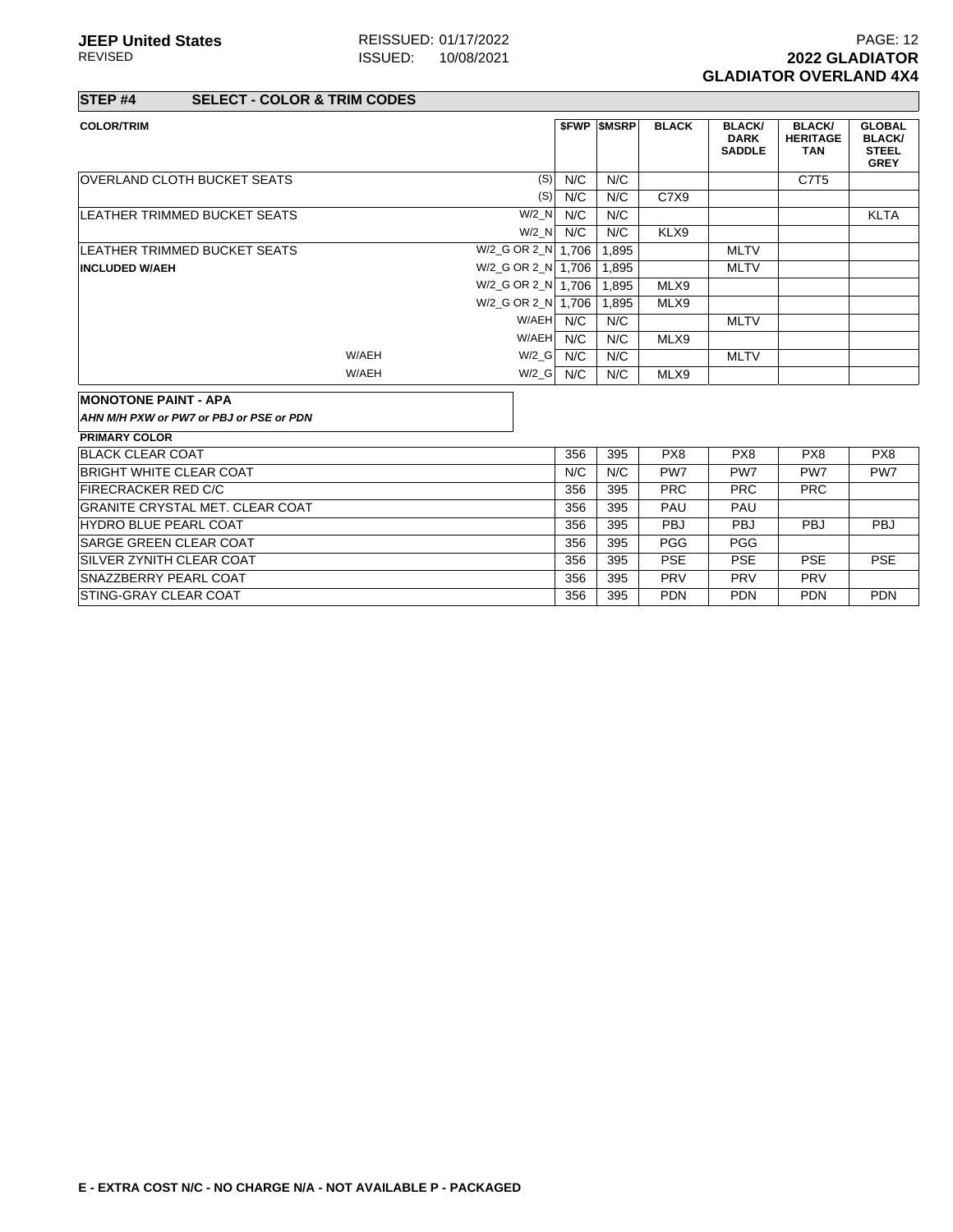#### **STEP #1 SELECT - MODEL CODE \$FWP \$MSRP** GLADIATOR RUBICON 4X4 **45,788** 48,025 **JTJS98** DESTINATION CHARGE 1,595 1,645 IN HI

| <b>STEP#2</b>                                                                                                                                                 |       |              | <b>SELECT - QUICK ORDER PACKAGE CODE</b>         |             |              |        |
|---------------------------------------------------------------------------------------------------------------------------------------------------------------|-------|--------------|--------------------------------------------------|-------------|--------------|--------|
| <b>POWERTRAIN AVAILABILITY</b>                                                                                                                                |       |              |                                                  |             |              |        |
| <b>ENGINE</b>                                                                                                                                                 | \$FWP | <b>SMSRP</b> | <b>TRANSMISSION</b>                              | <b>SFWP</b> | <b>SMSRP</b> |        |
| 3.0L V6 TURBO DIESEL<br>ENGINE W/ESS G3 (EXJ)                                                                                                                 | 3,609 | 4.010        | 8-SPD AUTO 8HP75<br>TRANS (BUY-GERMANY)<br>(DFV) | 1.800       | 2,000        | 26R    |
| 3.6L V6 24V VVT ENGINE UPG<br>I W/ESS (ERC)                                                                                                                   | N/C   | N/C          | 8-SPD AUTO 850RE<br>TRANS (MAKE) (DFT)           | 1.800       | 2.000        | 24R    |
|                                                                                                                                                               |       |              | 6-SPEED MANUAL<br><b>TRANSMISSION (DEM)</b>      | N/C         | N/C          | 23R    |
| <b>PRICE INCLUDES - BASE PRICE, ENGINE/TRANSMISSION AND QUICK ORDER PACKAGE</b><br>(ALSO INCLUDES PACKAGE DISCOUNT WHERE APPLICABLE - ADD DESTINATION CHARGE) |       |              |                                                  |             |              |        |
| <b>FACTORY WHOLESALE PRICE \$</b>                                                                                                                             |       |              |                                                  |             | $26 -$       | 51,197 |
|                                                                                                                                                               |       |              |                                                  |             | $24 -$       | 47,588 |
|                                                                                                                                                               |       |              |                                                  |             | $23 -$       | 45.788 |
| MANUFACTURER SUGGESTED RETAIL PRICE \$                                                                                                                        |       |              |                                                  |             | $26 -$       | 54,035 |
|                                                                                                                                                               |       |              |                                                  |             | $24 -$       | 50,025 |
|                                                                                                                                                               |       |              |                                                  |             | $23 -$       | 48,025 |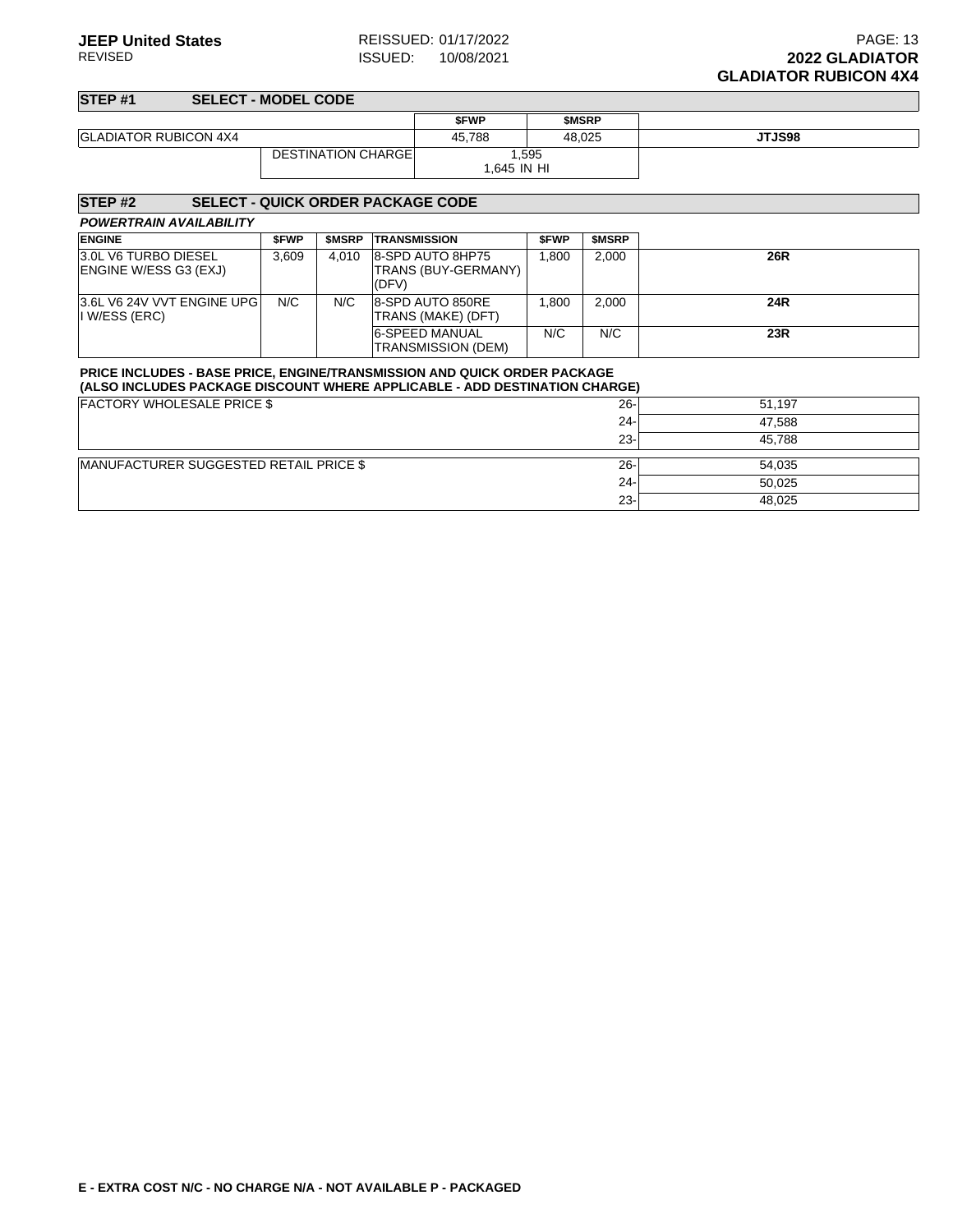| <b>DESCRIPTION</b>                                                                                                                                                                                                                                            |             | <b><i>SFWP SMSRP</i></b> | $2_R$           |
|---------------------------------------------------------------------------------------------------------------------------------------------------------------------------------------------------------------------------------------------------------------|-------------|--------------------------|-----------------|
| 17X7.5 POLISHED BLACK ALUM WHEELS                                                                                                                                                                                                                             | 986         | 1,095                    | <b>WFN</b>      |
| 4:1 ROCK-TRAC HD FULL TIME 4WD SYS                                                                                                                                                                                                                            | 626         | 695                      | <b>DHF</b>      |
| M/H DFT; N/A W/DEM; N/A W/DFV                                                                                                                                                                                                                                 |             |                          |                 |
| <b>ADVANCED SAFETY GROUP</b>                                                                                                                                                                                                                                  | 806         | 895                      | <b>ALP</b>      |
| M/H AJ1                                                                                                                                                                                                                                                       |             |                          |                 |
| <b>AUXILARY SWITCH GROUP</b>                                                                                                                                                                                                                                  | 356         | 395                      | AM <sub>2</sub> |
| BLACK 3-PIECE HARD TOP                                                                                                                                                                                                                                        | 1,526       | 1,695                    | HT <sub>1</sub> |
| INCLUDED W/AEN; ONLY 1: HT1 OR HT3                                                                                                                                                                                                                            |             |                          |                 |
| <b>BODY COLOR 3-PIECE HARD TOP</b>                                                                                                                                                                                                                            | 2,426       | 2,695                    | HT <sub>3</sub> |
| ONLY 1: HT1 OR HT3                                                                                                                                                                                                                                            | W/AEN 2,426 | 2,695                    | HT <sub>3</sub> |
| <b>BODY COLOR FENDER FLARES (2-PC)</b>                                                                                                                                                                                                                        | 716         | 795                      | MM <sub>3</sub> |
| <b>COLD WEATHER GROUP</b>                                                                                                                                                                                                                                     | 1,030       | 1,145                    | <b>ADE</b>      |
| CORNING GORILLA(R) GLASS                                                                                                                                                                                                                                      | 446         | 495                      | <b>GMA</b>      |
| DUAL DOOR GROUP (LOWERS ONLY)                                                                                                                                                                                                                                 | 3,056       | 3,395                    | <b>AJG</b>      |
| M/H CSD OR CSU OR CT6; M/H PAU OR PBJ OR PDN OR PGG OR PRC OR<br>PRV OR PSE OR PW7 OR PX8; M/H PAU OR PBJ OR PDN OR PGG OR PRC<br>OR PRV OR PW7 OR PX8; N/A W/AEN                                                                                             |             |                          |                 |
| DUAL DOOR GROUP W/ BASE UPPERS                                                                                                                                                                                                                                | 4,131       | 4,590                    | <b>AJB</b>      |
| M/H CSD OR CT6; M/H PAU OR PBJ OR PDN OR PGG OR PRC OR PRV OR<br>PSE OR PW7 OR PX8; M/H PAU OR PBJ OR PDN OR PGG OR PRC OR PRV<br>OR PW7 OR PX8; M/H STA; N/A W/AEN; N/A W/AJG; N/A W/AJS; N/A W/HT1;<br>N/A W/HT3; N/A W/STB<br>includes package AJS content |             |                          |                 |
| DUAL DOOR GROUP W/ PREMIUM UPPERS                                                                                                                                                                                                                             | 4,491       | 4,990                    | AJS             |
| M/H CSD OR CT6; M/H HT1 OR HT3 OR STB; M/H PAU OR PBJ OR PDN OR<br>PGG OR PRC OR PRV OR PSE OR PW7 OR PX8; M/H PAU OR PBJ OR PDN<br>OR PGG OR PRC OR PRV OR PW7 OR PX8; N/A W/AEN; N/A W/AJG; N/A<br><b>W/STA</b>                                             |             |                          |                 |
| includes package AJB content                                                                                                                                                                                                                                  |             |                          |                 |
| <b>DUAL TOP GROUP</b>                                                                                                                                                                                                                                         | 2,290       | 2,545                    | AEN             |
| M/H CSD OR CSU OR CT6                                                                                                                                                                                                                                         |             |                          |                 |
| <b>FRONT LICENSE PLATE BRACKET</b>                                                                                                                                                                                                                            | N/C         | N/C                      | <b>MDA</b>      |
| <b>INCLUDED W/8DA</b>                                                                                                                                                                                                                                         |             |                          |                 |
| INTEGRATED OFF-ROAD CAMERA<br><b>M/H AEK</b>                                                                                                                                                                                                                  | 626         | 695                      | <b>XNY</b>      |
| <b>JEEP TRAIL RATED KIT</b>                                                                                                                                                                                                                                   | 180         | 200                      | <b>XWX</b>      |
| <b>LED LIGHTING GROUP</b>                                                                                                                                                                                                                                     | 1,436       | 1,595                    | AD <sub>6</sub> |
| <b>LOCKING LUG NUTS</b>                                                                                                                                                                                                                                       | 59          | 65                       | <b>XJC</b>      |
| LT285/70R17C BSW M/T TIRES                                                                                                                                                                                                                                    | 266         | 295                      | <b>TWG</b>      |
| N/A W/8DA; ONLY 1: TTP OR TWG                                                                                                                                                                                                                                 |             |                          |                 |
| PREMIUM BLACK SUNRIDER SOFT TOP                                                                                                                                                                                                                               | 536         | 595                      | <b>STB</b>      |
| N/A W/AEN; N/A W/HT1; N/A W/HT3                                                                                                                                                                                                                               |             |                          |                 |
| <b>REMOTE START SYSTEM</b>                                                                                                                                                                                                                                    | 446         | 495                      | <b>XBM</b>      |
| INCLUDED W/ADE; M/H DFT OR DFV; M/H JPH; N/A W/DEM                                                                                                                                                                                                            |             |                          |                 |
| <b>ROLL-UP TONNEAU COVER</b>                                                                                                                                                                                                                                  | 563         | 625                      | <b>CSD</b>      |
| N/A W/CT6                                                                                                                                                                                                                                                     |             |                          |                 |
| <b>SAFETY GROUP</b>                                                                                                                                                                                                                                           | 986         | 1,095                    | AJ1             |
| <b>SMOKER'S GROUP</b>                                                                                                                                                                                                                                         | 27          | 30                       | <b>AWS</b>      |
| N/A W/XHC                                                                                                                                                                                                                                                     |             |                          |                 |
| SOFT TOP WINDOW STORAGE BAG                                                                                                                                                                                                                                   | 68          | 75                       | <b>CWJ</b>      |
| M/H AEN OR STA OR STB; M/H AEN OR STA OR STB OR ST2; N/A W/HT1; N/A                                                                                                                                                                                           |             |                          |                 |
| W/HT3                                                                                                                                                                                                                                                         |             |                          |                 |
| <b>STEEL FRONT BUMPER</b>                                                                                                                                                                                                                                     | 896         | 995                      | MC <sub>6</sub> |
| M/H AD6                                                                                                                                                                                                                                                       |             |                          |                 |
| <b>TRAILER TOW PACKAGE</b>                                                                                                                                                                                                                                    | 580         | 645                      | <b>ABR</b>      |
| TRAIL RAIL MANAGEMENT SYSTEM                                                                                                                                                                                                                                  | 806         | 895                      | <b>CMD</b>      |
| WIRELESS SPEAKER - BLUETOOTH<br>M/H RC4                                                                                                                                                                                                                       | 310         | 345                      | <b>RSJ</b>      |
|                                                                                                                                                                                                                                                               |             |                          |                 |
| <b>MOPAR OPTIONS</b><br>MOPAR ALL-WEATHER SLUSH MATS                                                                                                                                                                                                          | 153         | 170                      | <b>CWA</b>      |
| <b>MOPAR BODY SIDE GRAPHIC - HEX</b>                                                                                                                                                                                                                          | 360         | 400                      | M9A             |
| N/A W/M9B; N/A W/M9C                                                                                                                                                                                                                                          |             |                          |                 |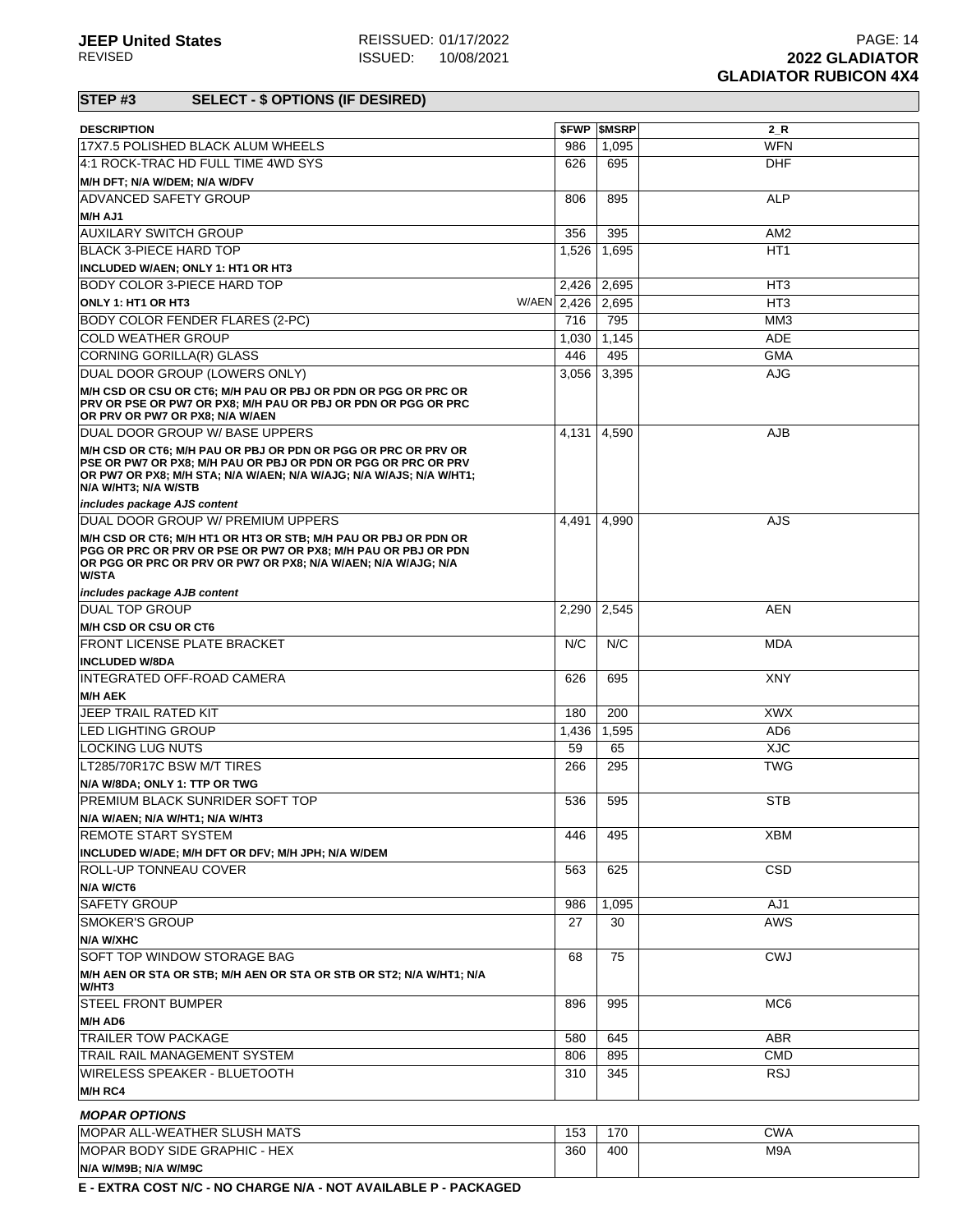| <b>DESCRIPTION</b>                                                                   |       | <b>\$FWP \$MSRP</b> | 2 R              |
|--------------------------------------------------------------------------------------|-------|---------------------|------------------|
| <b>MOPAR OPTIONS</b>                                                                 |       |                     |                  |
| MOPAR BODY SIDE GRAPHIC - RETRO                                                      | 360   | 400                 | M <sub>9</sub> C |
| MOPAR BODY SIDE GRAPHIC - STAR                                                       | 360   | 400                 | M9B              |
| N/A W/M9C                                                                            |       |                     |                  |
| <b>MOPAR BRIGHT DOOR SILLS</b>                                                       | 176   | 195                 | <b>CLN</b>       |
| <b>MOPAR COLD AIR INTAKE SYSTEM</b>                                                  | 473   | 525                 | <b>JFF</b>       |
| <b>N/A W/EXJ</b>                                                                     |       |                     |                  |
| <b>MOPAR DOORS OFF MIRROR KIT</b>                                                    | 176   | 195                 | <b>LFR</b>       |
| <b>MOPAR GRAB HANDLE KIT</b>                                                         | 86    | 95                  | CSV              |
| <b>MOPAR HARDTOP HEADLINER</b>                                                       | 500   | 555                 | CHD              |
| M/H AEN OR HT1 OR HT3                                                                |       |                     |                  |
| <b>MOPAR HARD TRI-FOLD TONNEAU COVER</b>                                             | 896   | 995                 | CSU              |
| N/A W/AJB; N/A W/AJS; N/A W/CSD; N/A W/CT6; N/A W/EXJ                                |       |                     |                  |
| MOPAR JEEP GRILLE HOOD GRAPHIC                                                       | 220   | 245                 | <b>MGV</b>       |
| <b>MOPAR MESH SUNBONNET TOP</b>                                                      | 136   | 150                 | CS7              |
| N/A W/EXJ                                                                            |       |                     |                  |
| <b>IMOPAR PLASTIC DOOR SILL GUARDS</b>                                               | 113   | 125                 | <b>CLP</b>       |
| <b>N/A W/CLN</b>                                                                     |       |                     |                  |
| <b>MOPAR SATIN BLACK GRILLE</b>                                                      | 176   | 195                 | <b>MHJ</b>       |
| N/A W/XNY                                                                            |       |                     |                  |
| MOPAR SOFT TRI-FOLD TONNEAU COVER                                                    | 563   | 625                 | CT <sub>6</sub>  |
| MOPAR SOLID SUNBONNET TOP                                                            | 226   | 250                 | CS <sub>3</sub>  |
| <b>MOPAR SPRAY IN BEDLINER</b>                                                       | 446   | 495                 | <b>XMF</b>       |
| MOPAR STITCHED LEATHER UPGRADE-BLACK                                                 | 1.576 | 1.750               | <b>CBS</b>       |
| N/A W/*AL                                                                            |       |                     |                  |
| MOPAR SUNRIDER FLIPTOP FOR HARDTOP                                                   | 806   | 895                 | <b>MHW</b>       |
| M/H CSD OR CSU OR CT6; M/H HT1 OR HT3; N/A W/AEN; N/A W/AJB; N/A<br>W/AJG; N/A W/AJS |       |                     |                  |
| <b>IMOPAR WINDSHIELD TIE DOWN STRAP</b>                                              | 35    | 40                  | CT <sub>9</sub>  |

## **STEP #4 SELECT - COLOR & TRIM CODES**

| <b>COLOR/TRIM</b>                       |            | <b>SFWP SMSRP</b> | <b>BLACK</b>                  | <b>BLACK/DARK SADDLE</b> |
|-----------------------------------------|------------|-------------------|-------------------------------|--------------------------|
| <b>PREM CLOTH LOW-BACK BUCKET SEATS</b> | N/C<br>(S) | N/C               | D <sub>5</sub> X <sub>9</sub> |                          |
| $W/2_R$<br>LEATHER TRIMMED BUCKET SEATS | .706       | .895              |                               | <b>ALTV</b>              |
| $W/2_R$                                 | .706       | .895              | ALX9                          |                          |

#### **MONOTONE PAINT - APA**

| <b>PRIMARY COLOR</b>                    |     |     |                 |                 |
|-----------------------------------------|-----|-----|-----------------|-----------------|
| <b>BLACK CLEAR COAT</b>                 | 356 | 395 | PX8             | PX <sub>8</sub> |
| <b>BRIGHT WHITE CLEAR COAT</b>          | N/C | N/C | PW <sub>7</sub> | PW7             |
| <b>FIRECRACKER RED C/C</b>              | 356 | 395 | <b>PRC</b>      | <b>PRC</b>      |
| <b>IGRANITE CRYSTAL MET. CLEAR COAT</b> | 356 | 395 | <b>PAU</b>      | <b>PAU</b>      |
| <b>HYDRO BLUE PEARL COAT</b>            | 356 | 395 | <b>PBJ</b>      | <b>PBJ</b>      |
| <b>SARGE GREEN CLEAR COAT</b>           | 356 | 395 | <b>PGG</b>      | <b>PGG</b>      |
| <b>ISILVER ZYNITH CLEAR COAT</b>        | 356 | 395 | <b>PSE</b>      | <b>PSE</b>      |
| <b>SNAZZBERRY PEARL COAT</b>            | 356 | 395 | <b>PRV</b>      | <b>PRV</b>      |
| <b>ISTING-GRAY CLEAR COAT</b>           | 356 | 395 | <b>PDN</b>      | <b>PDN</b>      |
|                                         |     |     |                 |                 |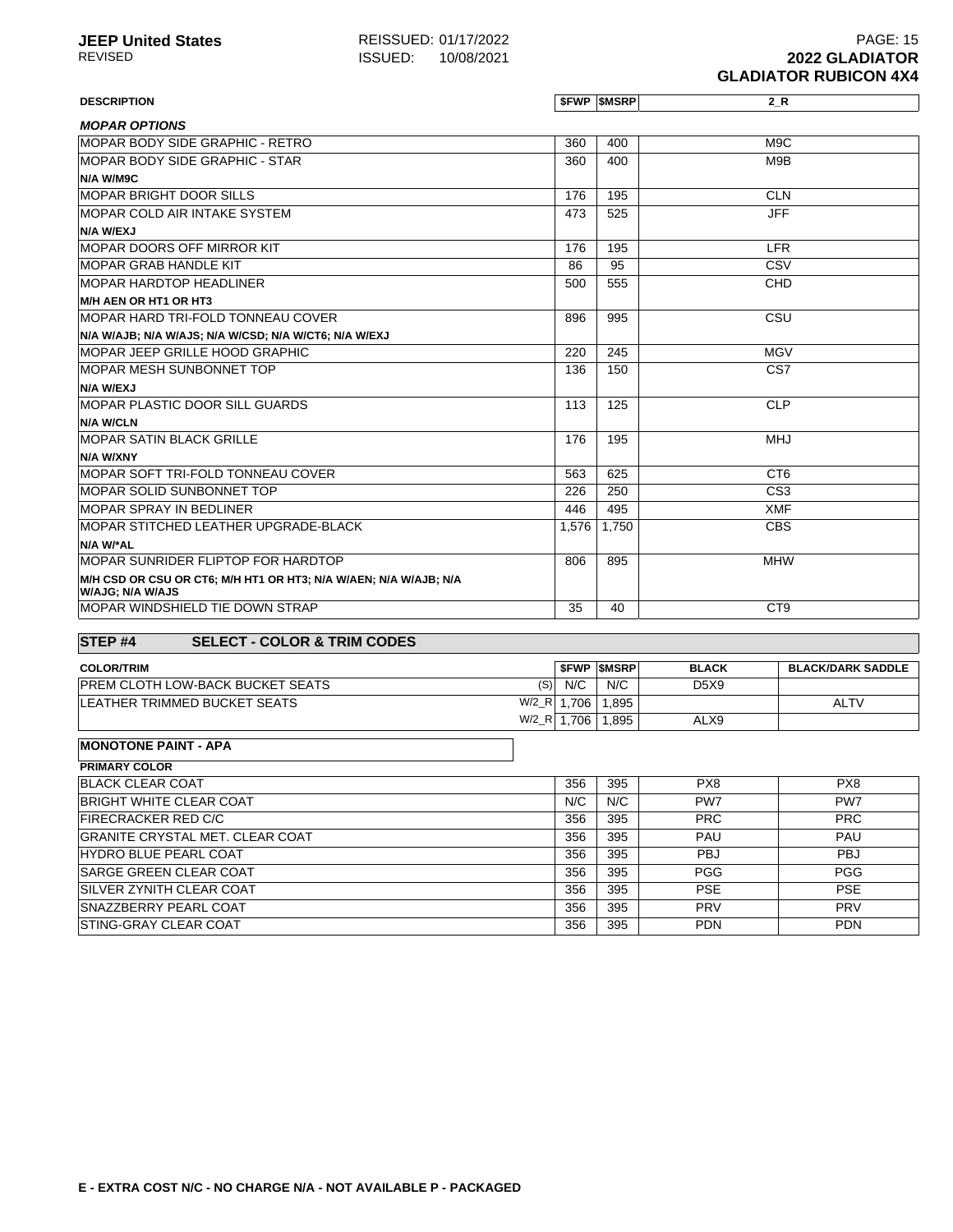23- 48,025

#### **STEP #1 SELECT - MODEL CODE \$FWP \$MSRP** GLADIATOR MOJAVE 4X4 **45,788** 48,025 **JTJH98** DESTINATION CHARGE 1,595 1,645 IN HI

#### **STEP #2 SELECT - QUICK ORDER PACKAGE CODE POWERTRAIN AVAILABILITY ENGINE \$FWP \$MSRP TRANSMISSION \$FWP \$MSRP** 3.6L V6 24V VVT ENGINE UPG I W/ESS (ERC) N/C N/C 8-SPD AUTO 850RE TRANS (MAKE) (DFT) 1,800 2,000 **24D** 6-SPEED MANUAL TRANSMISSION (DEM) N/C N/C **23D PRICE INCLUDES - BASE PRICE, ENGINE/TRANSMISSION AND QUICK ORDER PACKAGE (ALSO INCLUDES PACKAGE DISCOUNT WHERE APPLICABLE - ADD DESTINATION CHARGE)** FACTORY WHOLESALE PRICE \$ 24- 47,588 23- 45,788 MANUFACTURER SUGGESTED RETAIL PRICE \$ 24- 50,025

| E - EXTRA COST N/C - NO CHARGE N/A - NOT AVAILABLE P - PACKAGED |
|-----------------------------------------------------------------|
|-----------------------------------------------------------------|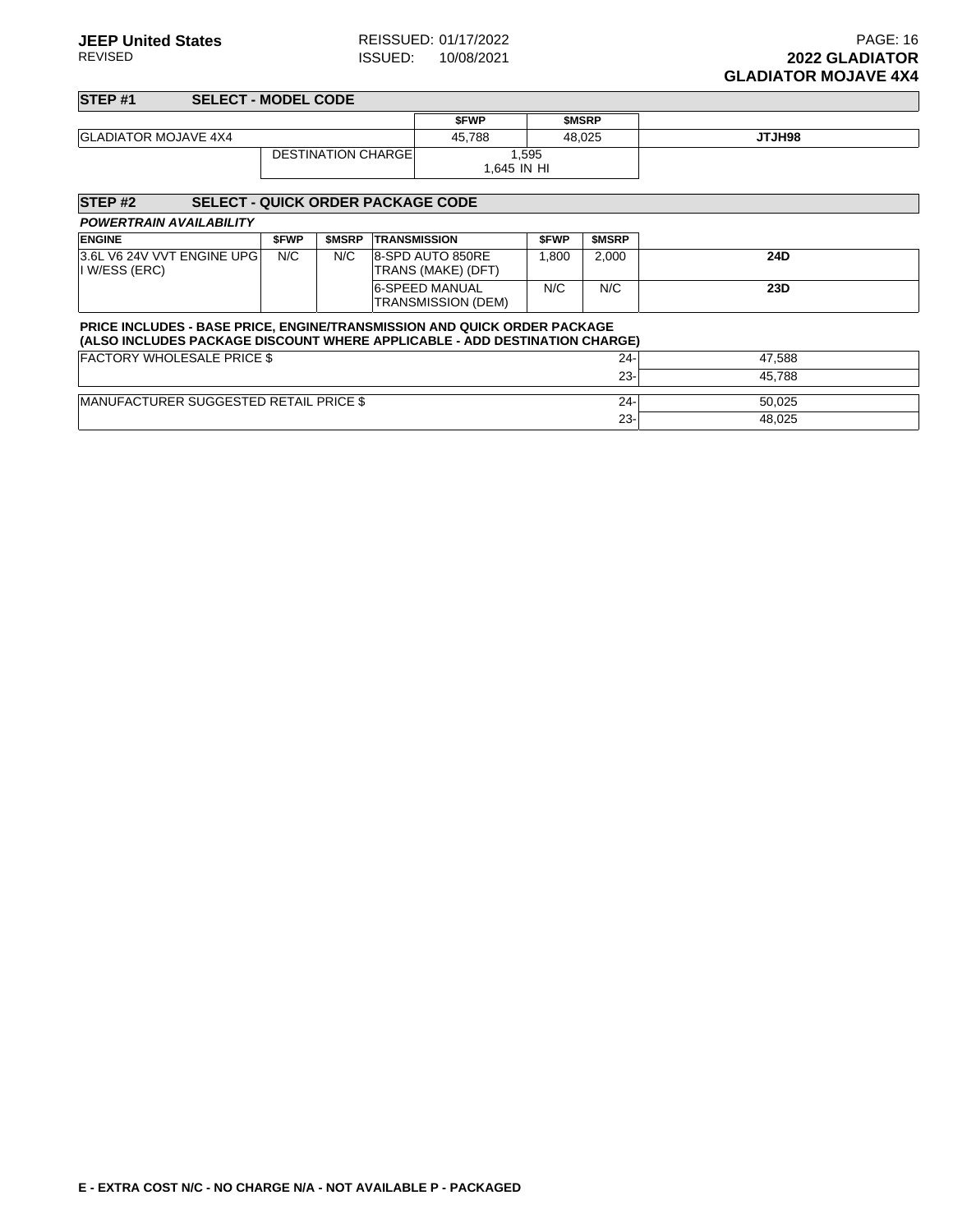| <b>DESCRIPTION</b>                                                                                                                                               |             | <b><i>SFWP SMSRP</i></b> | $2_D$           |
|------------------------------------------------------------------------------------------------------------------------------------------------------------------|-------------|--------------------------|-----------------|
| 17X7.5 LOW GLOSS BLACK POLISHED WHLS                                                                                                                             | 986         | 1,095                    | <b>WFA</b>      |
| <b>ADVANCED SAFETY GROUP</b>                                                                                                                                     | 806         | 895                      | <b>ALP</b>      |
| M/H AJ1                                                                                                                                                          |             |                          |                 |
| <b>AUXILARY SWITCH GROUP</b>                                                                                                                                     | 356         | 395                      | AM <sub>2</sub> |
| BLACK 3-PIECE HARD TOP                                                                                                                                           | 1,526       | 1,695                    | HT <sub>1</sub> |
| INCLUDED W/AEN; ONLY 1: HT1 OR HT3                                                                                                                               |             |                          |                 |
| <b>BODY COLOR 3-PIECE HARD TOP</b>                                                                                                                               |             | 2,426 2,695              | HT3             |
|                                                                                                                                                                  |             |                          |                 |
| ONLY 1: HT1 OR HT3                                                                                                                                               | W/AEN 2,426 | 2,695                    | HT <sub>3</sub> |
| <b>BODY COLOR FENDER FLARES (2-PC)</b>                                                                                                                           | 716         | 795                      | MM <sub>3</sub> |
| <b>COLD WEATHER GROUP</b>                                                                                                                                        | 1,030       | 1,145                    | <b>ADE</b>      |
| CORNING GORILLA(R) GLASS                                                                                                                                         | 446         | 495                      | <b>GMA</b>      |
| DUAL DOOR GROUP (LOWERS ONLY)                                                                                                                                    | 3,056       | 3,395                    | <b>AJG</b>      |
| M/H CSD OR CSU OR CT6; M/H PAU OR PBJ OR PDN OR PGG OR PRC OR<br>PRV OR PSE OR PW7 OR PX8; N/A W/AEN                                                             |             |                          |                 |
| DUAL DOOR GROUP W/ BASE UPPERS                                                                                                                                   | 4,131       | 4,590                    | AJB             |
| M/H CSD OR CT6; M/H PAU OR PBJ OR PDN OR PGG OR PRC OR PRV OR<br>PSE OR PW7 OR PX8; M/H STA; N/A W/AEN; N/A W/AJG; N/A W/AJS; N/A<br>W/HT1; N/A W/HT3; N/A W/STB |             |                          |                 |
| includes package AJS content                                                                                                                                     |             |                          |                 |
| DUAL DOOR GROUP W/ PREMIUM UPPERS                                                                                                                                | 4,491       | 4,990                    | AJS.            |
| M/H CSD OR CT6; M/H HT1 OR HT3 OR STB; M/H PAU OR PBJ OR PDN OR<br>PGG OR PRC OR PRV OR PSE OR PW7 OR PX8; N/A W/AEN; N/A W/AJG; N/A<br><b>W/STA</b>             |             |                          |                 |
| includes package AJB content                                                                                                                                     |             |                          |                 |
| <b>DUAL TOP GROUP</b>                                                                                                                                            | 2,290       | 2,545                    | AEN             |
| M/H CSD OR CSU OR CT6                                                                                                                                            |             |                          |                 |
| <b>FRONT LICENSE PLATE BRACKET</b>                                                                                                                               | N/C         | N/C                      | MDA             |
| <b>INTEGRATED OFF-ROAD CAMERA</b>                                                                                                                                | 626         | 695                      | <b>XNY</b>      |
| <b>M/H AEK</b>                                                                                                                                                   |             |                          |                 |
| JEEP TRAIL RATED KIT                                                                                                                                             | 180         | 200                      | <b>XWX</b>      |
| <b>LED LIGHTING GROUP</b>                                                                                                                                        | 1,436       | 1,595                    | AD <sub>6</sub> |
| LOCKING LUG NUTS                                                                                                                                                 | 59          | 65                       | <b>XJC</b>      |
| LT285/70R17C BSW M/T TIRES                                                                                                                                       | 266         | 295                      | <b>TWG</b>      |
| <b>PREMIUM BLACK SUNRIDER SOFT TOP</b>                                                                                                                           | 536         | 595                      | <b>STB</b>      |
|                                                                                                                                                                  |             |                          |                 |
| N/A W/AEN; N/A W/HT1; N/A W/HT3<br><b>REMOTE START SYSTEM</b>                                                                                                    | 446         | 495                      | <b>XBM</b>      |
|                                                                                                                                                                  |             |                          |                 |
| INCLUDED W/ADE; M/H DFT; M/H JPH; N/A W/DEM                                                                                                                      |             |                          |                 |
| <b>ROLL-UP TONNEAU COVER</b>                                                                                                                                     | 563         | 625                      | CSD             |
| N/A W/CT6                                                                                                                                                        |             |                          |                 |
| <b>SAFETY GROUP</b>                                                                                                                                              | 986         | 1,095                    | AJ1             |
| SELEC-TRAC FULL TIME 4WD SYSTEM                                                                                                                                  | 626         | 695                      | <b>DHP</b>      |
| M/H DFT; N/A W/DEM; N/A W/DFV                                                                                                                                    |             |                          |                 |
| <b>SMOKER'S GROUP</b>                                                                                                                                            | 27          | 30                       | AWS             |
| <b>N/A W/XHC</b>                                                                                                                                                 |             |                          |                 |
| SOFT TOP WINDOW STORAGE BAG                                                                                                                                      | 68          | 75                       | <b>CWJ</b>      |
| M/H AEN OR STA OR STB; N/A W/HT1; N/A W/HT3                                                                                                                      |             |                          |                 |
| <b>TRAILER TOW PACKAGE</b>                                                                                                                                       | 580         | 645                      | <b>ABR</b>      |
| TRAIL RAIL MANAGEMENT SYSTEM                                                                                                                                     | 806         | 895                      | <b>CMD</b>      |
| <b>WIRELESS SPEAKER - BLUETOOTH</b>                                                                                                                              | 310         | 345                      | <b>RSJ</b>      |
| M/H RC4                                                                                                                                                          |             |                          |                 |
|                                                                                                                                                                  |             |                          |                 |
| <b>MOPAR OPTIONS</b>                                                                                                                                             |             |                          |                 |
| MOPAR ALL-WEATHER SLUSH MATS                                                                                                                                     | 153         | 170                      | <b>CWA</b>      |
| <b>IMOPAR BLACK HOOD GRAPHIC</b>                                                                                                                                 | 220         | 245                      | <b>MHD</b>      |
| MOPAR BLACK TUBULAR SIDE STEPS                                                                                                                                   | 563         | 625                      | <b>MRU</b>      |
| <b>ONLY 1: MRT OR MRU</b>                                                                                                                                        |             |                          |                 |
| <b>MOPAR BRIGHT DOOR SILLS</b>                                                                                                                                   | 176         | 195                      | <b>CLN</b>      |
| <b>MOPAR CHROME TUBULAR SIDE STEPS</b>                                                                                                                           | 670         | 745                      | MRT             |
| <b>ONLY 1: MRT OR MRU</b>                                                                                                                                        |             |                          |                 |
| <b>MOPAR DOORS OFF MIRROR KIT</b>                                                                                                                                | 176         | 195                      | <b>LFR</b>      |
| MOPAR GRAB HANDLE KIT                                                                                                                                            | 86          | 95                       | CSV             |
|                                                                                                                                                                  |             |                          |                 |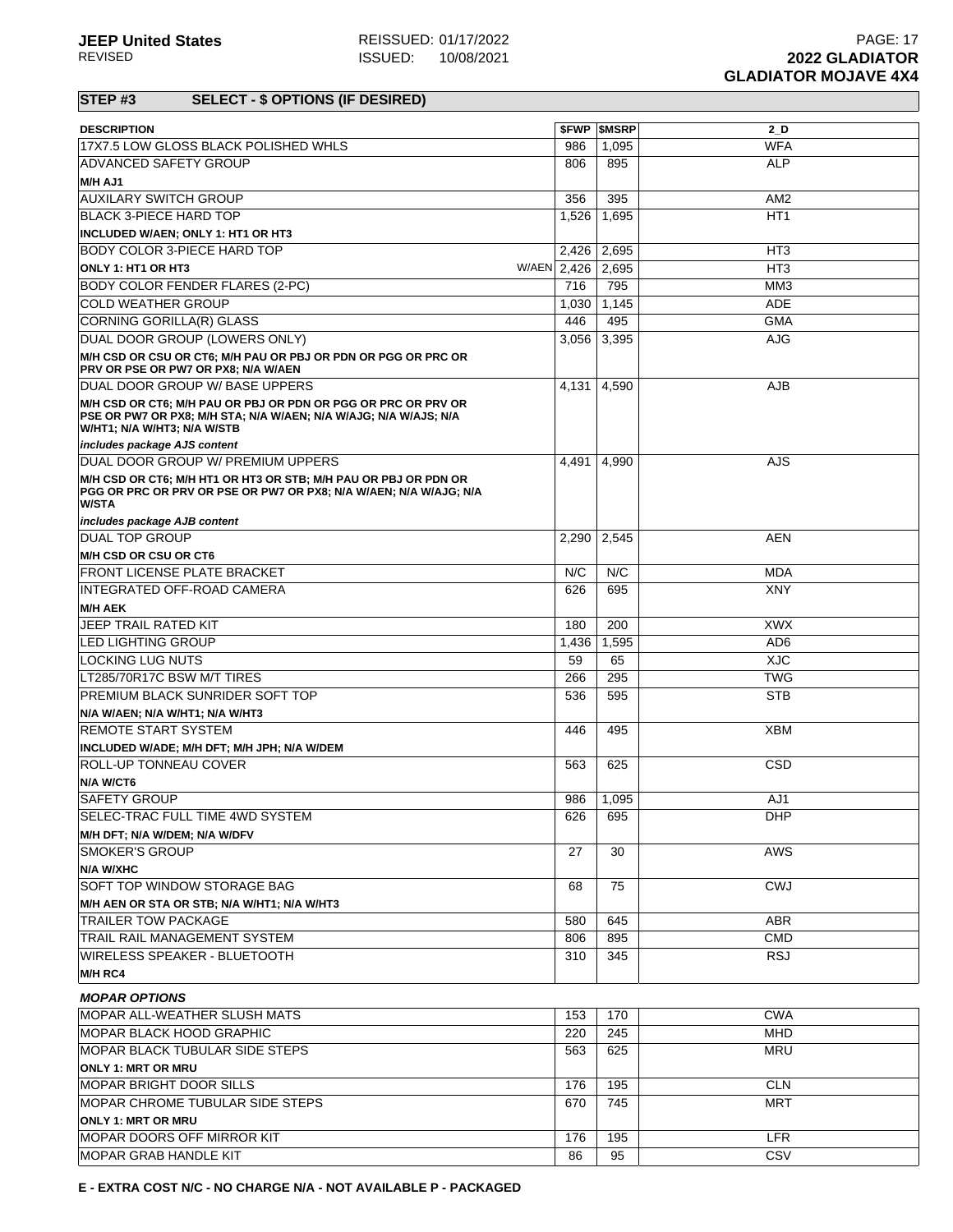**DESCRIPTION \$FWP \$MSRP 2\_D**

| <b>MOPAR OPTIONS</b>                                                                 |       |       |                 |
|--------------------------------------------------------------------------------------|-------|-------|-----------------|
| <b>MOPAR HARDTOP HEADLINER</b>                                                       | 500   | 555   | CHD             |
| M/H AEN OR HT1 OR HT3                                                                |       |       |                 |
| IMOPAR HARD TRI-FOLD TONNEAU COVER                                                   | 896   | 995   | CSU             |
| N/A W/AJB; N/A W/AJS; N/A W/CSD; N/A W/CT6                                           |       |       |                 |
| <b>IMOPAR HD ROCK SLIDER W/STEP ASSIST</b>                                           | 946   | 1,050 | MMU             |
| N/A W/MRT; N/A W/MRU                                                                 |       |       |                 |
| IMOPAR MESH SUNBONNET TOP                                                            | 136   | 150   | CS <sub>7</sub> |
| <b>IMOPAR PLASTIC DOOR SILL GUARDS</b>                                               | 113   | 125   | <b>CLP</b>      |
| <b>N/A W/CLN</b>                                                                     |       |       |                 |
| <b>MOPAR SATIN BLACK GRILLE</b>                                                      | 176   | 195   | <b>MHJ</b>      |
| N/A W/XNY                                                                            |       |       |                 |
| <b>IMOPAR SOFT TRI-FOLD TONNEAU COVER</b>                                            | 563   | 625   | CT <sub>6</sub> |
| <b>IMOPAR SOLID SUNBONNET TOP</b>                                                    | 226   | 250   | CS <sub>3</sub> |
| <b>MOPAR SPRAY IN BEDLINER</b>                                                       | 446   | 495   | <b>XMF</b>      |
| IMOPAR STITCHED LEATHER UPGRADE-BLACK                                                | 1,576 | 1,750 | <b>CBS</b>      |
| N/A W/*PL                                                                            |       |       |                 |
| IMOPAR SUNRIDER FLIPTOP FOR HARDTOP                                                  | 806   | 895   | <b>MHW</b>      |
| M/H CSD OR CSU OR CT6; M/H HT1 OR HT3; N/A W/AEN; N/A W/AJB; N/A<br>W/AJG; N/A W/AJS |       |       |                 |
| IMOPAR WINDSHIELD TIE DOWN STRAP                                                     | 35    | 40    | CT <sub>9</sub> |

| <b>STEP#4</b><br><b>SELECT - COLOR &amp; TRIM CODES</b> |         |       |                   |                 |                                          |
|---------------------------------------------------------|---------|-------|-------------------|-----------------|------------------------------------------|
| <b>COLOR/TRIM</b>                                       |         |       | <b>SFWP SMSRP</b> | <b>BLACK</b>    | <b>GLOBAL BLACK/STEEL</b><br><b>GREY</b> |
| <b>PREMIUM CLOTH SEATS W SPORT</b><br><b>BOLSTERS</b>   | (S)     | N/C   | N/C               | A5X9            |                                          |
| LEATHER TRIMMED BUCKET SEATS                            | $W/2$ D | 1.706 | 1.895             |                 | <b>PLTA</b>                              |
|                                                         | $W/2$ D | 1.706 | 1.895             | PLX9            |                                          |
| <b>MONOTONE PAINT - APA</b>                             |         |       |                   |                 |                                          |
| <b>PRIMARY COLOR</b>                                    |         |       |                   |                 |                                          |
| <b>BLACK CLEAR COAT</b>                                 |         | 356   | 395               | PX8             | PX8                                      |
| <b>BRIGHT WHITE CLEAR COAT</b>                          |         | N/C   | N/C               | PW <sub>7</sub> | PW <sub>7</sub>                          |
| <b>FIRECRACKER RED C/C</b>                              |         | 356   | 395               | <b>PRC</b>      | <b>PRC</b>                               |
| <b>GRANITE CRYSTAL MET. CLEAR COAT</b>                  |         | 356   | 395               | PAU             | <b>PAU</b>                               |

HYDRO BLUE PEARL COAT 356 395 PBJ PBJ SARGE GREEN CLEAR COAT 356 395 PGG PGG SILVER ZYNITH CLEAR COAT **356 295 PSE** PSE SNAZZBERRY PEARL COAT **356 395 PRV PRV** PRV STING-GRAY CLEAR COAT PDN PDN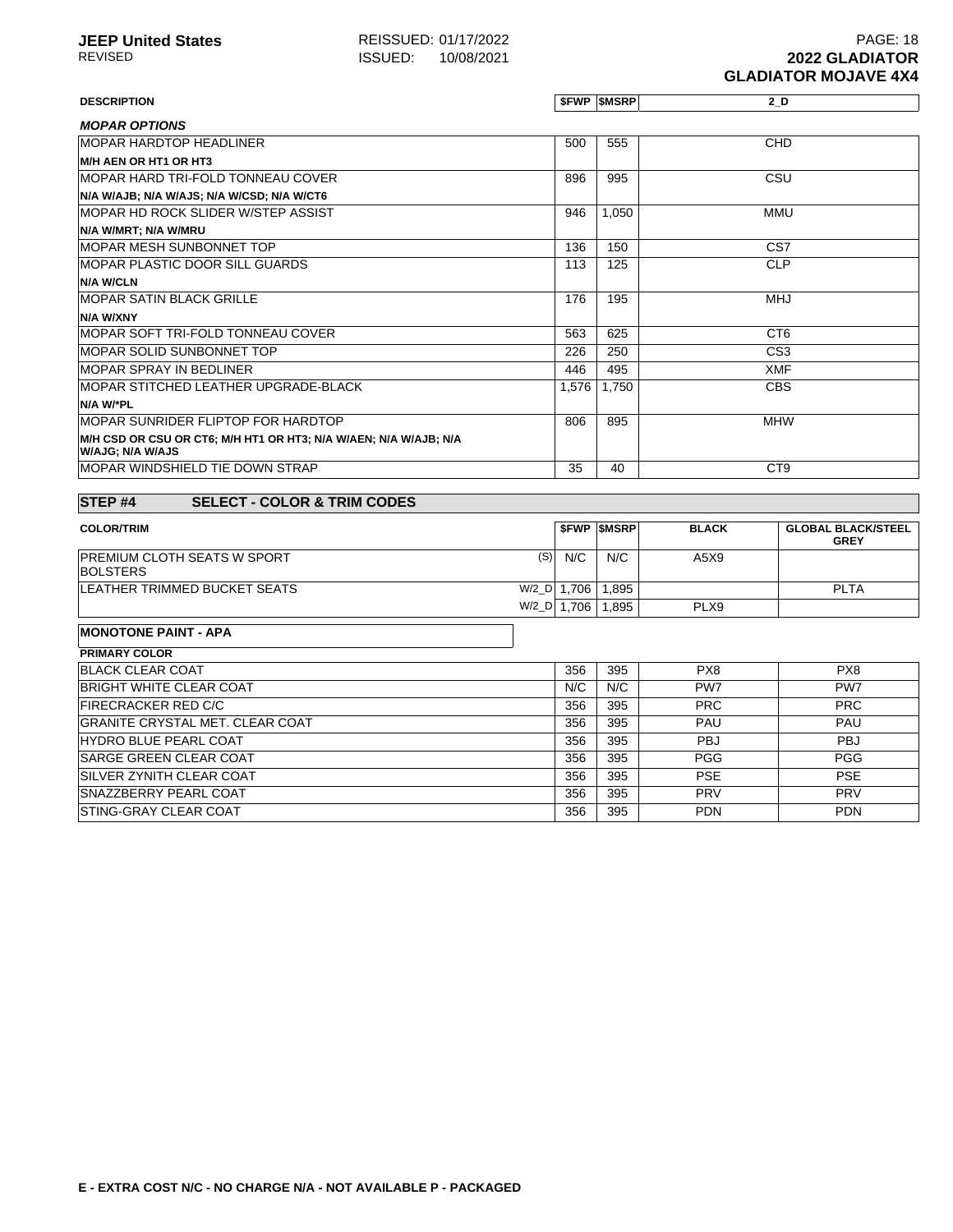| <b>GROUP DETAIL</b>                                  | J<br>T | J<br>T |         |        |
|------------------------------------------------------|--------|--------|---------|--------|
|                                                      |        |        |         | Т      |
|                                                      |        | P      |         | н      |
|                                                      | 9<br>8 | 9<br>8 | S<br>98 | 9<br>8 |
| *AL<br><b>LEATHER TRIMMED BUCKET SEATS</b>           |        |        | E       |        |
| • #1 SEAT FOAM CUSHION (C1A)                         |        |        |         |        |
| • FULL LENGTH FLR CONSOLE PREM A/REST (CVM)          |        |        |         |        |
| • LEATHER WRAPPED PARK BRAKE HANDLE (CVP)            |        |        |         |        |
| • LEATHER WRAPPED SHIFT KNOB (CVW)                   |        |        |         |        |
| • PREMIUM DOOR TRIM PANEL (CBF)                      |        |        |         |        |
| • RR ARMREST W/CUPHOLDER SEAT (CSN)                  |        |        |         |        |
| <b>LEATHER TRIMMED BUCKET SEATS</b><br>*ML           |        | Е      |         |        |
| • #1 SEAT FOAM CUSHION (C1A)                         |        |        |         |        |
| • FULL LENGTH FLR CONSOLE PREM A/REST (CVM)          |        |        |         |        |
| • LEATHER WRAPPED PARK BRAKE HANDLE (CVP)            |        |        |         |        |
| • LEATHER WRAPPED SHIFT KNOB (CVW)                   |        |        |         |        |
| • PREMIUM WRAPPED I/P BEZEL (JEK)                    |        |        |         |        |
| • RR ARMREST W/CUPHOLDER SEAT (CSN)                  |        |        |         |        |
| *PL<br><b>LEATHER TRIMMED BUCKET SEATS</b>           |        |        |         | Е      |
| • #1 SEAT FOAM CUSHION (C1A)                         |        |        |         |        |
| • FULL LENGTH FLR CONSOLE PREM A/REST (CVM)          |        |        |         |        |
| • LEATHER WRAPPED PARK BRAKE HANDLE (CVP)            |        |        |         |        |
| • LEATHER WRAPPED SHIFT KNOB (CVW)                   |        |        |         |        |
| • PREMIUM DOOR TRIM PANEL (CBF)                      |        |        |         |        |
| • RR ARMREST W/CUPHOLDER SEAT (CSN)                  |        |        |         |        |
| <b>TECHNOLOGY GROUP</b><br>AAN                       | Е      |        |         |        |
| • AIR CONDITIONING W/AUTO TEMP CONTROL (HAB)         |        |        |         |        |
| • CLUSTER 7.0" TFT COLOR DISPLAY (JAL)               |        |        |         |        |
| • REMOTE PROXIMITY KEYLESS ENTRY (GXD)               |        |        |         |        |
| • SIRIUSXM RADIO SERVICE (X9B)                       |        |        |         |        |
| • SIRIUSXM SATELLITE RADIO (RSD)                     |        |        |         |        |
| • GPS ANTENNA INPUT (JLP)                            |        |        |         |        |
| · SIRIUSXM RADIO SERVICE (X9B)                       |        |        |         |        |
| <b>TRAILER TOW PACKAGE</b><br><b>ABR</b>             | Е      | Е      | Е       | Е      |
| • 240 AMP ALTERNATOR (BAL)                           |        |        |         |        |
| • CLASS IV RECEIVER HITCH (XFH)                      |        |        |         |        |
| • HEAVY DUTY ENGINE COOLING (NMC)                    |        |        |         |        |
| • TRAILER HITCH ZOOM (XNQ)                           |        |        |         |        |
| AD <sub>6</sub><br><b>LED LIGHTING GROUP</b>         |        | Е      | Е       | Е      |
| • DAYTIME RUNNING LAMP LED ACCENTS (LPY)             |        |        |         |        |
| • FRONT LED FOG LAMPS (LNV)                          |        |        |         |        |
| • LED PARK TURN LAMPS (LCT)                          |        |        |         |        |
| • LED PREMIUM REFLECTOR HEADLAMPS (LPX)              |        |        |         |        |
| • LED TAILLAMPS (LAY)                                |        |        |         |        |
| <b>LED HEADLAMP AND FOG LAMP GROUP</b><br><b>ADA</b> | Е      |        |         |        |
| • DAYTIME RUNNING LAMP LED ACCENTS (LPY)             |        |        |         |        |
| • FRONT LED FOG LAMPS (LNV) - W/O 2TB OR 2TK         |        |        |         |        |
| • LED PREMIUM REFLECTOR HEADLAMPS (LPX)              |        |        |         |        |
| <b>ADC</b><br><b>CONVENIENCE GROUP</b>               | Е      |        |         |        |
| • REMOTE START SYSTEM (XBM)                          |        |        |         |        |
| • UNIVERSAL GARAGE DOOR OPENER (XGD)                 |        |        |         |        |
| <b>ADE</b><br><b>COLD WEATHER GROUP</b>              | Е      | Е      | Е       | Е      |
| • 245/75R17 BSW A/T TIRES (TTC) - W/EXJ              | ■      |        |         |        |
| • HEATED FRONT SEATS (JPM)                           |        |        |         |        |
| • HEATED STEERING WHEEL (NHS)                        |        |        |         |        |
| • REMOTE START SYSTEM (XBM)                          |        |        |         |        |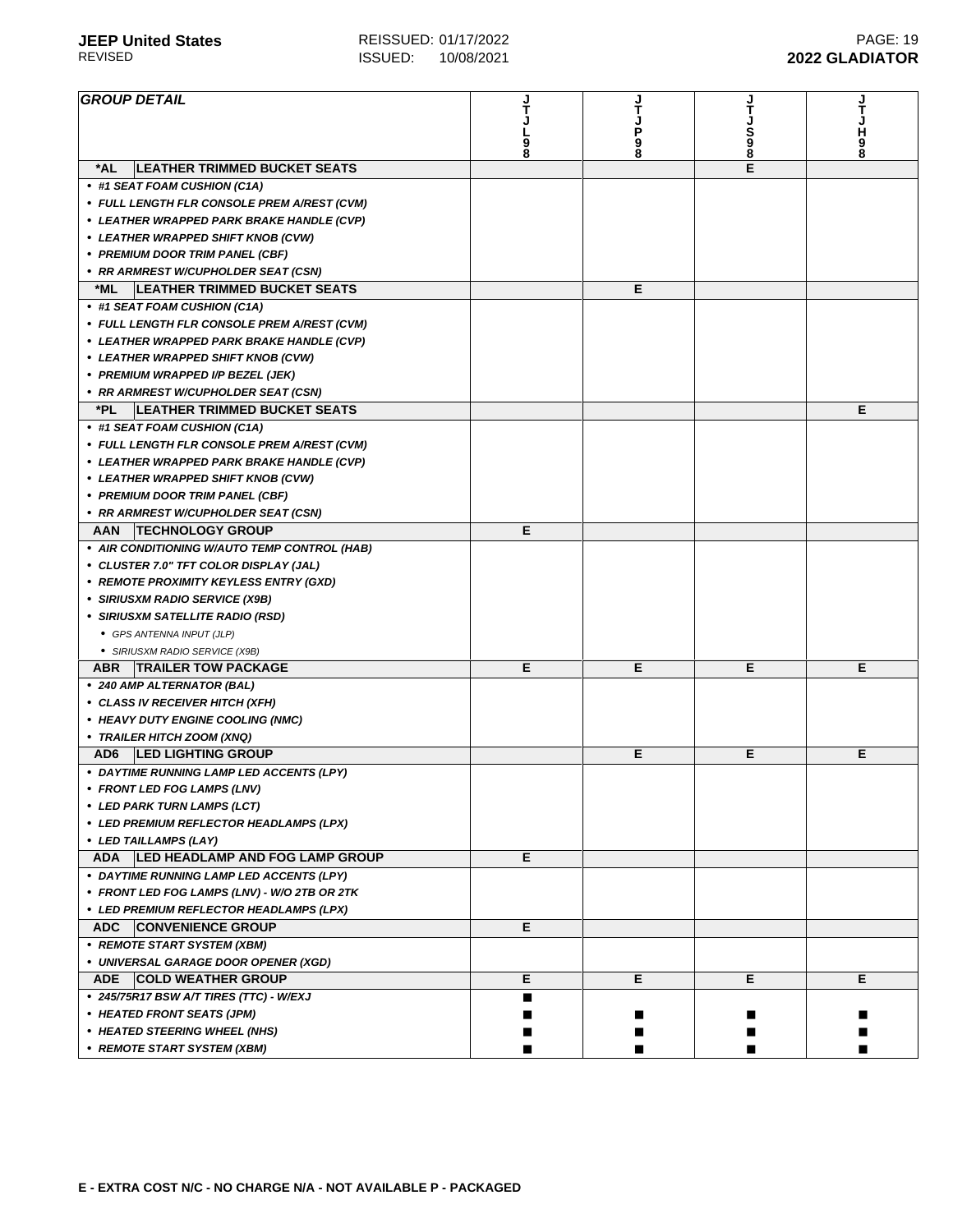| <b>GROUP DETAIL</b>                                    |        | ر<br>T          | してしるの | してし出る |
|--------------------------------------------------------|--------|-----------------|-------|-------|
|                                                        |        | <b>Da</b><br>Ba |       |       |
|                                                        | 9<br>8 |                 |       |       |
| <b>POPULAR EQUIPMENT PACKAGE</b><br><b>AEH</b>         | E      | E               |       |       |
| • #1 SEAT FOAM CUSHION (C1A)                           |        | ■               |       |       |
| • 240 AMP ALTERNATOR (BAL)                             |        | ٠               |       |       |
| • BLACK 3-PIECE HARD TOP (HT1) - W/O 2TN               |        | ■               |       |       |
| • BLACK 3-PIECE HARD TOP (HT1) - W/O 2TW OR 2TT OR 2TJ |        |                 |       |       |
| • FREEDOM PANEL STORAGE BAG (CS2)                      |        |                 |       |       |
| • NO SOFT TOP (ST8)                                    |        |                 |       |       |
| • REAR SLIDING WINDOW (GFD)                            |        |                 |       |       |
| • REAR WINDOW DEFROSTER (GFA)                          |        |                 |       |       |
| • CLASS IV RECEIVER HITCH (XFH)                        |        |                 |       |       |
| • CONVENIENCE GROUP (ADC) - W/O 2TW OR 2TT OR 2TJ      |        |                 |       |       |
| • REMOTE START SYSTEM (XBM)                            |        |                 |       |       |
| · UNIVERSAL GARAGE DOOR OPENER (XGD)                   |        |                 |       |       |
| • FREEDOM PANEL STORAGE BAG (CS2)                      |        |                 |       |       |
| • FULL LENGTH FLR CONSOLE PREM A/REST (CVM)            |        |                 |       |       |
| • HEAVY DUTY ENGINE COOLING (NMC)                      |        |                 |       |       |
| • #1 SEAT FOAM CUSHION (C1A)                           |        |                 |       |       |
| • LEATHER TRIMMED BUCKET SEATS (*ML)                   |        |                 |       |       |
| • FULL LENGTH FLR CONSOLE PREM A/REST (CVM)            |        |                 |       |       |
| • LEATHER WRAPPED PARK BRAKE HANDLE (CVP)              |        |                 |       |       |
| • LEATHER WRAPPED SHIFT KNOB (CVW)                     |        |                 |       |       |
| • PREMIUM WRAPPED I/P BEZEL (JEK)                      |        |                 |       |       |
| • RR ARMREST W/CUPHOLDER SEAT (CSN)                    |        |                 |       |       |
| • LEATHER WRAPPED PARK BRAKE HANDLE (CVP)              |        |                 |       |       |
| • LEATHER WRAPPED SHIFT KNOB (CVW)                     |        |                 |       |       |
| • NO SOFT TOP (ST8)                                    |        |                 |       |       |
| • PREMIUM WRAPPED I/P BEZEL (JEK)                      |        |                 |       |       |
| • REAR SLIDING WINDOW (GFD)                            |        |                 |       |       |
| • REAR WINDOW DEFROSTER (GFA)                          |        |                 |       |       |
| • REMOTE START SYSTEM (XBM)                            |        |                 |       |       |
| • RR ARMREST W/CUPHOLDER SEAT (CSN)                    |        |                 |       |       |
| • TRAILER HITCH ZOOM (XNQ)                             |        |                 |       |       |
| • TRAILER TOW PACKAGE (ABR)                            |        |                 |       |       |
| • 240 AMP ALTERNATOR (BAL)                             |        |                 |       |       |
| • CLASS IV RECEIVER HITCH (XFH)                        |        |                 |       |       |
| • HEAVY DUTY ENGINE COOLING (NMC)                      |        |                 |       |       |
| • TRAILER HITCH ZOOM (XNQ)                             |        |                 |       |       |
| • UNIVERSAL GARAGE DOOR OPENER (XGD)                   |        |                 |       |       |
| (*) Package AEH includes package ABR content           |        |                 |       |       |
| (*) Package AEH includes package ADC content           | ⋇      |                 |       |       |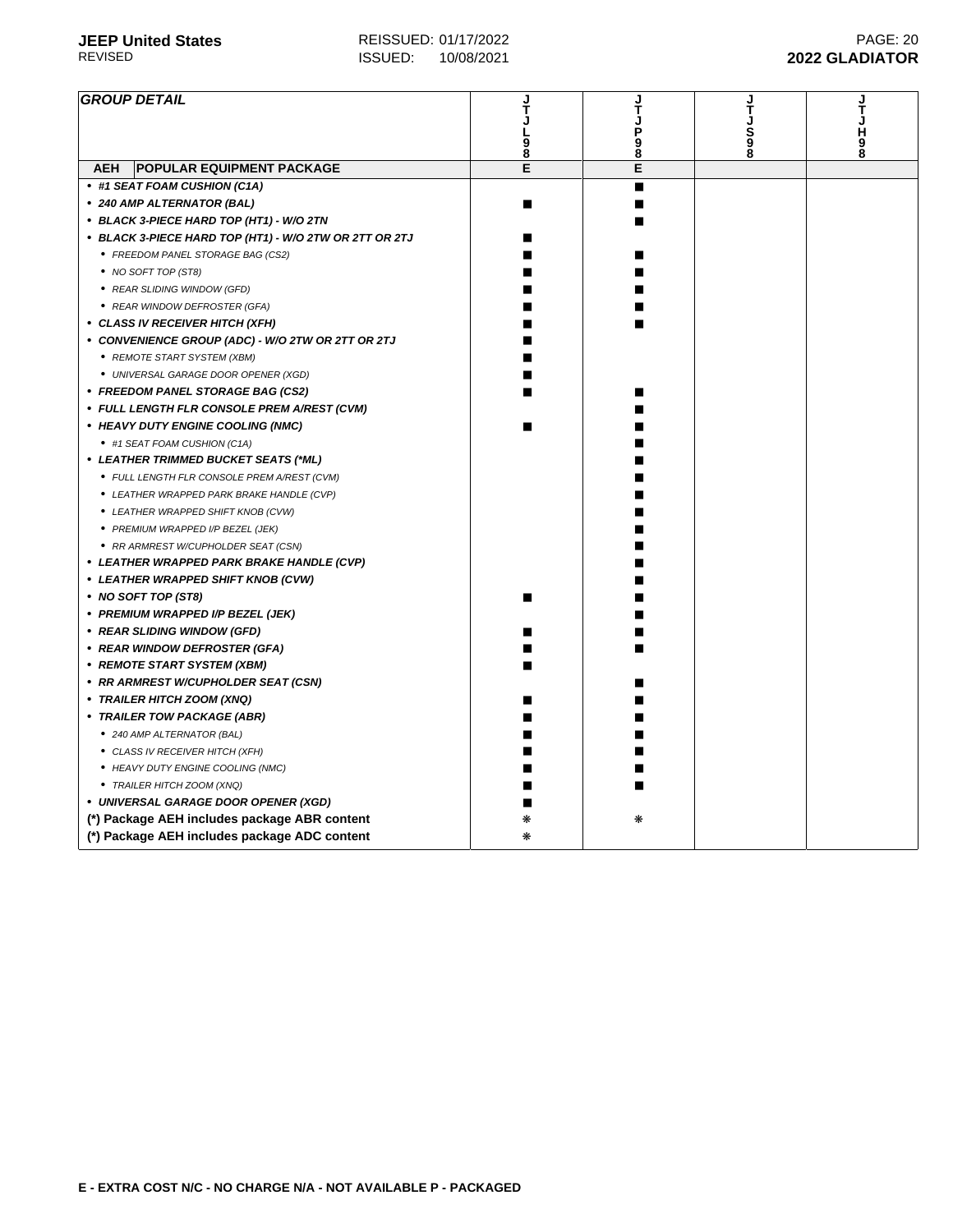| <b>GROUP DETAIL</b>                                      |        |        |        |               |
|----------------------------------------------------------|--------|--------|--------|---------------|
|                                                          |        |        |        |               |
|                                                          |        | Ρ      | Š<br>9 | н             |
|                                                          | 9<br>8 | 9<br>8 |        | $\frac{9}{8}$ |
| 8.4" RADIO AND PREMIUM AUDIO GROUP<br><b>AEK</b>         | E      |        |        |               |
| • 115V AUXILIARY POWER OUTLET (JKV) - W/O 2TB OR 2TK     |        |        |        |               |
|                                                          |        |        |        |               |
| • 220 AMP ALTERNATOR (BAJ)                               |        |        |        |               |
| • 400W INVERTER (XHR)                                    |        |        |        |               |
| • 5-YEAR SIRIUSXM TRAFFIC SERVICE (X9M)                  |        |        |        |               |
| • 5-YEAR SIRIUSXM TRAVEL LINK SERVICE (X9N)              |        |        |        |               |
| • 8.4" TOUCHSCREEN DISPLAY (RFL)                         |        |        |        |               |
| • 8.4" TOUCHSCREEN DISPLAY (RFL) - W/8AT                 |        |        |        |               |
| • 8.4" TOUCHSCREEN DISPLAY (RFL) - W/8B1                 |        |        |        |               |
| • 8.4" TOUCHSCREEN DISPLAY (RFL) - W/8CU                 |        |        |        |               |
| • AIR CONDITIONING W/AUTO TEMP CONTROL (HAB)             |        |        |        |               |
| • AIR CONDITIONING W/AUTO TEMP CONTROL (HAB) - W/8AT     |        |        |        |               |
| • ALPINE PREMIUM AUDIO SYSTEM (RC4) - W/O 2TB OR 2TK     |        |        |        |               |
| • 220 AMP ALTERNATOR (BAJ)                               |        |        |        |               |
| • CONSOLE BIN TASK LIGHT (LDB)                           |        |        |        |               |
|                                                          |        |        |        |               |
| • EMERGENCY / ASSISTANCE CALL (RSR)                      |        |        |        |               |
| • GPS NAVIGATION (JLN)                                   |        |        |        |               |
| • GPS NAVIGATION (JLN) - W/8B1                           |        |        |        |               |
| • GPS NAVIGATION (JLN) - W/8CU                           |        |        |        |               |
| • HD RADIO (RE8)                                         |        |        |        |               |
| • MEDIA HUB-2 USBS (BOTH CHARGE-ONLY) (RS2)              |        |        |        |               |
| • NO SATELLITE COVERAGE HI/AK/PR/VI/GU (RT7) - W/8E9     |        |        |        |               |
| • NO SATELLITE COVERAGE HI/AK/PR/VI/GU (RT7) - W/8F1     |        |        |        |               |
| • OFF-ROAD INFO PAGES (JA8)                              |        |        |        |               |
| • OFF-ROAD INFO PAGES (JA8) - W/8AT                      |        |        |        |               |
| • OFF-ROAD INFO PAGES (JA8) - W/8B1                      |        |        |        |               |
| • OFF-ROAD INFO PAGES (JA8) - W/8CU                      |        |        |        |               |
| • REAR VIEW AUTO DIM MIRROR (GNK)                        |        |        |        |               |
| • SIRIUSXM GUARDIAN, 1-YR TRIAL (RSK)                    |        |        |        |               |
|                                                          |        |        |        |               |
| • SIRIUSXM RADIO SERVICE (X9B)                           |        |        |        |               |
| • SIRIUSXM SATELLITE RADIO (RSD)                         |        |        |        |               |
| • GPS ANTENNA INPUT (JLP)                                |        |        |        |               |
| • SIRIUSXM RADIO SERVICE (X9B)                           |        |        |        |               |
| • SIRIUSXM TRAFFIC PLUS (RTB)                            |        |        |        |               |
| • SIRIUSXM TRAVEL LINK (RSM)                             |        |        |        |               |
| • UCONNECT 4C NAV WITH 8.4" DISPLAY (UAQ)                |        |        |        |               |
| <b>DUAL TOP GROUP</b><br><b>AEN</b>                      | E      | E      | Е      | Е             |
| • BLACK 3-PIECE HARD TOP (HT1)                           | ■      |        | ■      |               |
| • BLACK 3-PIECE HARD TOP (HT1) - W/O 2TN                 |        |        |        |               |
| • FREEDOM PANEL STORAGE BAG (CS2)                        |        |        |        |               |
| • NO SOFT TOP (ST8)                                      |        |        |        |               |
| • REAR SLIDING WINDOW (GFD)                              |        |        |        |               |
| • REAR WINDOW DEFROSTER (GFA)                            |        |        |        |               |
|                                                          |        |        |        |               |
| • BODY COLOR 3-PIECE HARD TOP (HT3) - W/O 2TG            |        |        |        |               |
| • FREEDOM PANEL STORAGE BAG (CS2)                        |        |        |        |               |
| • NO SOFT TOP (ST8)                                      |        |        |        |               |
| • REAR SLIDING WINDOW (GFD)                              |        |        |        |               |
| • REAR WINDOW DEFROSTER (GFA)                            |        |        |        |               |
| • FREEDOM PANEL STORAGE BAG (CS2)                        |        |        |        |               |
| • PREMIUM BLACK SUNRIDER SOFT TOP (ST2)                  |        |        |        |               |
| • PREMIUM BLACK SUNRIDER SOFT TOP (ST2) - W/O 2TB OR 2TK |        |        |        |               |
| • REAR SLIDING WINDOW (GFD)                              |        |        |        |               |
| • REAR WINDOW DEFROSTER (GFA)                            |        |        |        |               |
| AJ1<br><b>SAFETY GROUP</b>                               | E      | Е      | E      | Е             |
| • BLIND SPOT AND CROSS PATH DETECTION (XAN)              |        |        |        |               |
| • LED TAILLAMPS (LAY)                                    |        |        |        |               |
| • PARKSENSE REAR PARK ASSIST SYSTEM (XAA)                |        |        |        |               |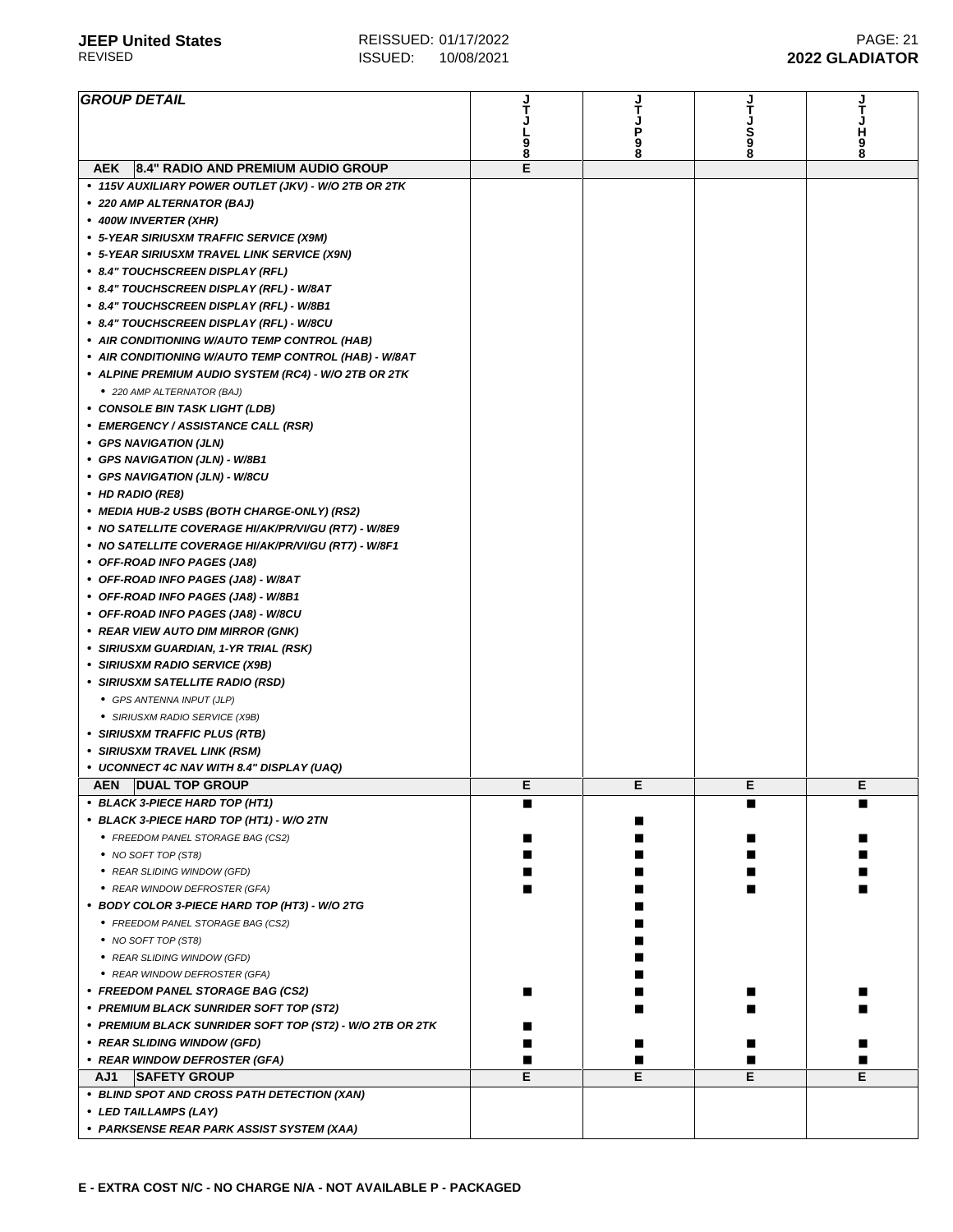| <b>GROUP DETAIL</b>                                                              |   |   |        |        |
|----------------------------------------------------------------------------------|---|---|--------|--------|
|                                                                                  |   |   | S      | H      |
|                                                                                  | 8 | 8 | 9<br>8 | 9<br>8 |
| <b>AJB</b><br><b>DUAL DOOR GROUP W/ BASE UPPERS</b>                              | E | E | E      | E      |
| • HALF DOORS W/ UPPERS (GCH)                                                     |   |   |        |        |
| • POWER HEATED MIRRORS (GTB)                                                     |   |   |        |        |
| • PWR WINDOWS, FRONT 1-TOUCH DOWN (JPY)                                          |   |   |        |        |
| • REMOTE KEYLESS ENTRY (GXM)                                                     |   |   |        |        |
| • SPEED SENSITIVE POWER LOCKS (JPH)                                              |   |   |        |        |
| • SUN VISORS W/ILLUM VANITY MIRRORS (GNC)                                        |   |   |        |        |
| (*) Package AJB includes package AJS content                                     | ⋇ | ⋇ | ⋇      | ⋇      |
| <b>DUAL DOOR GROUP (LOWERS ONLY)</b><br><b>AJG</b>                               | Е | Е | Е      | Е      |
| • HALF DOORS W/O UPPERS (GCG)                                                    |   |   |        |        |
| • POWER HEATED MIRRORS (GTB)                                                     |   |   |        |        |
| • PWR WINDOWS, FRONT 1-TOUCH DOWN (JPY)                                          |   |   |        |        |
| • REMOTE KEYLESS ENTRY (GXM)<br>• SPEED SENSITIVE POWER LOCKS (JPH)              |   |   |        |        |
| • SUN VISORS W/ILLUM VANITY MIRRORS (GNC)                                        |   |   |        |        |
| <b>MAX TOW PACKAGE W/4.10 AXLE RATIO</b><br><b>AJQ</b>                           | Е |   |        |        |
| • 110MPH VEHICLE MAX SPEED CALIBRATION (JJ3)                                     |   |   |        |        |
| • 240 AMP ALTERNATOR (BAL)                                                       |   |   |        |        |
| • 245/75R17 BSW A/T DUELER TIRES (TTH)                                           |   |   |        |        |
| • 110MPH VEHICLE MAX SPEED CALIBRATION (JJ3)                                     |   |   |        |        |
| • 4.10 REAR AXLE RATIO (DMF)                                                     |   |   |        |        |
| • ANTI-SPIN DIFFERENTIAL REAR AXLE (DSA)                                         |   |   |        |        |
| • BLACK MIC FENDER FLARES (2-PC) (MM2) - W/O 2TK OR 2TS OR 2TW<br>OR 2TT OR 2TJ  |   |   |        |        |
| • DAYTIME RUNNING LAMP SYSTEM (LMX)                                              |   |   |        |        |
| • CLASS IV RECEIVER HITCH (XFH)                                                  |   |   |        |        |
| • DANA M210 WIDE FRONT AXLE (DJF)                                                |   |   |        |        |
| • DANA M220 WIDE REAR AXLE (DRF)                                                 |   |   |        |        |
| • DAYTIME RUNNING LAMP SYSTEM (LMX)                                              |   |   |        |        |
| • GVW RATING - 6250# (Z1B) - W/O 2TT OR 2TJ<br>• HEAVY DUTY ENGINE COOLING (NMC) |   |   |        |        |
| • TRAILER HITCH ZOOM (XNQ)                                                       |   |   |        |        |
| (*) Package AJQ includes package ABR content                                     | ⋇ |   |        |        |
| <b>DUAL DOOR GROUP W/ PREMIUM UPPERS</b><br><b>AJS</b>                           | Е | Е | Е      | Е      |
| • HALF DOORS W/ UPPERS (GCH)                                                     |   |   | ш      |        |
| • POWER HEATED MIRRORS (GTB)                                                     |   |   |        |        |
| · PWR WINDOWS, FRONT 1-TOUCH DOWN (JPY)                                          |   |   |        |        |
| • REMOTE KEYLESS ENTRY (GXM)                                                     |   |   |        |        |
| • SPEED SENSITIVE POWER LOCKS (JPH)                                              |   |   |        |        |
| • SUN VISORS W/ILLUM VANITY MIRRORS (GNC)                                        |   |   |        |        |
| (*) Package AJS includes package AJB content                                     | ∗ | ∗ | ₩      | ⋇      |
| <b>ALP</b><br><b>ADVANCED SAFETY GROUP</b>                                       | Е | Е | Е      | E.     |
| • ADAPTIVE CRUISE CONTROL W/STOP (NH3) - W/DBA                                   |   |   |        |        |
| • ADAPTIVE CRUISE CONTROL W/STOP (NH3) - W/DFT                                   |   |   |        |        |
| • ADAPTIVE CRUISE CONTROL W/STOP (NH3) - W/DFV                                   |   |   |        |        |
| • ADVANCED BRAKE ASSIST (BGG)                                                    |   |   |        |        |
| • AUTO HIGH BEAM HEADLAMP CONTROL (LMS)                                          |   |   |        |        |
| • ENHANCED ADAPTIVE CRUISE CONTROL (NH1) - W/DEM                                 |   |   |        |        |
| • FULL SPEED FWD COLLISION WARN PLUS (LSU)                                       |   |   |        |        |
| AM <sub>2</sub><br><b>AUXILARY SWITCH GROUP</b>                                  | Е | Е | Е      | Е      |
| • 240 AMP ALTERNATOR (BAL)                                                       |   |   |        |        |
| • 700 AMP MAINTENANCE FREE BATTERY (BCV)<br>• AUX SWITCHES (LH2)                 |   |   |        |        |
| <b>SMOKER'S GROUP</b><br>AWS                                                     | Е | Е | Е      | Е      |
| • CIGAR LIGHTER (JJA)                                                            |   |   |        |        |
| • REMOVABLE ASH TRAY (CUK)                                                       |   |   |        |        |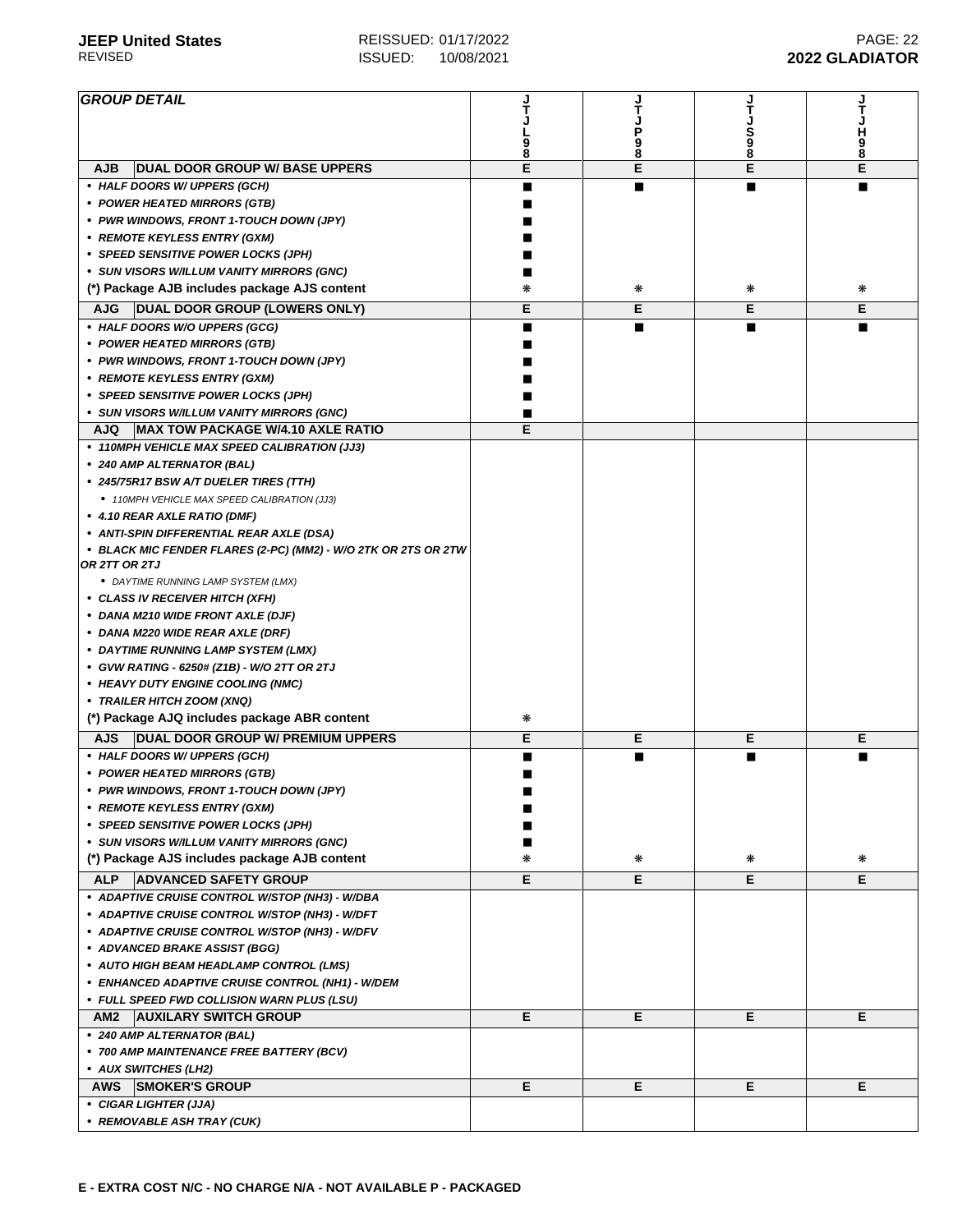$\overline{a}$ 

| <b>GROUP DETAIL</b>                                                                    |   |        |         |             |
|----------------------------------------------------------------------------------------|---|--------|---------|-------------|
|                                                                                        |   |        |         |             |
|                                                                                        |   | 9<br>8 | S<br>98 | H<br>9<br>8 |
| <b>CMD</b><br><b>TRAIL RAIL MANAGEMENT SYSTEM</b>                                      | E | E      | E       | E           |
| • 240 AMP ALTERNATOR (BAL)                                                             | ■ |        |         |             |
| • 400W INVERTER (XHR)                                                                  |   |        |         |             |
| • EXTERIOR 115V AC OUTLET (XBE)                                                        |   |        |         |             |
| • LOCKABLE REAR UNDERSEAT STORAGE (CUW)                                                |   |        |         |             |
| <b>DFT</b><br>8-SPD AUTO 850RE TRANS (MAKE)                                            | E | Е      | E       | Е           |
| • GPEC 5 ENGINE CONTROLLER (NZE) - W/ERC                                               |   |        |         |             |
| • SELEC-SPEED (TM) CONTROL (BNK)                                                       |   |        |         |             |
| • TIP START (XBN)                                                                      |   |        |         |             |
| • TRANSMISSION SKID PLATE (XE9)                                                        |   |        |         |             |
| 8-SPD AUTO 8HP75 TRANS (BUY-GERMANY)<br><b>DFV</b><br>• SELEC-SPEED (TM) CONTROL (BNK) | Е | Е      | Е       |             |
|                                                                                        |   |        |         |             |
| • TIP START (XBN)<br>• TRANSMISSION SKID PLATE (XE9)                                   |   |        |         |             |
| 3.0L V6 TURBO DIESEL ENGINE W/ESS G3<br><b>EXJ</b>                                     | Е | Е      | Е       |             |
| • 19 GALLON FUEL TANK (NF1)                                                            | ■ |        |         |             |
| • 245/75R17 BSW A/T DUELER TIRES (TTH) - W/O 2TK OR 2TW OR 2TJ                         |   |        |         |             |
| • 110MPH VEHICLE MAX SPEED CALIBRATION (JJ3)                                           |   |        |         |             |
| • 3.73 REAR AXLE RATIO (DME)                                                           |   |        |         |             |
| • ABS 4-WHEEL HD DISC BRAKES W/FRT FNC (BR1)                                           |   |        |         |             |
| • ANTI-SPIN DIFFERENTIAL REAR AXLE (DSA)                                               |   |        |         |             |
| • AUX BATTERY (BC1)                                                                    |   |        |         |             |
| • CHROME ECODIESEL BADGE (MW2)                                                         |   |        |         |             |
| • GRAY ECODIESEL BADGE (MZR)                                                           |   |        |         |             |
| • NON-LOCK FUEL CAP W/ DISCRIMINATOR (XJ4)                                             |   |        |         |             |
| • SELECTIVE CATALYTIC REDUCTION (UREA) (XAL)                                           |   |        |         |             |
| • STOP-START DUAL BATTERY SYSTEM (XHZ)                                                 |   |        |         |             |
| • SUPPLEMENTAL HEATER (HDB)<br><b>BLACK 3-PIECE HARD TOP</b><br>HT <sub>1</sub>        | E | Е      | E       | Е           |
| • FREEDOM PANEL STORAGE BAG (CS2)                                                      |   |        |         |             |
| • NO SOFT TOP (ST8)                                                                    |   |        |         |             |
| • REAR SLIDING WINDOW (GFD)                                                            |   |        |         |             |
| • REAR WINDOW DEFROSTER (GFA)                                                          |   |        |         |             |
| <b>BODY COLOR 3-PIECE HARD TOP</b><br>HT3                                              |   | Е      | Е       | Е           |
| • FREEDOM PANEL STORAGE BAG (CS2)                                                      |   |        |         |             |
| • NO SOFT TOP (ST8)                                                                    |   |        |         |             |
| • REAR SLIDING WINDOW (GFD)                                                            |   |        |         |             |
| • REAR WINDOW DEFROSTER (GFA)                                                          |   |        |         |             |
| <b>MOPAR SPLASH GUARDS - VEHICLE SET</b><br><b>MKN</b>                                 | Е |        |         |             |
| • MOPAR SPLASH GUARDS - FRONT (MKM)                                                    |   |        |         |             |
| • MOPAR SPLASH GUARDS (MEJ)                                                            | Е |        |         |             |
| <b>BLACK MIC FENDER FLARES (2-PC)</b><br>MM2                                           |   |        |         |             |
| • DAYTIME RUNNING LAMP SYSTEM (LMX)<br>RC4<br><b>ALPINE PREMIUM AUDIO SYSTEM</b>       | Е |        |         |             |
| • 220 AMP ALTERNATOR (BAJ)                                                             |   |        |         |             |
| <b>RSD</b><br><b>SIRIUSXM SATELLITE RADIO</b>                                          |   |        |         |             |
|                                                                                        |   |        |         |             |
|                                                                                        | Е |        |         |             |
| • GPS ANTENNA INPUT (JLP)<br>• SIRIUSXM RADIO SERVICE (X9B)                            |   |        |         |             |
| <b>TDB</b><br>255/70R18 BSW ALL TERRAIN TIRES                                          |   | Е      |         |             |
| • 110MPH VEHICLE MAX SPEED CALIBRATION (JJ3)                                           |   |        |         |             |
| 245/75R17 BSW A/T DUELER TIRES<br>TTH                                                  | Е |        |         |             |
| • 110MPH VEHICLE MAX SPEED CALIBRATION (JJ3)                                           |   |        |         |             |
| LT255/75R17C TIRES<br><b>TTK</b>                                                       | Е |        |         |             |
| • 97 MPH VEHICLE MAX SPEED CALIBRATION (JJ2)                                           |   |        |         |             |
| • BF GOODRICH BRAND TIRES (TZG)                                                        |   |        |         |             |
| TWG   LT285/70R17C BSW M/T TIRES<br>• 97 MPH VEHICLE MAX SPEED CALIBRATION (JJ2)       |   |        | Е       | Е           |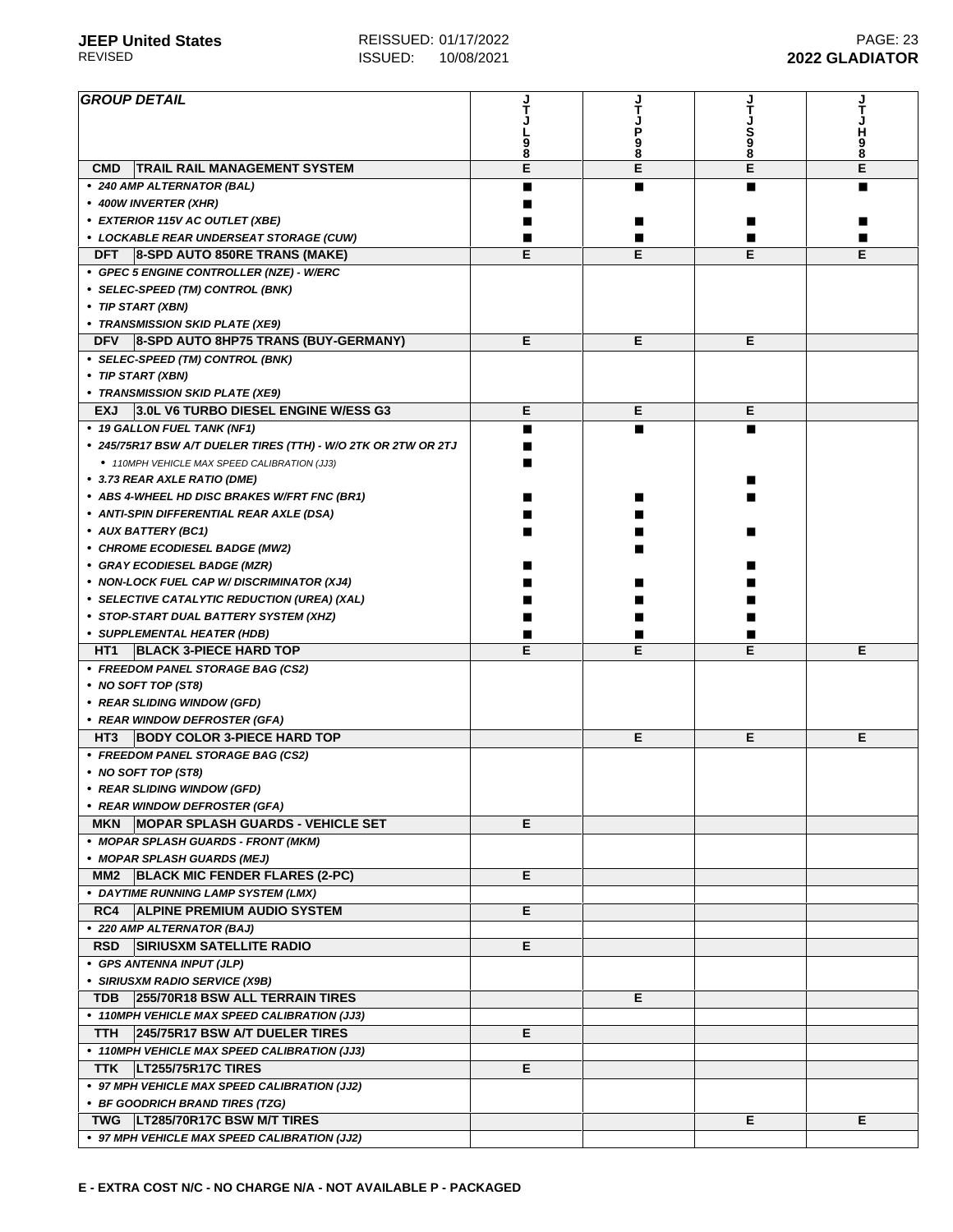| <b>STANDARD EQUIPMENT (UNLESS REPLACED</b><br><b>BY OPTIONAL EQUIPMENT)</b> |                         | Ť<br>P<br>98            | S<br>98                 | н<br>9<br>8                |
|-----------------------------------------------------------------------------|-------------------------|-------------------------|-------------------------|----------------------------|
| "GRILLZ" INSTRUMENT PANEL BEZELS (JER)                                      |                         | Χ                       |                         |                            |
| 110MPH VEHICLE MAX SPEED CALIBRATION (JJ3)                                  | X                       | X                       |                         |                            |
| 115V AUXILIARY POWER OUTLET (JKV)                                           |                         | X                       | X                       | X                          |
| 120 MPH PRIMARY SPEEDOMETER (JCB)                                           | X                       | X                       | X                       | $\mathsf{X}$               |
| 12V AUXILIARY POWER OUTLET (JJJ)                                            | X                       | X                       | X                       | X                          |
| 17" STEEL SPARE WHEEL (W1A)                                                 |                         |                         |                         | $\times$                   |
| 17X7.5 BLACK STEEL STYLED WHEELS (WAA)                                      | X                       |                         |                         |                            |
| 17X7.5 GRANITE CRYSTAL ALUM WHEELS (WFJ)                                    |                         |                         | X                       |                            |
| 17X7.5 LOW GLOSS BLACK ALUM WHEELS (WD3)                                    |                         |                         |                         | X                          |
| 180 AMP ALTERNATOR (BAD)                                                    | X                       |                         |                         |                            |
| 18X7.5 GRANITE CRYSTAL ALUM WHEELS (WPT)                                    |                         | X                       |                         |                            |
| 220 AMP ALTERNATOR (BAJ)                                                    |                         | X                       | X                       | X                          |
| 22 GALLON FUEL TANK (NF5)                                                   | X                       | X                       | $\overline{X}$          | $\overline{X}$             |
| 245/75R17 H/T TIRES (TQK)                                                   | X                       |                         |                         |                            |
| 255/70R18 BSW ALL SEASON TIRES (TDA)                                        |                         | X                       |                         |                            |
| 2 FRONT & 1 REAR TOW HOOKS (XEW)                                            | X                       | X                       |                         |                            |
| 3.73 REAR AXLE RATIO (DME)                                                  | X                       | $\overline{\mathsf{x}}$ |                         |                            |
| 4:1 ROCK-TRAC HD PART TIME 4WD SYS (DHW)                                    |                         |                         | X                       |                            |
| 4.10 REAR AXLE RATIO (DMF)                                                  |                         |                         | X                       | X                          |
| 400W INVERTER (XHR)                                                         |                         | X                       | $\overline{\mathsf{x}}$ | $\overline{X}$             |
| 50 STATE EMISSIONS (NAS)                                                    | X                       | X                       | X                       | X                          |
| 5-YEAR SIRIUSXM TRAFFIC SERVICE (X9M)                                       |                         | X                       | X                       | $\mathsf{X}$               |
| 5-YEAR SIRIUSXM TRAVEL LINK SERVICE (X9N)                                   |                         | X                       | X                       | $\mathsf{X}$               |
| 650 AMP AGM BATTERY (BCZ)                                                   | X                       | X                       | X                       | X                          |
| 7.0" TOUCH SCREEN DISPLAY (RFJ)                                             | $\overline{X}$          |                         |                         |                            |
| 7 AND 4 PIN WIRING HARNESS (XF2)                                            | X                       | X                       | X                       | X                          |
| 8.4" RADIO AND PREMIUM AUDIO GROUP (AEK)                                    |                         | X                       | $\overline{\mathsf{x}}$ | $\overline{X}$             |
|                                                                             |                         | X                       | X                       | $\overline{\mathsf{x}}$    |
| 8.4" TOUCHSCREEN DISPLAY (RFL)                                              |                         |                         |                         |                            |
| 8 SPEAKERS (RCH)<br>97 MPH VEHICLE MAX SPEED CALIBRATION (JJ2)              | X                       |                         | X                       |                            |
|                                                                             |                         |                         |                         | $\times$<br>$\overline{X}$ |
| ABS 4-WHEEL HD DISC BRAKES W/FRT FNC (BR1)                                  | X                       |                         | $\times$                |                            |
| ADVANCED MULTISTAGE FRONT AIR BAGS (CG3)                                    |                         | X                       |                         | $\times$                   |
| <b>AIR CONDITIONING (HAA)</b>                                               | X                       |                         |                         |                            |
| AIR CONDITIONING W/AUTO TEMP CONTROL (HAB)                                  |                         | X                       | X                       | X                          |
| AIR FILTERING (JMA)                                                         | X                       | X                       | X                       | X                          |
| ALPINE PREMIUM AUDIO SYSTEM (RC4)                                           |                         | $\overline{X}$          | $\pmb{\times}$          | X                          |
| AMBIENT LED INTERIOR LIGHTING (LHA)                                         |                         | $\overline{X}$          | $\overline{\mathsf{x}}$ | X                          |
| ANTI-LOCK 4-WHEEL DISC HD BRAKES (BR6)                                      | X                       | $\overline{\mathsf{X}}$ | $\overline{X}$          |                            |
| <b>APPLE CARPLAY (RFP)</b>                                                  | $\overline{X}$          | X                       | $\overline{X}$          | $\times$                   |
| AUDIO JACK INPUT FOR MOBILE DEVICES (RSU)                                   | X                       | X                       | $\overline{\mathsf{x}}$ | X                          |
| <b>AUTOMATIC HEADLAMPS (LMG)</b>                                            |                         | $\overline{\mathsf{x}}$ | X                       | $\mathsf{X}$               |
| <b>AUX BATTERY (BC1)</b>                                                    | X                       | $\overline{X}$          | X                       | X                          |
| <b>BASE INTERIOR ACCENTS (XSB)</b>                                          | X                       | X                       |                         |                            |
| BEHIND THE SEAT STORAGE / BIN (CU3)                                         | X                       | X                       | X                       | X                          |
| BLACK DOOR HANDLES (MNA)                                                    | $\overline{\mathsf{x}}$ | X                       | X                       | X                          |
| <b>BLACK EXTERIOR MIRRORS (LE4)</b>                                         | $\overline{\mathsf{x}}$ | $\overline{X}$          | X                       | X                          |
| <b>BLACK FRONT FRAME OVERLAY (MFR)</b>                                      | $\overline{X}$          | X                       | X                       | X                          |
| BLACK MIC FENDER FLARES (1PC) (MMJ)                                         | $\overline{\mathsf{x}}$ |                         |                         |                            |
| BLACK MIC FENDER FLARES (2-PC) (MM2)                                        |                         |                         | X                       | X                          |
| <b>BLACK SUNRIDER SOFT TOP (STA)</b>                                        | X                       | X                       | $\overline{X}$          | $\overline{X}$             |
| BODY COLOR FENDER FLARES (2-PC) (MM3)                                       |                         | X                       |                         |                            |
| BODY COLOR FUEL FILLER DOOR (XJ8)                                           | X                       | X                       | X                       | X                          |
| <b>BODY COLOR GRILLE (MFT)</b>                                              | $\mathsf{X}$            |                         |                         |                            |
| BODY COLOR GRILLE W/NEU GRY MET RING (MF4)                                  |                         |                         | X                       | X                          |
| BODY COLOR GRILLE W/PLAT SILV RINGS (MFZ)                                   |                         | X                       |                         |                            |
| <b>BRIGHT INTERIOR ACCENTS (XSC)</b>                                        |                         |                         | $\overline{\mathsf{x}}$ | X                          |
| CARGO TIE DOWN LOOPS (CKT)                                                  | X                       | X                       | $\overline{\mathsf{X}}$ | $\overline{X}$             |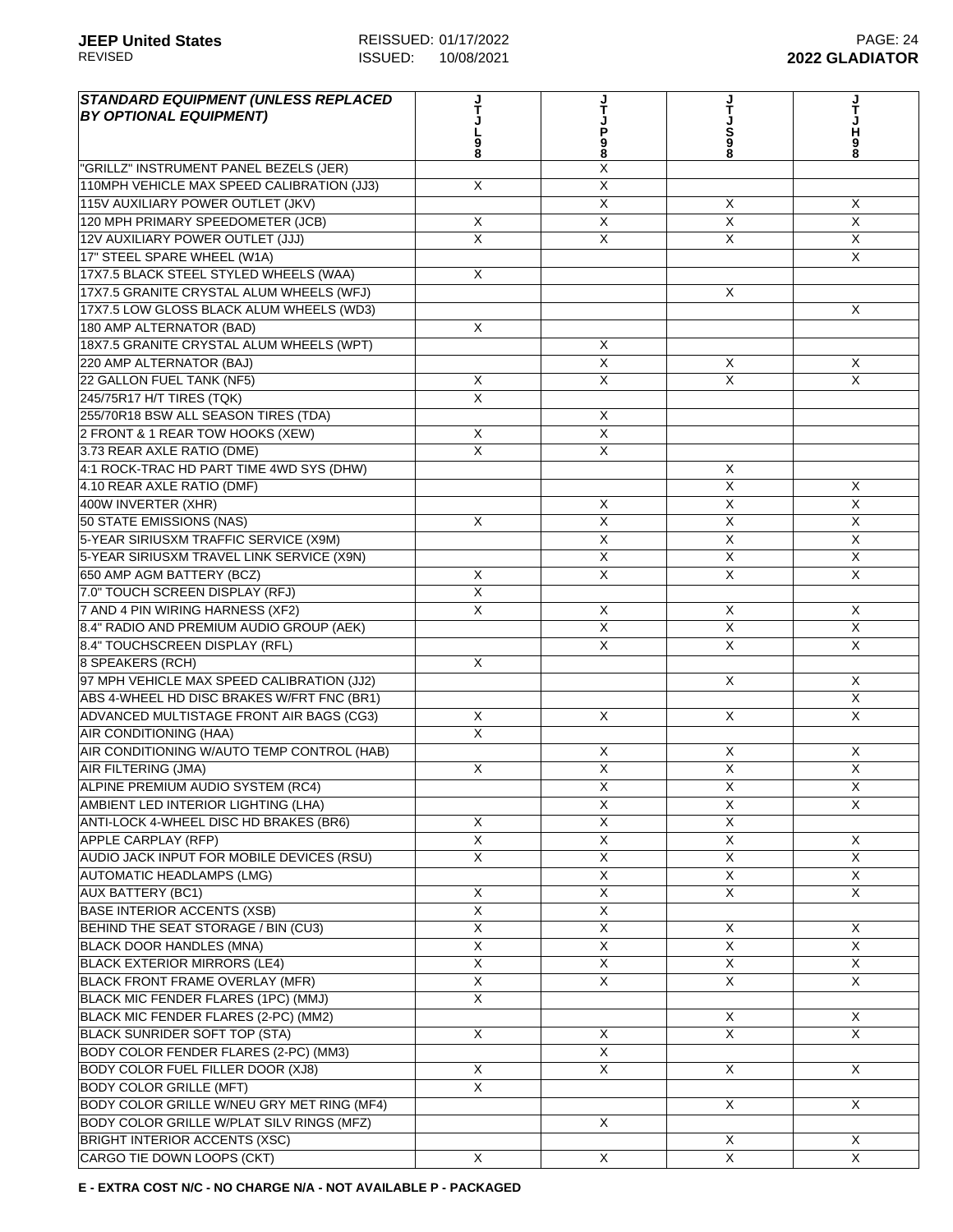| <b>STANDARD EQUIPMENT (UNLESS REPLACED</b>                                 |                         |                           |                         |                              |
|----------------------------------------------------------------------------|-------------------------|---------------------------|-------------------------|------------------------------|
| <b>BY OPTIONAL EQUIPMENT)</b>                                              |                         |                           |                         |                              |
|                                                                            | 9<br>8                  | P<br>98                   | S<br>8                  | H<br>9                       |
|                                                                            | Χ                       | X                         | $\overline{\mathsf{X}}$ | 8<br>X                       |
| CHILD SEAT UPPER TETHER ANCHORAGE (CF3)<br><b>CHMSL LAMP (LPS)</b>         | $\overline{\mathsf{X}}$ | $\overline{X}$            | $\overline{X}$          | $\overline{X}$               |
| <b>CLASS II BUMPER HITCH (XFN)</b>                                         | X                       | $\boldsymbol{\mathsf{X}}$ | X                       | $\times$                     |
| CLOTH LOW-BACK BUCKET SEATS (*A7)                                          | X                       |                           |                         |                              |
|                                                                            | X                       |                           |                         |                              |
| CLUSTER 3.5" TFT B&W DISPLAY (JAE)<br>CLUSTER 7.0" TFT COLOR DISPLAY (JAL) |                         | $\boldsymbol{\mathsf{X}}$ | X                       | X                            |
| COAT HOOKS (XCT)                                                           |                         |                           | $\times$                | X                            |
| COMMAND-TRAC PART TIME 4WD SYSTEM (DHN)                                    | X                       | $\overline{\mathsf{x}}$   |                         | X                            |
| COMPETITION LEATHER STEERING WHEEL (SCC)                                   |                         |                           |                         | $\overline{X}$               |
| <b>CONSOLE BIN TASK LIGHT (LDB)</b>                                        |                         | $\boldsymbol{\mathsf{X}}$ | X                       | $\overline{X}$               |
| CONVENTIONAL DIFFERENTIAL FRT AXLE (DS7)                                   | X                       | $\overline{X}$            |                         | $\overline{X}$               |
| CONVENTIONAL DIFFERENTIAL REAR AXLE (DS8)                                  | X                       | X                         |                         |                              |
| <b>COURTESY LAMPS (LBB)</b>                                                | X                       | X                         | X                       | X                            |
| DANA M210 FRONT AXLE (DJE)                                                 | X                       | X                         |                         |                              |
|                                                                            |                         |                           | X                       | X                            |
| DANA M210 WIDE FRONT AXLE (DJF)<br>DANA M220 REAR AXLE (DRE)               |                         |                           |                         |                              |
| DANA M220 WIDE REAR AXLE (DRF)                                             | X                       | X                         |                         |                              |
|                                                                            |                         |                           | Χ<br>$\overline{X}$     | Χ<br>$\overline{\mathsf{x}}$ |
| DAYTIME RUNNING LAMP SYSTEM (LMX)                                          |                         | X                         |                         |                              |
| DEEP TINT SUNSCREEN WINDOWS (GCD)                                          |                         | $\overline{\mathsf{x}}$   | $\overline{X}$          | $\overline{X}$               |
| DOOR TRIM PANEL STORAGE NETS (CWX)                                         | X                       | $\overline{X}$            | $\overline{\mathsf{X}}$ | $\overline{X}$               |
| DRIVER AND PASSENGER ASSIST HANDLES (CSR)                                  | $\overline{\mathsf{X}}$ | X                         | $\overline{\mathsf{x}}$ | X                            |
| DRIVER HEIGHT ADJUSTER SEAT (CDH)                                          | X                       | X                         | X                       | $\overline{X}$               |
| DUAL NOTE ELECTRIC HORNS (JJB)                                             | X                       | X                         | X                       | $\overline{X}$               |
| DUAL VENTED HOOD (MEW)                                                     |                         |                           | X                       |                              |
| ELECTRONIC ROLL MITIGATION (BNS)                                           | X                       | X                         | X                       | X                            |
| ELECTRONIC STABILITY CONTROL (BNB)                                         | X                       | $\times$                  | X                       | $\times$                     |
| E-LOCKER REAR AXLE (DSH)                                                   |                         |                           |                         | X                            |
| EMERGENCY / ASSISTANCE CALL (RSR)                                          |                         | $\boldsymbol{\mathsf{X}}$ | X                       | $\overline{X}$               |
| ENGINE - 3.6L V6 24V VVT ENGINE UPG I W/ESS (ERC)                          | X                       | $\overline{\mathsf{x}}$   | X                       | $\overline{X}$               |
| <b>ENGINE OIL COOLER (NHA)</b>                                             | $\overline{\mathsf{X}}$ | $\overline{X}$            | $\overline{X}$          | $\overline{X}$               |
| <b>EXTERIOR PLASTICS MODULE (X72)</b>                                      | X                       | $\boldsymbol{\mathsf{X}}$ | X                       | X                            |
| <b>FALKEN BRAND TIRES (TZJ)</b>                                            |                         |                           | X                       | $\sf X$                      |
| FIXED LONG MAST ANTENNA (RDD)                                              | X                       | $\times$                  | X                       | $\sf X$                      |
| FOR DETAILS, VISIT DRIVEUCONNECT.COM (X9E)                                 |                         | X                         | X                       | X                            |
| FOR MORE INFO, CALL 800-643-2112 (X9H)                                     |                         | $\times$                  | X                       | X                            |
| FOX PERF INTERNAL BY-PASS SHOCKS FRT (SFD)                                 |                         |                           |                         | $\overline{X}$               |
| FOX PERF INTERNAL BY-PASS SHOCKS RR (SGD)                                  |                         |                           |                         | $\sf X$                      |
| FOX PERFORMANCE FRONT SHOCKS (SFC)                                         |                         |                           | X                       |                              |
| FOX PERFORMANCE HYDRO JOUNCE BUMPERS (SHH)                                 |                         |                           |                         | X                            |
| FOX PERFORMANCE REAR SHOCKS (SGC)                                          |                         |                           | X                       |                              |
| FRONT & REAR FLOOR MATS (CLE)                                              | X                       | X                         | $\overline{X}$          | X                            |
| FRONT DISCONNECTING STABILIZER BAR (SHG)                                   |                         |                           | X                       |                              |
| <b>FRONT DOOR TINTED GLASS (GCB)</b>                                       | X                       | Χ                         | X                       | X                            |
| <b>FRONT FOG LAMPS (LNJ)</b>                                               | X                       | X                         | X                       | X                            |
| FRONT HEAVY DUTY SHOCK ABSORBERS (SFB)                                     | X                       | X                         |                         |                              |
| FRONT PASSENGER SEAT BELT ALERT (LAX)                                      | $\mathsf X$             | $\mathsf X$               | X                       | X                            |
| FRONT SEAT AREA CARPET (CKE)                                               | $\overline{\mathsf{X}}$ | $\overline{\mathsf{x}}$   | X                       | X                            |
| FRONT SEAT BACK MAP POCKETS (CSM)                                          | Χ                       | $\overline{X}$            | $\overline{X}$          | $\overline{X}$               |
| FRONT STABILIZER BAR (SHA)                                                 | X                       | X                         |                         | X                            |
| FRT PASS SEAT - MANUAL ADJUST 4-WAY (JWA)                                  | X                       | X                         | X                       | $\mathsf{X}$                 |
| FUEL TANK SKID PLATE SHIELD (XEE)                                          | X                       | X                         | X                       | X                            |
| FULL LENGTH FLOOR CONSOLE (CUF)                                            | X                       | X                         | X                       | X                            |
| FULL METAL DOORS W/ROLL-UP WINDOWS (GCF)                                   | X                       | X                         | X                       | X                            |
| FULL SIZE SPARE TIRE (TBB)                                                 | X                       | X                         | X                       | X                            |
| GLOBAL TELEMATICS BOX MODULE (TBM) (RDG)                                   | X                       |                           |                         |                              |
| GOOGLE ANDROID AUTO (RF5)                                                  | $\overline{\mathsf{X}}$ | X                         | X                       | $\mathsf{X}$                 |
| GPEC 2A ENGINE CONTROLLER (NZB)                                            | X                       | X                         | $\overline{\mathsf{X}}$ | $\overline{X}$               |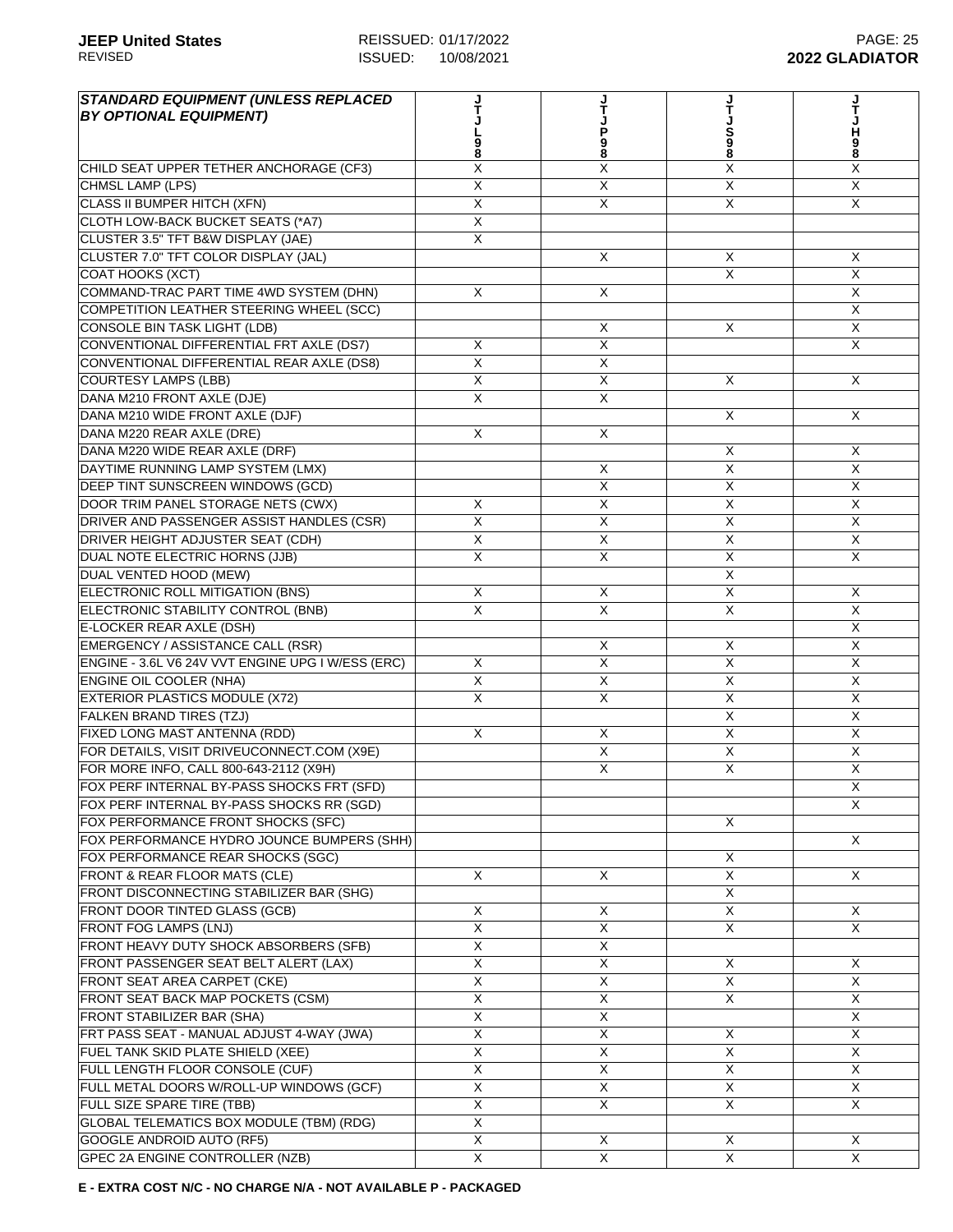| <b>STANDARD EQUIPMENT (UNLESS REPLACED</b><br><b>BY OPTIONAL EQUIPMENT)</b> |                         | P<br>98                 | S<br>8                  | н<br>9<br>8             |
|-----------------------------------------------------------------------------|-------------------------|-------------------------|-------------------------|-------------------------|
| <b>GPS ANTENNA INPUT (JLP)</b>                                              | X                       | Χ                       | X                       | X                       |
| <b>GPS NAVIGATION (JLN)</b>                                                 |                         | X                       | X                       | $\mathsf{X}$            |
| <b>GRAY/BLACK TRAIL RATED BADGE (MVA)</b>                                   | X                       |                         |                         |                         |
| <b>GREY/RED TRAIL RATED BADGE (MTB)</b>                                     |                         |                         | X                       |                         |
| GVW RATING - 5800# (Z1A)                                                    | X                       | X                       |                         |                         |
| GVW RATING - 6140# (Z1E)                                                    |                         |                         |                         | $\times$                |
| GVW RATING - 6250# (Z1B)                                                    |                         |                         | X                       |                         |
| <b>HALOGEN HEADLAMPS (LMA)</b>                                              | X                       | $\overline{X}$          | X                       | X                       |
| HD RADIO (RE8)                                                              |                         | $\overline{X}$          | X                       | $\overline{\mathsf{x}}$ |
| HEADLAMP OFF TIME DELAY (LHD)                                               | X                       | $\overline{X}$          | $\overline{\mathsf{X}}$ | $\overline{X}$          |
| HEAVY DUTY SUSPENSION W/GAS SHOCKS (SDU)                                    |                         |                         |                         | $\times$                |
| <b>HILL START ASSIST (BNG)</b>                                              | X                       | X                       | X                       | X                       |
| <b>HOOD DECAL (MYA)</b>                                                     |                         |                         | X                       |                         |
| <b>HOOD INSULATION (HGA)</b>                                                | Χ                       | х                       | X                       | X                       |
| HYDRAULIC ASSIST BRAKE BOOSTER (BPT)                                        | X                       | X                       | X                       | $\mathsf{X}$            |
| ILLUMINATED CUPHOLDERS (CWP)                                                | X                       | X                       | X                       | $\times$                |
| <b>INCANDESCENT TAILLAMPS (LA6)</b>                                         | X                       | $\overline{X}$          | X                       | X                       |
|                                                                             | $\overline{\mathsf{x}}$ | $\overline{X}$          | $\overline{X}$          | $\overline{\mathsf{x}}$ |
| INTEGRATED CENTER STACK RADIO (RTF)                                         |                         |                         |                         |                         |
| INTEGRATED VOICE COMMAND W/BLUETOOTH (XRB)                                  | X                       | X                       | X                       | X                       |
| JEEP BADGE (TWO-LAYER CONSTRUCTION) (MG3)                                   |                         | $\overline{X}$          | $\overline{\mathsf{x}}$ | $\mathsf{X}$            |
| JEEP BADGE (MVC)                                                            | X                       |                         |                         |                         |
| LEATHER WRAPPED STEERING WHEEL (SCV)                                        |                         | X                       | X                       |                         |
| LED DOME/READING LAMP (LCX)                                                 | X                       | X                       | $\sf X$                 | X                       |
| LED DOME LAMP W/ON/OFF SWITCH (LCL)                                         | X                       | X                       | X                       | X                       |
| LOCKING GLOVE BOX (JKA)                                                     | X                       | X                       | X                       | $\times$                |
| LOW BACK BUCKET SEATS (CAC)                                                 | X                       | X                       | X                       | X                       |
| LT285/70R17C BSW A/T TIRES (TW2)                                            |                         |                         | $\overline{\mathsf{x}}$ | $\mathsf{X}$            |
| MANUAL 2-WAY DRIVER LUMBAR ADJUST (JRQ)                                     | X                       | X                       | $\overline{\mathsf{x}}$ | $\overline{X}$          |
| MANUAL 6-WAY DRIVER SEAT (JT6)                                              | $\overline{X}$          | X                       | $\overline{X}$          | X                       |
| MANUAL DOOR LOCKS (JE8)                                                     | X                       |                         |                         |                         |
| MANUAL MIRRORS, FOLD-AWAY (GTP)                                             | X                       |                         |                         |                         |
| <b>MANUAL WINDOWS (JF8)</b>                                                 | X                       |                         |                         |                         |
| MEDIA HUB (USB, AUX) (RSF)                                                  | X                       | X                       | X                       | X                       |
| MEDIA HUB-2 USBS (BOTH CHARGE-ONLY) (RS2)                                   |                         | X                       | X                       | $\mathsf{X}$            |
| MOJAVE HOOD DECAL (MH4)                                                     |                         |                         |                         | X                       |
| MOLDED BLACK FRONT BUMPER (MB1)                                             | X                       |                         |                         |                         |
| MOLD IN COLOR BUMPER W/ACCENT COLOR (MBA)                                   |                         | $\overline{\mathsf{x}}$ | X                       | X                       |
| <b>MONOTONE PAINT (APA)</b>                                                 | X                       | $\overline{\mathsf{X}}$ | X                       | $\overline{X}$          |
| NON LOCKING FUEL FILLER CAP (XJG)                                           | $\overline{X}$          | X                       | $\mathsf{X}$            | $\times$                |
| NON VENTED HOOD (MC9)                                                       | X                       | X                       |                         |                         |
| NORMAL DUTY PLUS SUSPENSION (SDW)                                           |                         | X                       |                         |                         |
| NORMAL DUTY SUSPENSION (SDA)                                                | X                       |                         |                         |                         |
| OCCUPANT CLASSIFICATION SYSTEM (XCA)                                        | X                       | X                       | X                       | X                       |
| OFF-ROAD INFO PAGES (JA8)                                                   |                         | X                       | X                       | X                       |
| OFF-ROAD PLUS MODE (XG7)                                                    |                         |                         | X                       | X                       |
| OFFROAD SWITCH BANK (LH3)                                                   |                         |                         | X                       |                         |
| ORANGE DESERT RATED BADGE (MVU)                                             |                         |                         |                         | X                       |
| ORANGE TOW HOOKS (XEQ)                                                      |                         |                         |                         | X                       |
| <b>OUTSIDE TEMPERATURE GAUGE (JFJ)</b>                                      | X                       | X                       | X                       | X                       |
| <b>OVERLAND BADGE (MZM)</b>                                                 |                         | X                       |                         |                         |
| OVERLAND CLOTH BUCKET SEATS (*C7)                                           |                         | X                       |                         |                         |
| PAINTED REAR BUMPER (MBC)                                                   | X                       | X                       |                         | X                       |
| PARKVIEW REAR BACK-UP CAMERA (XAC)                                          | X                       | X                       | X                       | X                       |
| PERFORMANCE HOOD (MHZ)                                                      |                         |                         |                         | X                       |
| PERFORMANCE SUSPENSION (SDD)                                                |                         |                         | $\sf X$                 |                         |
| POWER HEATED MIRRORS (GTB)                                                  |                         | X                       | $\overline{X}$          | X                       |
| POWER STEERING (SBA)                                                        | X                       | X                       | $\overline{\mathsf{X}}$ | $\overline{X}$          |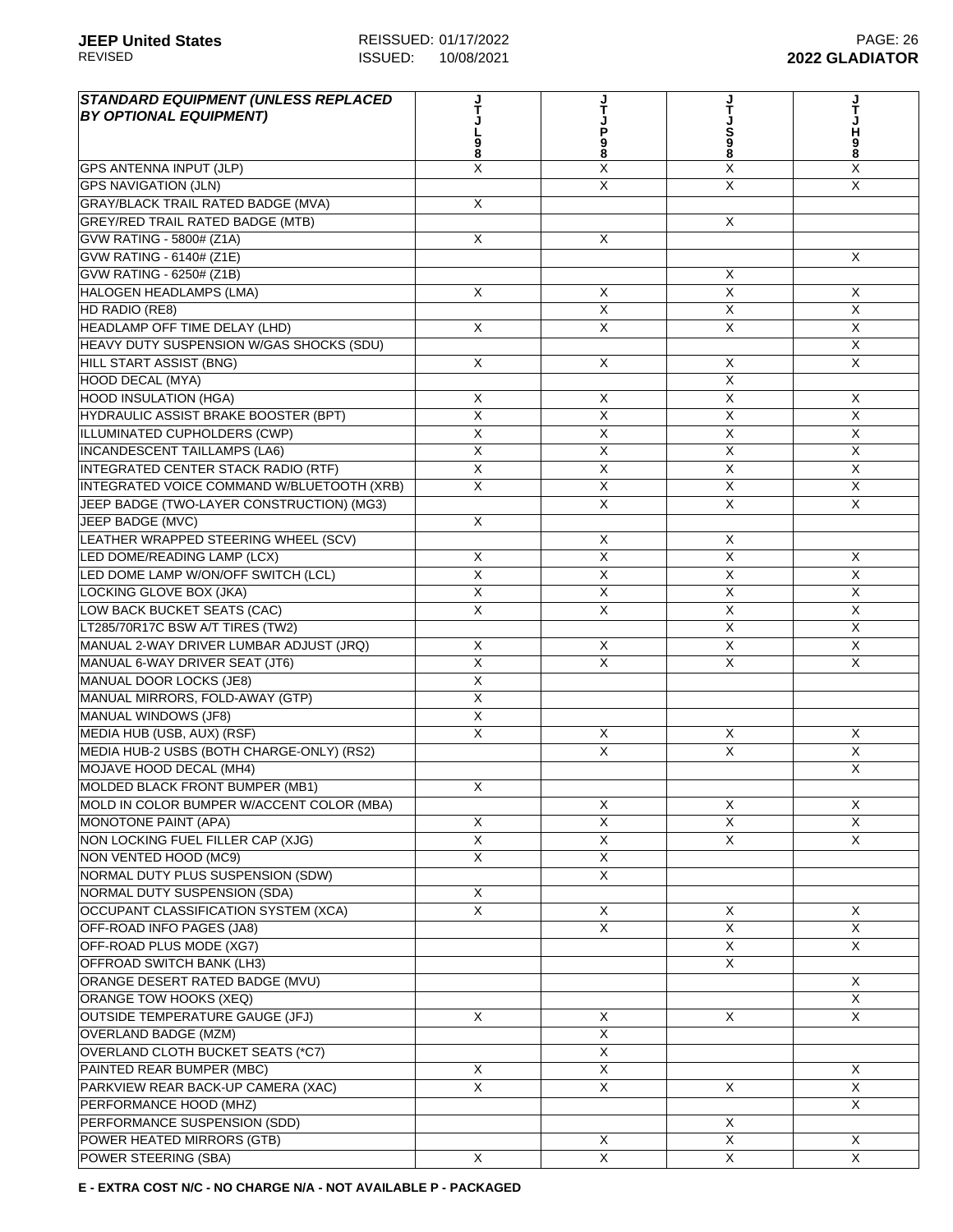| <b>STANDARD EQUIPMENT (UNLESS REPLACED</b><br><b>BY OPTIONAL EQUIPMENT)</b> |                           | Ť                       |                         |                |
|-----------------------------------------------------------------------------|---------------------------|-------------------------|-------------------------|----------------|
|                                                                             |                           |                         |                         | н              |
|                                                                             |                           | P<br>98                 | S<br>8                  | 9<br>8         |
| POWER TAILGATE LOCK (JEX)                                                   |                           | Χ                       | X                       | X              |
| PREM CLOTH LOW-BACK BUCKET SEATS (*D5)                                      |                           |                         | X                       |                |
| PREMIUM CLOTH SEATS W SPORT BOLSTERS (*A5)                                  |                           |                         |                         | X              |
| PREMIUM DOOR TRIM PANEL (CBF)                                               |                           | X                       |                         |                |
| PROTECTION SILL RAILS (XGS)                                                 |                           |                         |                         | Χ              |
| PROTECTIVE COATING AND REMOVER (XPF)                                        | X                         | X                       | X                       | $\mathsf{X}$   |
| PUSHBUTTON START (GX4)                                                      | X                         | X                       | X                       | X              |
| PWR WINDOWS, FRONT 1-TOUCH DOWN (JPY)                                       |                           | X                       | X                       | $\overline{X}$ |
| R1234YF A/C REFRIGERANT (XFC)                                               | $\boldsymbol{\mathsf{X}}$ | $\overline{X}$          | $\overline{X}$          | $\overline{X}$ |
| REAR 60/40 FOLDING SEAT (CFN)                                               | $\overline{\mathsf{x}}$   | $\overline{\mathsf{x}}$ | $\overline{\mathsf{x}}$ | $\overline{X}$ |
| REAR COMPARTMENT STORAGE TRAY (CUR)                                         | X                         | X                       | X                       | $\times$       |
| REAR HEAVY DUTY SHOCK ABSORBERS (SGB)                                       | X                         | X                       |                         |                |
| REAR SEAT/WHEELHOUSE/CARGO CARPET (CKF)                                     | X                         | X                       | X                       | X              |
| <b>REAR STABILIZER BAR (SHF)</b>                                            | X                         | X                       | X                       | X              |
| REAR VIEW AUTO DIM MIRROR (GNK)                                             |                           | X                       | X                       | $\times$       |
| REAR VIEW DAY/NIGHT MIRROR (GNA)                                            | X                         |                         |                         |                |
| <b>RECLINING FRONT SEATS (CDB)</b>                                          | X                         | X                       | Χ                       | X              |
| <b>RED TOW HOOKS (XH6)</b>                                                  |                           |                         | $\overline{\mathsf{x}}$ |                |
| <b>REMOTE KEYLESS ENTRY (GXM)</b>                                           |                           | X                       | X                       | X              |
| REMOTE PROXIMITY KEYLESS ENTRY (GXD)                                        |                           | $\overline{\mathsf{x}}$ | $\overline{\mathsf{x}}$ | $\overline{X}$ |
| REMOTE USB PORT - CHARGE ONLY (RS3)                                         |                           | X                       | X                       | X              |
| <b>REMOTE USB PORT (RSX)</b>                                                | X                         | X                       | X                       | $\mathsf{X}$   |
| ROCK PROTECTION SILL RAILS (MEF)                                            |                           |                         | $\times$                |                |
| <b>SECURITY ALARM (LSA)</b>                                                 |                           | X                       | X                       | X              |
| SENTRY KEY THEFT DETERRENT SYSTEM (GXX)                                     | X                         | X                       | X                       | $\times$       |
| SIDE STEPS (MRK)                                                            |                           | X                       |                         |                |
| SILVER/BLACK TRAIL RATED BADGE (MT2)                                        |                           | X                       |                         |                |
| SILVER PLATINUM I/P BEZELS (JET)                                            | X                         |                         | X                       |                |
| SINGLE TOP PACKAGE (AEL)                                                    | X                         | X                       | $\overline{X}$          | X              |
| SIRIUSXM GUARDIAN, 1-YR TRIAL (RSK)                                         |                           | X                       | $\overline{\mathsf{x}}$ | $\overline{X}$ |
| SIRIUSXM GUARDIAN-INCLUDED TRIAL (B) (RT1)                                  | X                         |                         |                         |                |
| SIRIUSXM RADIO SERVICE (X9B)                                                |                           | X                       | X                       | $\mathsf{X}$   |
| SIRIUSXM SATELLITE RADIO (RSD)                                              |                           | X                       | X                       | X              |
| <b>SIRIUSXM TRAFFIC PLUS (RTB)</b>                                          |                           | X                       | $\mathsf{X}$            | $\times$       |
| SIRIUSXM TRAVEL LINK (RSM)                                                  |                           | X                       | X                       | X              |
| SLIDING SUN VISORS W/MIRRORS (GNU)                                          | X                         |                         |                         |                |
| SOLAR CONTROL GLASS (GAM)                                                   | $\overline{X}$            |                         |                         |                |
| <b>SPEED CONTROL (NHM)</b>                                                  | $\overline{X}$            | X                       | X                       | X              |
| SPEED SENSITIVE POWER LOCKS (JPH)                                           |                           | $\overline{X}$          | $\overline{X}$          | $\overline{X}$ |
| SPORT BAR W/FULL PADDING (CLM)                                              | X                         | X                       | X                       | $\overline{X}$ |
| STANDARD DUTY ENGINE COOLING (NMB)                                          | $\overline{\mathsf{x}}$   | X                       | X                       | $\mathsf{X}$   |
| STEEL REAR BUMPER (MD6)                                                     |                           |                         | X                       |                |
| STEEL SPARE WHEEL (WLB)                                                     | X                         | X                       | X                       |                |
| STEERING WHEEL MOUNTED AUDIO CTRLS (RDZ)                                    | X                         | X                       | X                       | X              |
| STEERING WHEEL (SCA)                                                        | $\overline{\mathsf{x}}$   |                         |                         |                |
| STOP-START DUAL BATTERY SYSTEM (XHZ)                                        | $\overline{\mathsf{x}}$   | X                       | X                       | X              |
| <b>STORAGE TRAY (CUY)</b>                                                   | X                         | $\overline{X}$          | X                       | $\overline{X}$ |
| SUN VISORS W/ILLUM VANITY MIRRORS (GNC)                                     |                           | $\overline{\mathsf{x}}$ | $\overline{X}$          | X              |
| SUPPLEMENTAL FRT SEAT SIDE AIR BAGS (CJ1)                                   | X                         | X                       | X                       | X              |
| TETHERED FUEL FILLER CAP (XJF)                                              | $\overline{\mathsf{x}}$   | $\overline{\mathsf{x}}$ | $\overline{X}$          | X              |
| TEXTURED ASH I/P BEZELS (JEM)                                               |                           |                         |                         | X              |
| THREE REAR SEAT HEAD RESTRAINTS (CSH)                                       | X                         | X                       | $\mathsf{X}$            | X              |
| TILT/TELESCOPE STEERING COLUMN (SUD)                                        | X                         | X                       | X                       | X              |
| TINTED WINDSHIELD GLASS (GBB)                                               | X                         | X                       | X                       | X              |
| TIRE PRESSURE MONITORING DISPLAY (XGM)                                      | $\overline{X}$            | $\overline{X}$          | $\overline{\mathsf{x}}$ | $\overline{X}$ |
| <b>TORX TOOL KIT (XE4)</b>                                                  | $\overline{\mathsf{x}}$   | $\overline{X}$          | $\overline{X}$          | $\overline{X}$ |
| <b>TRACTION CONTROL (BNM)</b>                                               | $\overline{\mathsf{X}}$   | $\overline{X}$          | $\overline{X}$          | $\overline{X}$ |